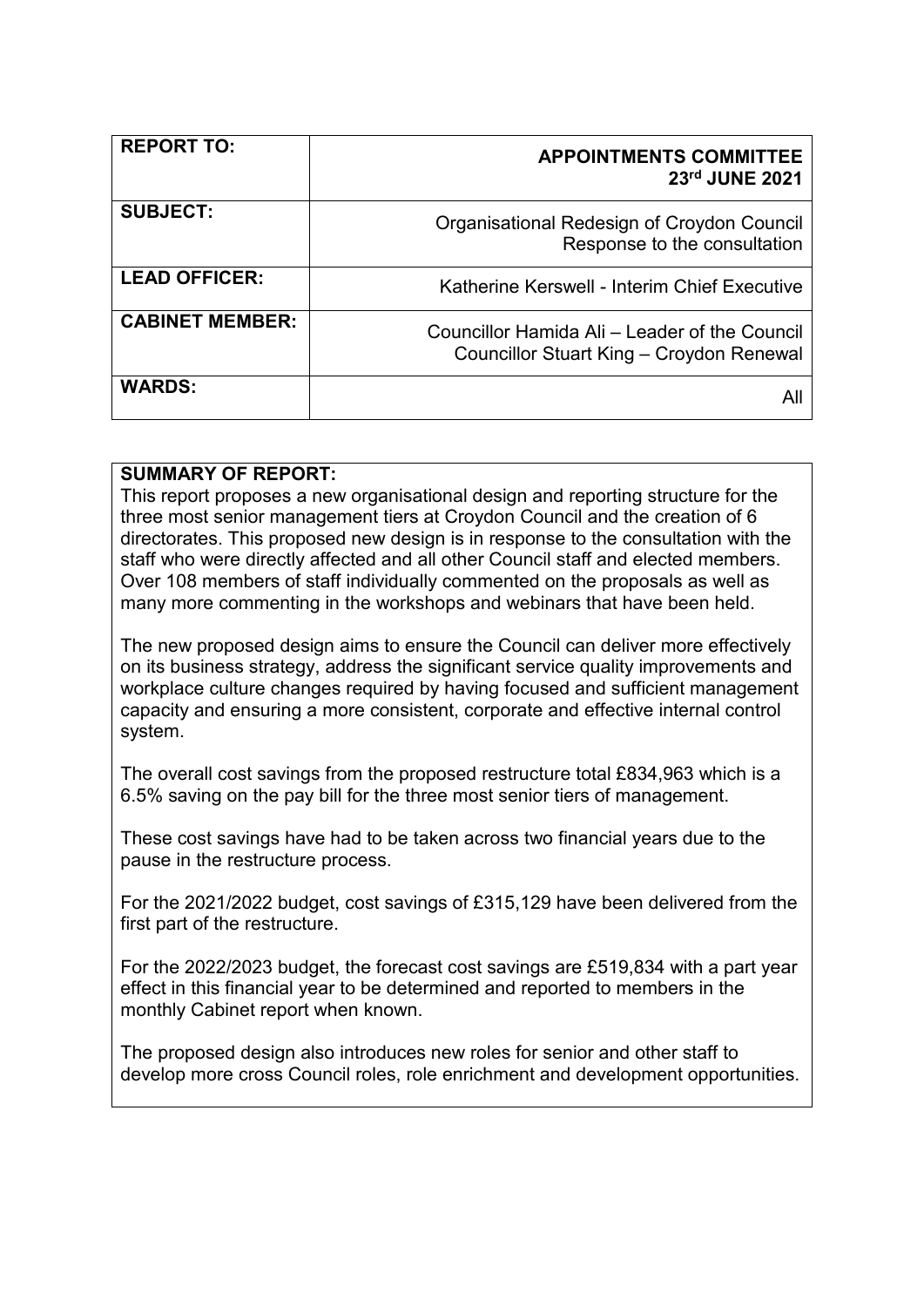## **POLICY CONTEXT**

### **The new priorities**

We will live within our means, balance the books and provide value for money for our residents.

We will focus on tackling ingrained inequality and poverty in the borough.

We will follow the evidence to tackle the underlying causes of inequality and hardship, like structural racism, environmental injustice and economic injustice.

We will focus on providing the best quality core service we can afford. First and foremost, providing social care services that keep our most vulnerable residents safe and healthy and to keep our streets clean and safe.

To ensure we get full benefit from every pound we spend, other services in these areas will only be provided where they can be shown to have a direct benefit in keeping people safe and reducing demand.

### **The new ways of working**

We will practice sound financial management, being honest about what we've spent and what we can afford.

We will focus on what we, uniquely, can do as the local authority as the democratically elected leaders of our borough. This means we will focus on our core services, and a small number of evidence-based outcomes that deliver our priorities.

But we will also continue to use our democratic mandate to convene our partners around a common purpose and to make a clear case for a better deal for Croydon.

We will aim to become a much more transparent, open and honest Council.

We will involve residents in our decision making. But we will also need to be clear with residents about what we can do, and what we can't.

When we have to say no, we will do so with compassion and take the time to explain our decisions.

# **FINANCIAL IMPACT:**

As the restructure had to be paused in February 2021, some of the savings that would have been delivered by its proposals were taken as part of the overall savings for the 2021/2022 budget. Those cost savings total £315,129.

The cost savings from the proposals in this report for the full restructure total an additional £519,834.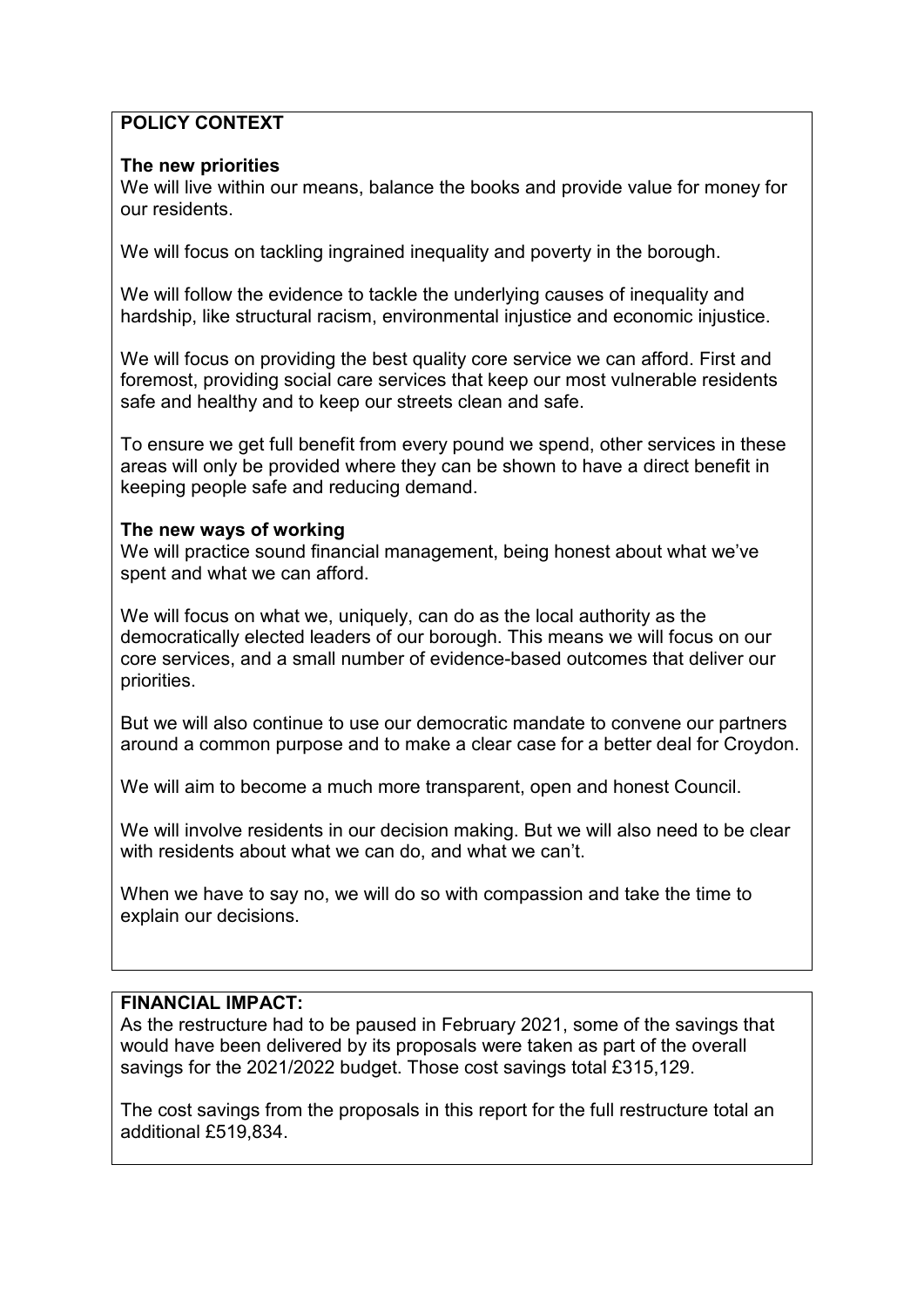These cost savings will contribute to the 2021/2022 budget as a part year effect from the implementation of the new structure which is intended to be in place in the autumn of 2021. The £519,834 full year effect will not be available until the financial year 2022/2023.

In total the proposed restructure will save 6.5% or £834,963 on current senior management costs.

If these proposals are agreed and are then implemented, the objective will be to avoid the termination of employment, on the grounds of redundancy, of all affected employees wherever possible. It is possible that in a very few cases that may be unavoidable and costs for redundancy payments will arise. These costs will need to have first call on the savings in the first instance. These costs cannot be estimated at this stage.

The costs of the recruitment support if any vacancies arise in this process will also need to be met out of the savings in the first instance. These costs cannot be estimated at this stage. The recruitment support will be sought through a competitive process.

**RECOMMENDATIONS: Members are recommended to agree the following recommendations and refer this report to Full Council on 5th July 2021 for its approval.** 

- i. Agree the proposed new organisational design, structure (Appendix D) and job roles (Appendix G) for the three most senior tiers of management at Croydon Council, noting the consultation feedback and the many changes that have been made to the draft proposals following that feedback.
- ii. Note the grading of the posts will be in accordance with the 2021/22 Council pay policy as agreed at Appointments Committee 19<sup>th</sup> February 2021 and at Full Council on 8th March 2021.
- iii. Note the intended "go-live" timing for the proposed restructure of autumn 2021 and that a transition plan from the  $5<sup>th</sup>$  July to the go live date will be drawn up.
- iv. Note the time limited period for this structure as part of the significant capacity investment needed to deliver the Croydon Renewal Improvement Plan and agree that a restructure will be commenced no later than the autumn of 2023 to review the resources and capacity required at that stage.
- v. Note the financial savings from this proposed restructure and the reduction of 12 senior posts.
- vi. Note the job descriptions for the corporate director, director roles and new heads of service roles in the proposed new structure. (Appendix G)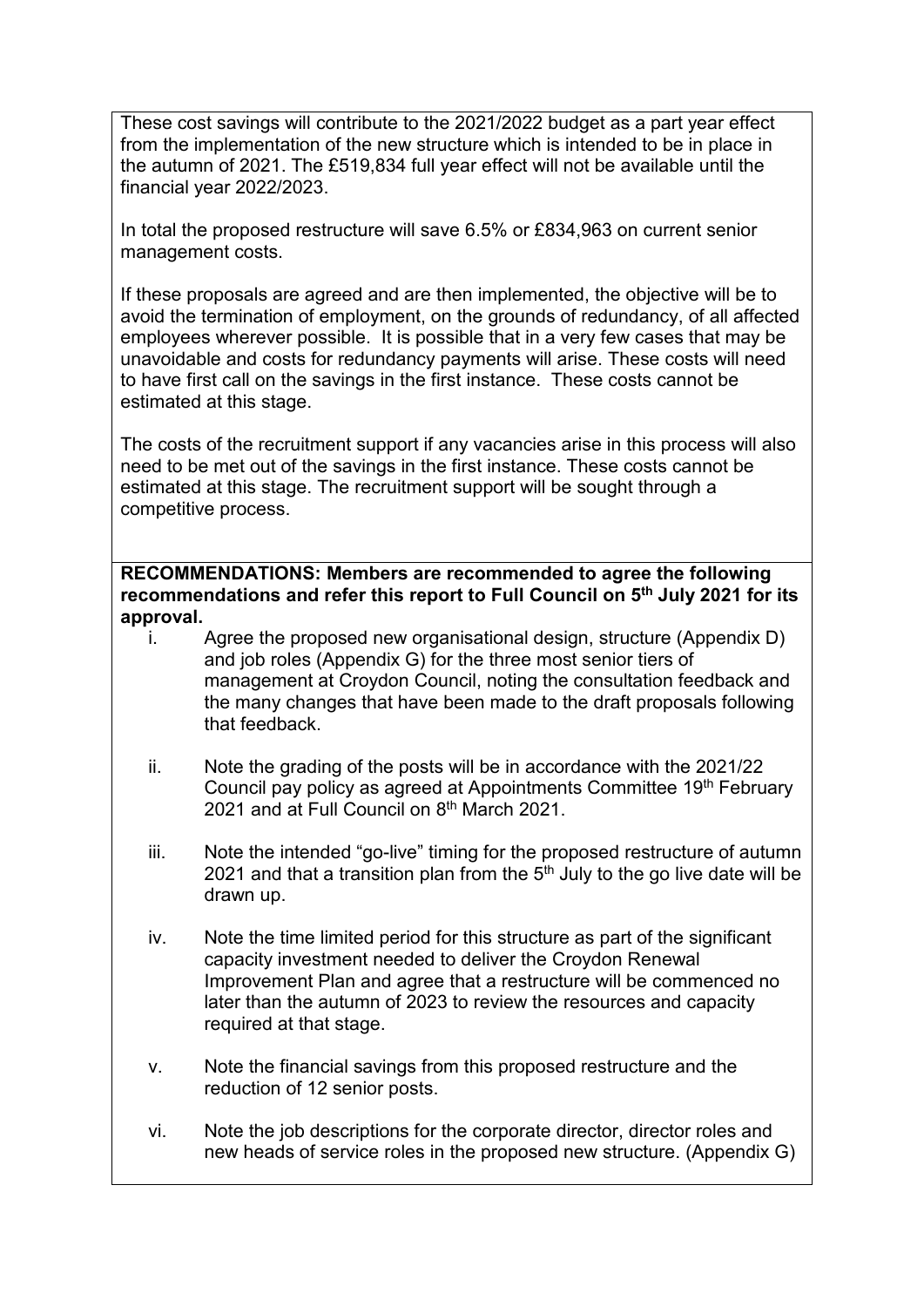- vii. Note that the Council programme of moving all its services into a localities blueprint ceases and that localities is now focused solely upon adult social care and health as a service delivery model.
- viii. Note that in accordance with the Council's Restructuring and Reorganisation Policy, all staff directly affected by this proposed decision will be contacted by the interim Chief Executive or their relevant line manager and will receive notification from Human Resources.
- ix. Agree that further reviews are undertaken into the areas outlined at section 7.
- x. Agree the introduction of the shadow management team, the heads of profession role and the Council wide project teams and a report be brought to Cabinet to consider the first series of project activity once the proposed new structure as soon as is reasonably practical.
- xi. Agree the use of the new vocabulary to describe the proposed new management arrangements which will be incorporated into the codes of practice and governance documents.
- xii. Agree that the Code of Officer Conduct, the Staff Councillor Code of Conduct, the Code of Corporate Governance, the Monitoring Officer Code, the Financial Regulations and any other relevant Council codes or parts of the constitution be updated to reflect this report and the new vocabulary.
- xiii. Agree that the Council website and intranet be updated to reflect these new arrangements when implemented.
- xiv. Note the further work required to introduce an improved system of internal control as outlined at paras 5.18-5.25
- xv. Note that an internal communications plan be drawn up and delivered to explain the new structure and to ensure all staff are aware of the new changes and manage the process from this decision date to the formal go-live date of the new design.
- xvi. Note that a cultural change programme will be drawn up that will incorporate the communications activity in xvi above and also build a full understanding of the new ways of working incorporated in this redesign.
- xvii. Authorise the interim Chief Executive to commission a positive action based marketing and recruitment campaign to handle any vacancies that may arise from this process and which needs to be designed to attract a very diverse field of applicants.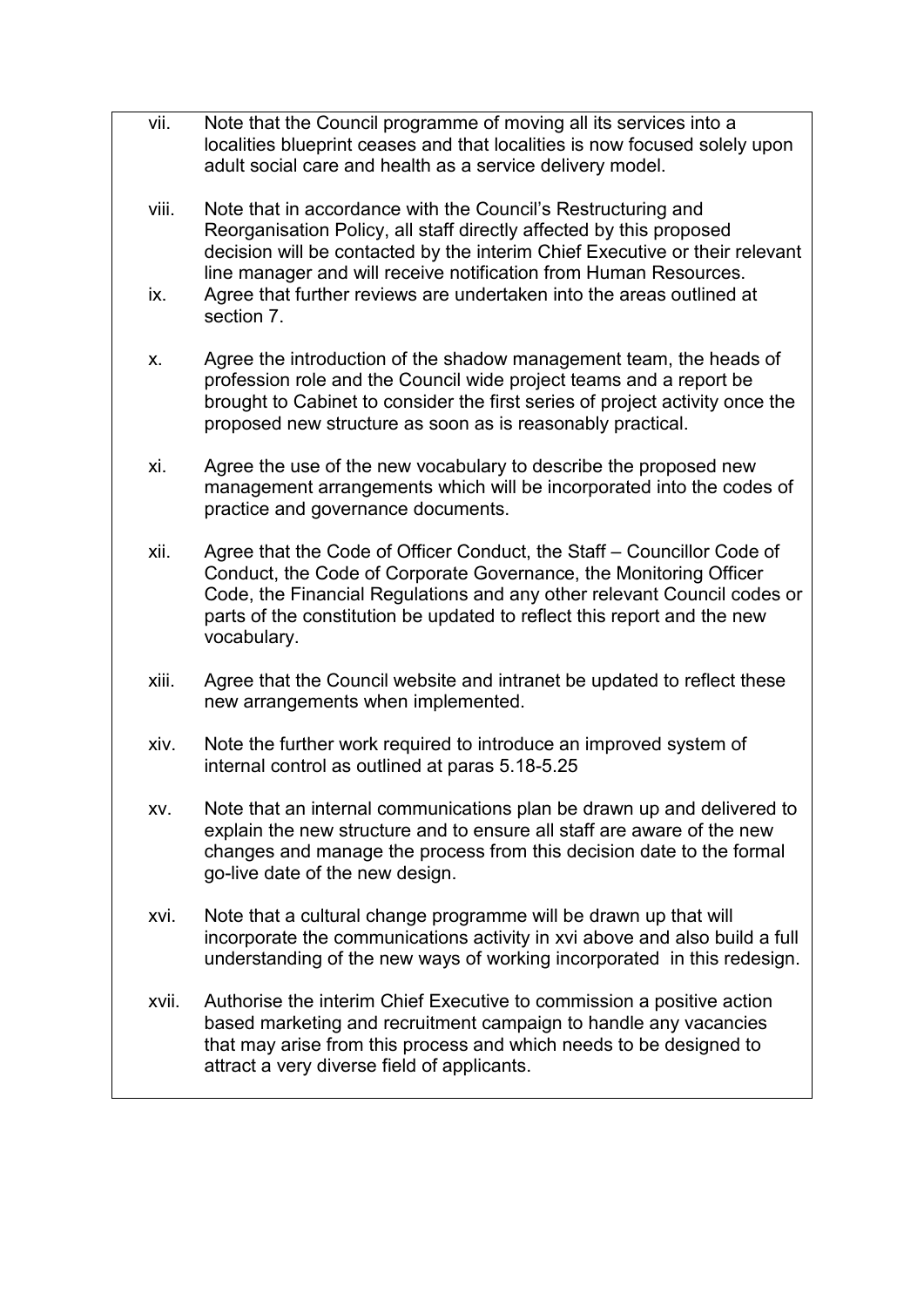## **1. INTRODUCTION - RESTRUCTURE OR REDESIGN?**

- 1.1 This report presents to members a proposed new design and reporting structure and arrangement of the three senior management tiers in 6 new directorates.
- 1.2 One of the reasons for this proposal is that for an organization, such as Croydon Council, with its' complex governance arrangements, accountability for significant amounts of public money, statutory duties and powers to carry out essential functions and a very wide range of services to deliver; a simple restructure or reorganisation of reporting relationships is insufficient.
- 1.3 This report proposes to members a new organisational design for Croydon Council that attempts to reshape and align its component parts towards more effectively achieving its business strategy, delivering the Croydon Renewal Improvement Plan and responding to the Council's current very challenging operating context.
- 1.4 As members will be aware that operating context consists of the impact of the Covid-19 pandemic on the communities, the businesses, the jobs, health and livelihoods of the people living in the borough as well as the range of independent external reports commenting upon and criticising the Council's recent past history.
- 1.5 These reports include the Report in the Public Interest, the non-statutory Rapid Review Report, the Section 114 Notices, the MHCLG capitalisation direction of £120m (with a further £30m to be considered), the recent independent ARK report into the housing service, the Social Housing Regulator's report and the views of the Independent Assurance Panel as expressed in their quarterly letters to the Secretary of State.
- 1.6 In looking ahead to the Council's medium term future, the delivery of the Croydon Renewal Plan is an essential part of the operating context that this redesign is responding to.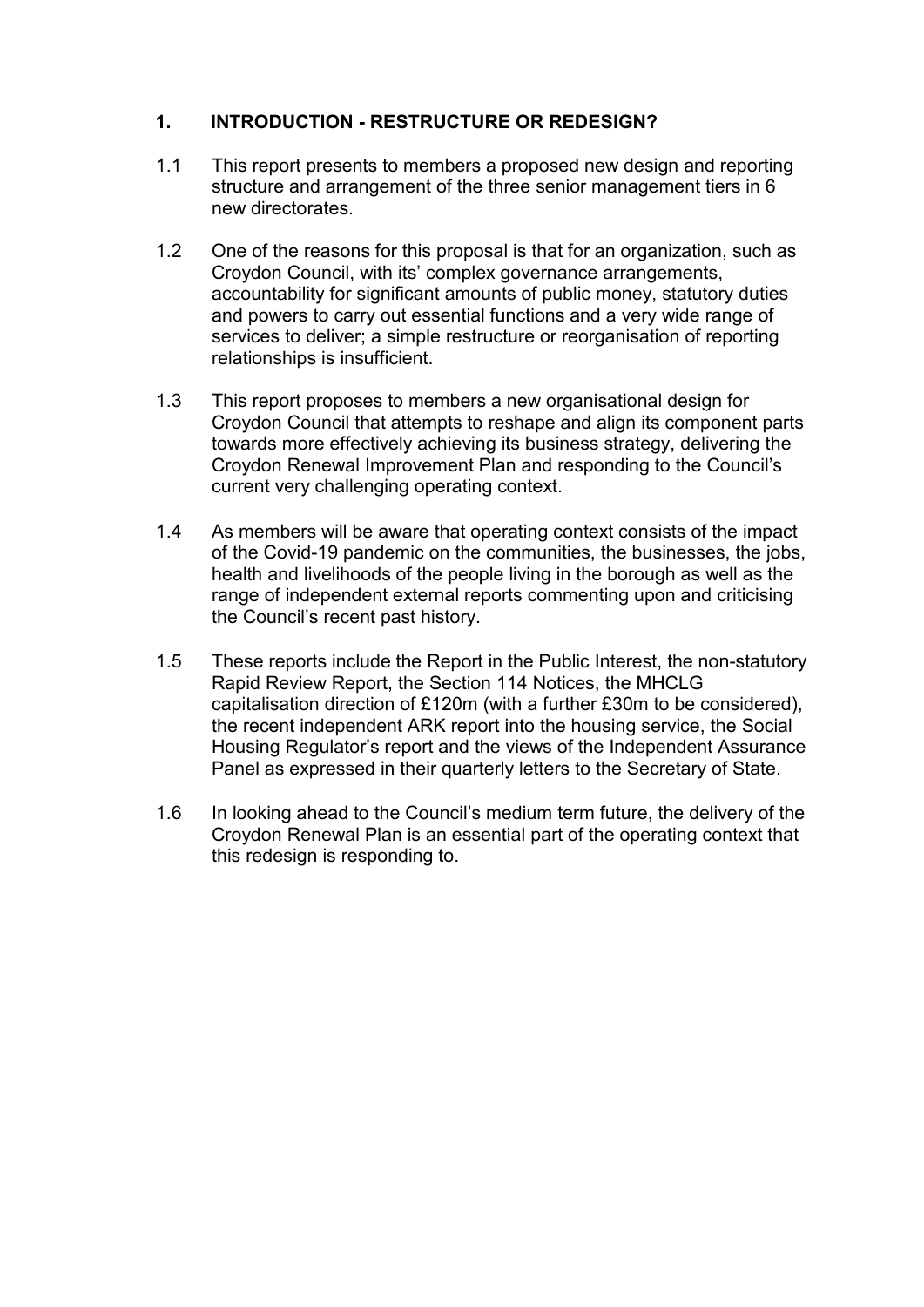

1.7 The proposed organisational redesign is a re-purposing of the Council and its resources. The approach taken has been to view the Council as a whole and to review the senior management structure as part of an inter-connected system along with the Council's other staff, shared values, skill sets, style and strategies. The consultation document issued on 9<sup>th</sup> December 2020 to all staff as well as those staff directly affected in the top three tiers of management, referenced the thinking behind the McKinsey "Seven S" model to guide responses to its proposals. [1](#page-5-0) The Council must be seen as a whole system and be able to be more than the sum of its parts.



1.8 The recommendations of this report seek to answer the relevant conclusions of the different independent external reports and also arrange the Council's resources to more effectively support the significant requirements needed to deliver the Croydon Renewal Plan.

<span id="page-5-1"></span><span id="page-5-0"></span> <sup>1</sup> https://www.mckinsey.com/business-functions/strategy-and-corporate-finance/our-insights/enduringideas-the-7-s-framework#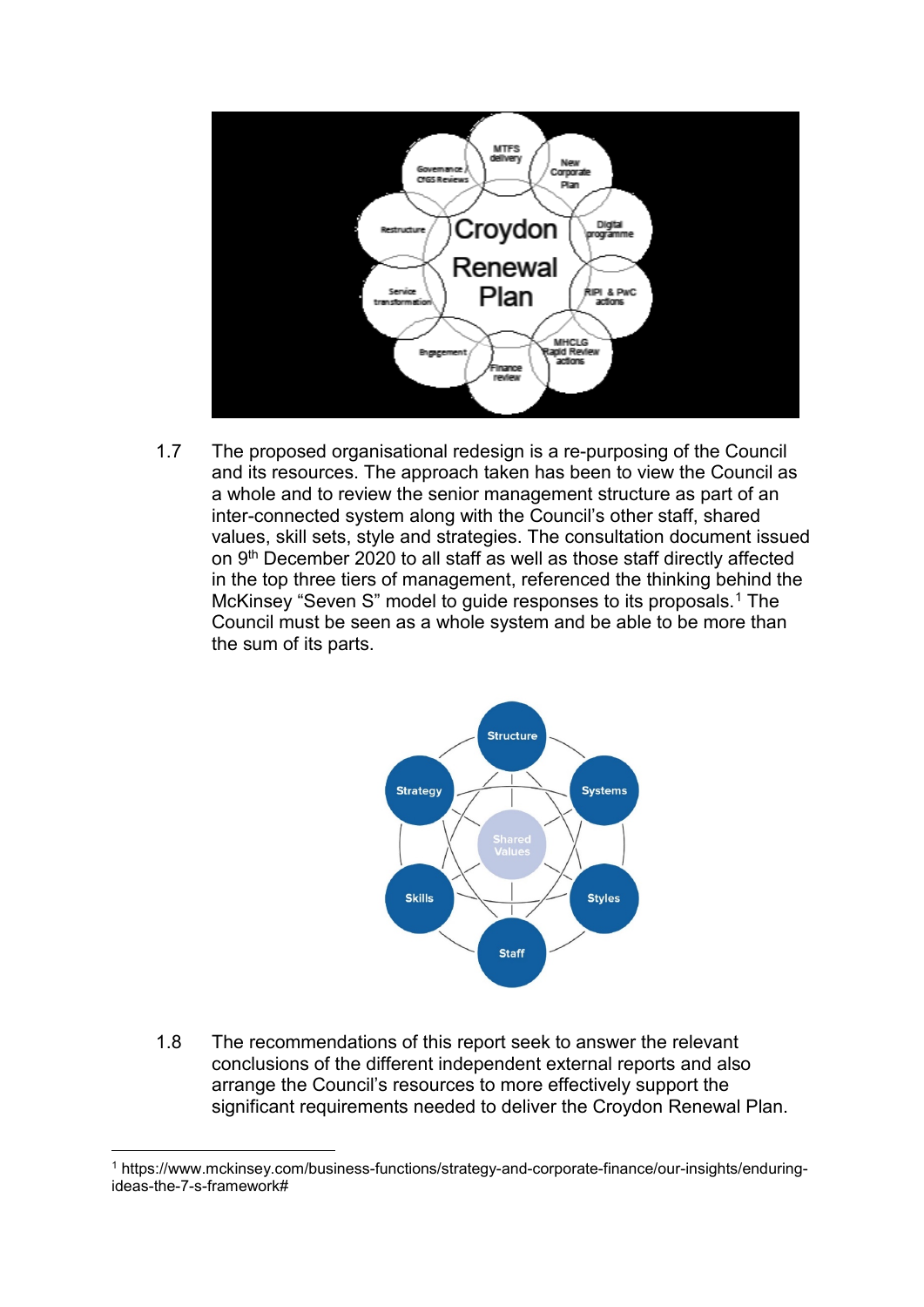- 1.9 The redesign of an organisation is something that needs to be regularly considered by the leadership of any organisation. The Local Government and Housing Act 1989<sup>[2](#page-5-1)</sup> gave this duty to the statutory post of Head of Paid Service to prepare a report to the authority when considered appropriate, setting out proposals for "*the manner in which the discharge by the authority of the different functions is co-ordinated, the number and grades of staff required by the authority for the discharge of its functions and the organisation of the authority's staff and the appointment and proper management of the authority's staff*".
- 1.10 This report is presented to members under this duty. This is a nonexecutive matter and as such is presented to the Appointments Committee and then will be referred to Full Council. The Council's constitution Article 12.3(a), requires that:

*"The Chief Executive shall report to the Council on the manner in which the discharge of the Council's functions is co-ordinated and the staff required for the discharge of functions"*.

- 1.11 Historically public sector organisations were often seen as overly stable with little change in staffing numbers or arrangements. However this is no longer the case. The Council must ensure it serves its residents in the most cost effective and efficient way, delivering its duty of best value and responding appropriately to its external and internal context. That requires a continual reassessment of the manner in which its resources are organised.
- 1.12 Most organisational designs and structures remain relevant for a period of 3-5 years and then require re-assessment. The Council is focused on the delivery of the Croydon Renewal Plan which seeks to have concluded the majority of its actions by March 2024. The design and structure of the Council will be reassessed no later than autumn 2023 to clarify what resources and capacity are needed at that point. Therefore this structure has a life of approximately two and a half years.

## **2. CONSULTATION**

- 2.1 A wide range of consultation activities have taken place on these restructure proposals both informally and formally and with our health partners.
- 2.2 Informal consultation with the Executive Leadership Team (ELT) began on 18th September 2020 after the interim chief executive joined the Council and the first ELT away day was held to review the Council's situation. Early discussion was held on the goals and purpose of the Council and what was needed to help the Council recover.

 <sup>2</sup> https://www.legislation.gov.uk/ukpga/1989/42/section/4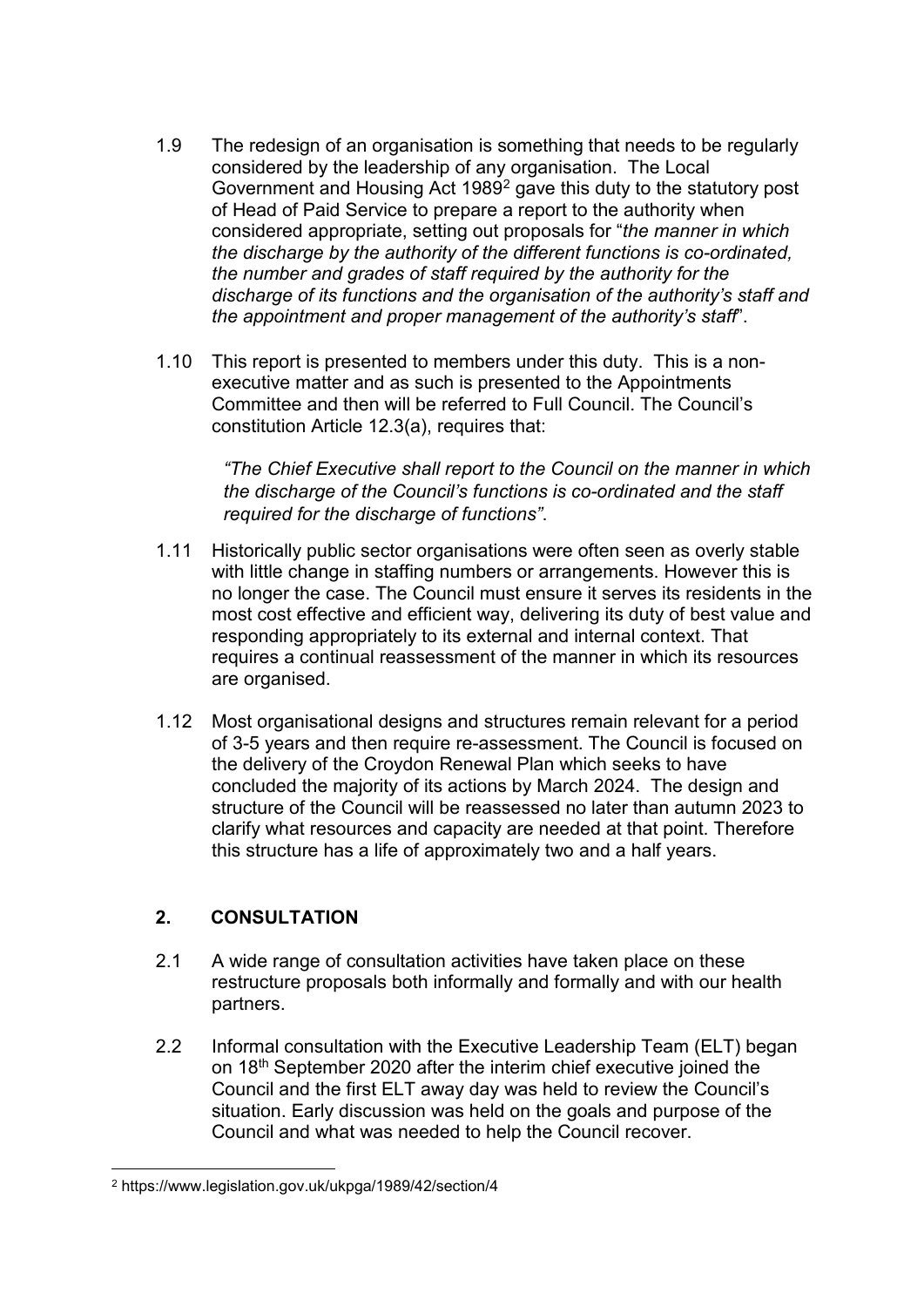- 2.3 A dedicated ELT workshop was held on  $9<sup>th</sup>$  October 2020 on the organisational redesign of the Council, building on that earlier conversation. On the  $10<sup>th</sup>$  October 2020, the interim chief executive notified ELT members that there would be a series of informal consultation meetings held with them to discuss the proposed new design of the Council and that the outcome from those meetings would form the basis of the formal consultation proposals to be launched later in the Autumn. Informal consultation meetings were held with all of the then ELT on the 13<sup>th</sup>, 16<sup>th</sup> and 18<sup>th</sup> November 2020.
- 2.4 The Corporate Leadership Team (CLT) meeting of 26<sup>th</sup> November 2020 also discussed the proposal to redesign of the Council and the informal consultation process. On 27<sup>th</sup> November 2020 an email was sent to all of CLT asking for their thoughts on the redesign of the Council and posed a question. "*Considering the Council's current context and the challenging issues it is facing, do you view the current management arrangements as maximising the Council's capacity to meet that challenge? Do you consider our current arrangements as fit for purpose? If so, why and if not, what suggestions might you have to improve our arrangements so that they do enable the Council to deal with the challenges it faces*"
- 2.5 The 25th November 2020 Cabinet report "*Croydon Renewal Plan and the Croydon Renewal Improvement Board*" recommendations noted that the interim chief executive was to commence formal consultation on a restructure of the Council's management arrangements. The report commented on the need for the restructure to ensure capacity and capability was available to deliver high quality services, that finances were appropriately controlled and managed and that there was a sound understanding of risk at the heart of the Council.
- 2.6 The report also stressed the need to review the training for staff in financial management, budget setting, and programme and project management, the writing of business cases and risk management. It also stressed the need for a new system of internal control to be implemented and a new way of working with residents, local business and the Council's partners to be developed.
- 2.7 Whilst a number of these elements have to be dealt with separately from changes in a restructure of reporting relationships, they are all vital ingredients of the proposed new design of the Council and will be referred to later in this report.
- 2.8 Formal consultation commenced on  $9<sup>th</sup>$  December 2020 with a closing date of 29<sup>th</sup> January 2021. The period offered for consultation was longer than the statutory requirement.
- 2.9 Meetings were offered to all of ELT and CLT as part of that process and comments welcomed on the draft proposals circulated by email to all ELT, CLT and heads of service. All of the Council's staff and elected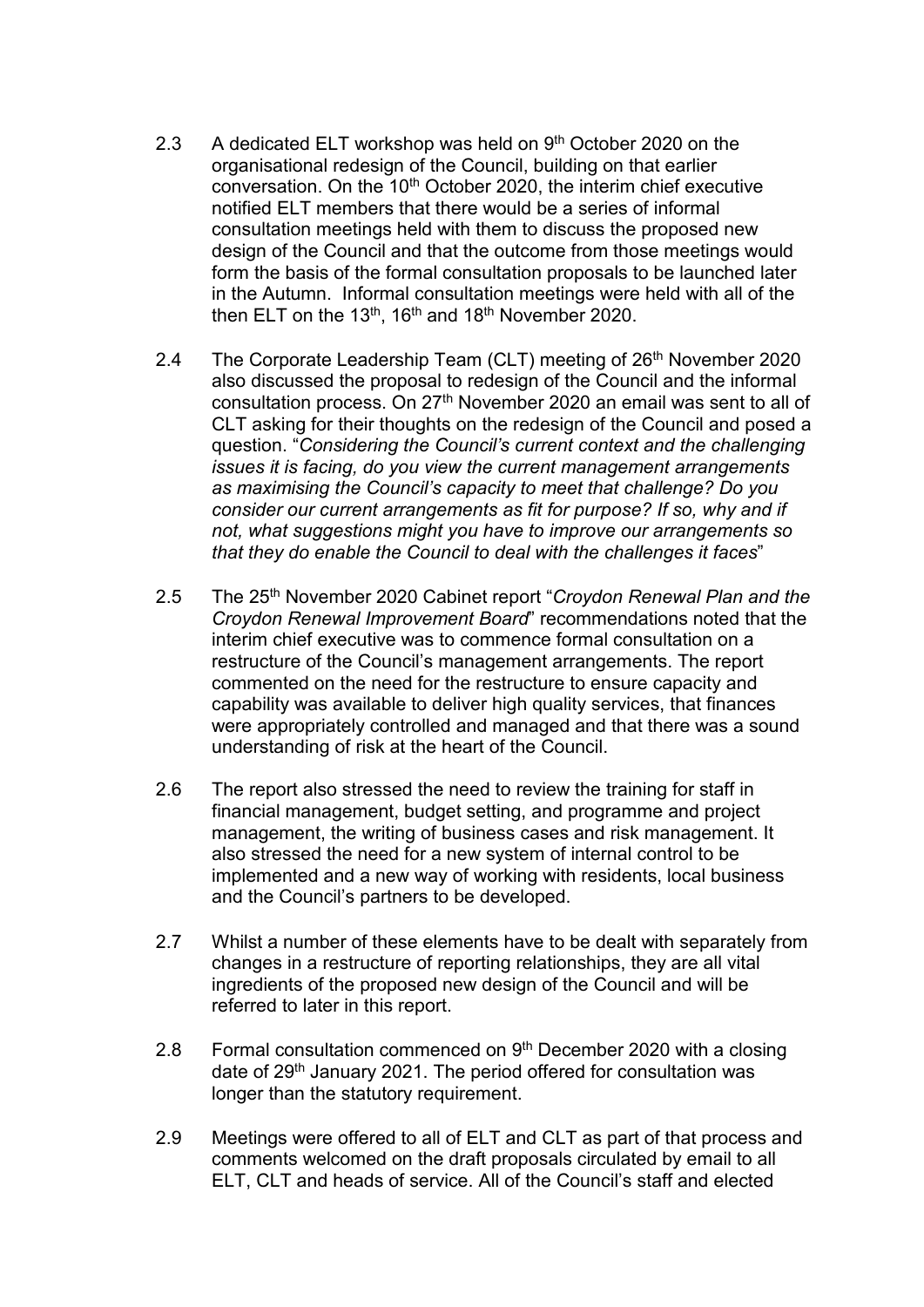members were also invited to comment on the proposals, not just those staff directly affected in the top three tiers of management. As the Council has been involved in a long-term and joint partnership on integrated working with health partners, the chief executive of Croydon Health Services NHS Trust was also consulted.

- 2.10 Members should also recall that during the autumn of 2020, there was a considerable amount of engagement with staff across the Council. The interim chief executive launched a staff survey and series of workshops with staff in October 2020 and staff shared their thoughts on how well the Council was working. There were also a series of webinars held with the Leader of the Council where staff talked a great deal about the Council and how it was not working effectively. Nearly two thousand members of staff have participated in these events to date. The outcome from these events has also shaped the draft proposals shared in the formal consultation.
- 2.11 The commitment was given for this to be genuine and meaningful consultation and as evidence of that approach, during the consultation period, a further updated note was published on 13<sup>th</sup> January 2021, sharing feedback received by that date, plus the proposed new corporate director and director job descriptions, a second version of the proposed structure charts, an update note on the impact on current posts and the senior pay policy for consultation
- 2.12 On 28<sup>th</sup> January 2021 a further consultation update note was published sharing the indicative grades for the proposed new posts, draft job descriptions for heads of service and some further ideas that had emerged from the consultation meetings.
- 2.13 The consultation ended on 29<sup>th</sup> January 2021. Late replies were still accepted into the early part of the following week.
- 2.14 Work on the feedback received during the formal consultation was then paused on 8th February 2021 due to other formal processes being enacted in regard to the executive leadership team. 108 responses were received in the consultation period and several were on behalf of whole teams so more staff than 108 have directly contributed.
- 2.15 The recognised trade unions were all formally consulted as part of this process and feedback was received from them which will be referred to later in this report.
- 2.16 The work on this proposed redesign has now been able to recommence. The Council urgently needs to resolve its operating structure and fill a number of vacancies at tiers 1-3. This has been a consistent request of the Leader and Cabinet as well as the Improvement and Assurance Panel. As such the work to conclude the outcome of the restructure is being done at pace.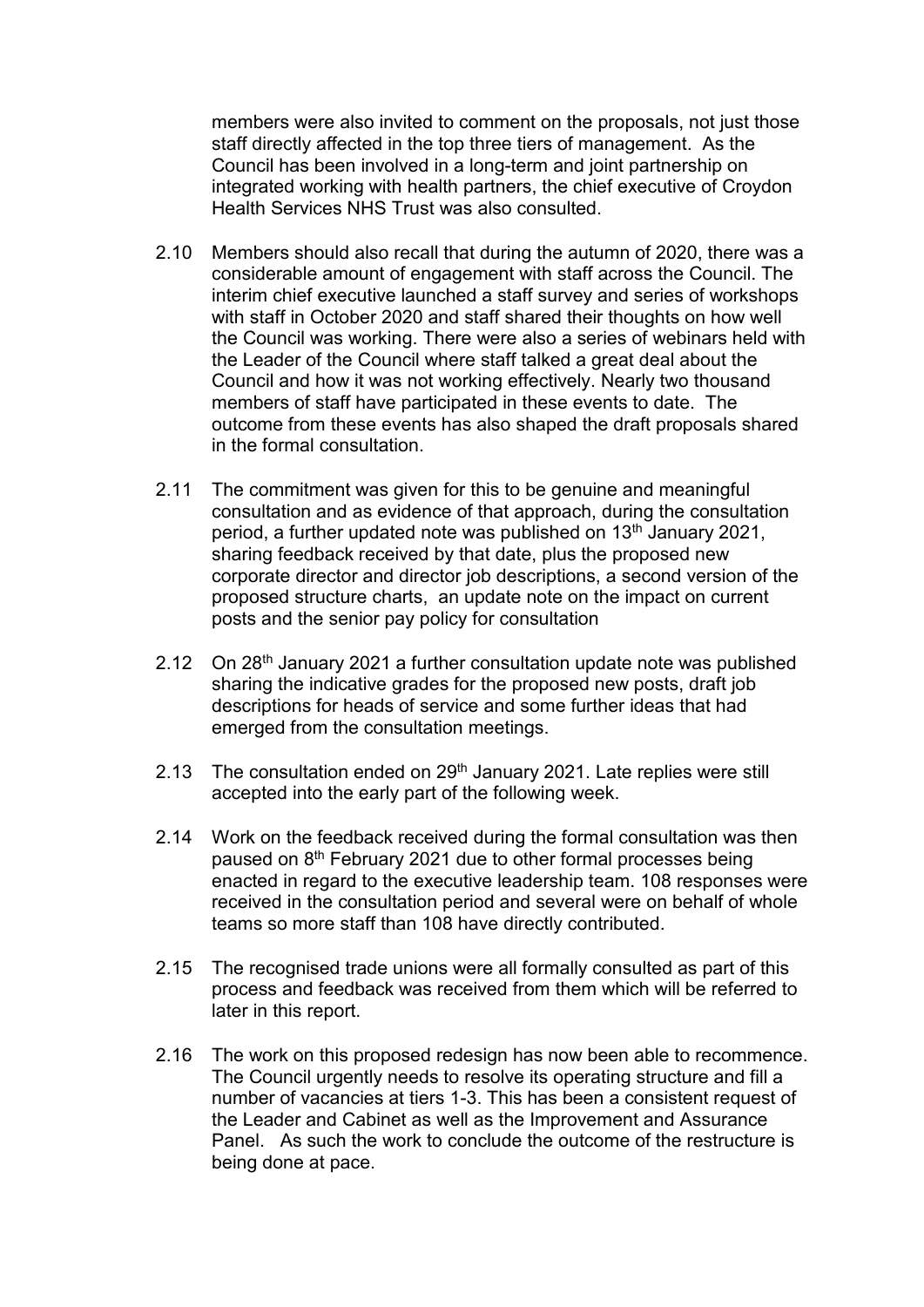- 2.17 This final report will be discussed with the trade unions at a meeting held before the Appointments Committee and the outcome of that meeting will be shared with members at the meeting.
- 2.18 There will also be meetings held with the majority and opposition groups and the Cabinet and the Leader of the opposition. Feedback will also be brought to this Committee from those meetings.
- 2.19 As the Council is working with the Improvement and Assurance Panel, this report will also be shared with them and their views shared with members at the Appointments Committee. The timing of their joining the Council coincided with the restructure being paused so they were not party to the full consultation period. The Local Government Association will also be asked for their views and these too will be shared with members at the committee.

## **3. PRINCIPLES OF THE PROPOSED NEW DESIGN**

- 3.1 The 25th November 2020 Cabinet report "*Croydon Renewal Plan and the Croydon Renewal Improvement Board*" noted in its recommendations the replacement of the Council's Corporate Plan with a set of the new administration's Priorities and Ways of Working. The full document outlining these and the reasons for them was shared with Cabinet and is attached to this report at Appendix A. This replacement of the Corporate Plan with these new priorities was approved at Full Council on 30<sup>th</sup> November 2020.
- 3.2 The agreed new priorities and ways of working form an essential part of the principles for the proposed new design of the Council and are as follows:

# **Priorities**

- We will live within our means, balance the books and provide value for money for our residents.
- We will focus on tackling ingrained inequality and poverty in the borough. We will follow the evidence to tackle the underlying causes of inequality and hardship, like structural racism, environmental injustice and economic injustice.
- We will focus on providing the best quality core service we can afford. First and foremost, providing social care services that keep our most vulnerable residents safe and healthy. And to keep our streets clean and safe.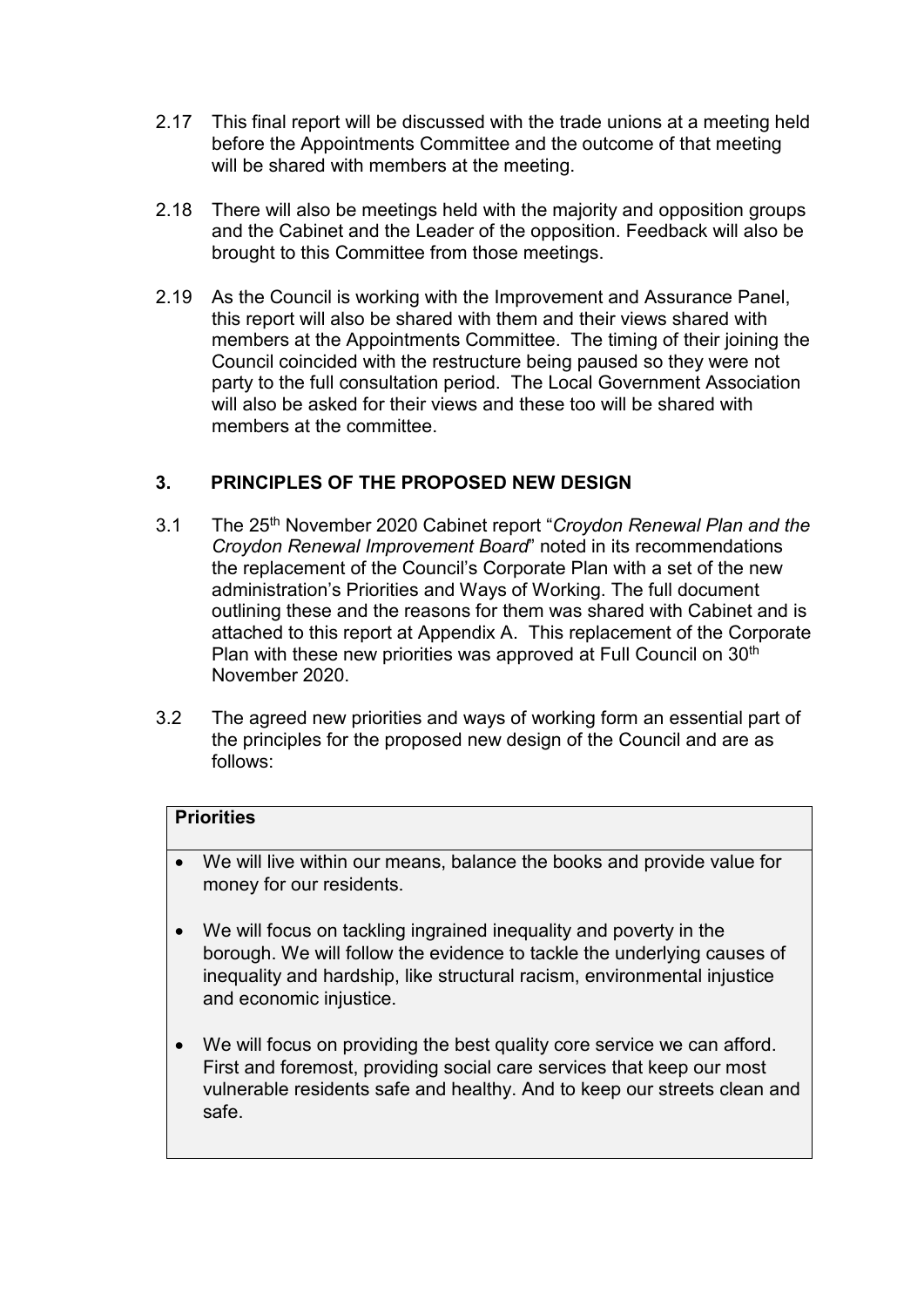• To ensure we get full benefit from every pound we spend, other services in these areas will only be provided where they can be shown to have a direct benefit in keeping people safe and reducing demand.

### **New ways of working**

- We will practice sound financial management, being honest about what we've spent and what we can afford.
- We will focus on what we, uniquely, can do as the local authority as the democratically elected leaders of our borough. This means we will focus on our core services, and a small number of evidence-based outcomes that deliver our priorities. But we will also continue to use our democratic mandate to convene our partners around a common purpose and to make a clear case for a better deal for Croydon.
- We will aim to become a much more transparent, open and honest Council. We will involve residents in our decision making. But we will also need to be clear with residents about what we can do, and what we can't. When we have to say no, we will do so with compassion and take the time to explain our decisions.
- 3.3 The informal consultation and the feedback from the staff workshops and webinars also raised a number of design principles that were consulted upon. These were:
	- Financial sustainability delivering the medium term financial plan
	- Well-being of the people of Croydon post covid
	- Regeneration of the Croydon economy post covid
	- Essential core service provision
	- Digital enabled service delivery
	- Equality and diversity
	- Health Integration
	- The power of One and
	- Responding to the independent reports' requirements
		- − To restructure the Council,
		- − The Chief Finance officer / S151 reporting directly to the Chief Executive Officer,
		- − Establish a Programme and Project Management Office,
		- − Ensure there is sufficient capacity to deliver the Improvement Plan and that managerial capability is strengthened and,
		- − Improve the commercial skills of senior management and ensure there is sufficient resource to effectively manage the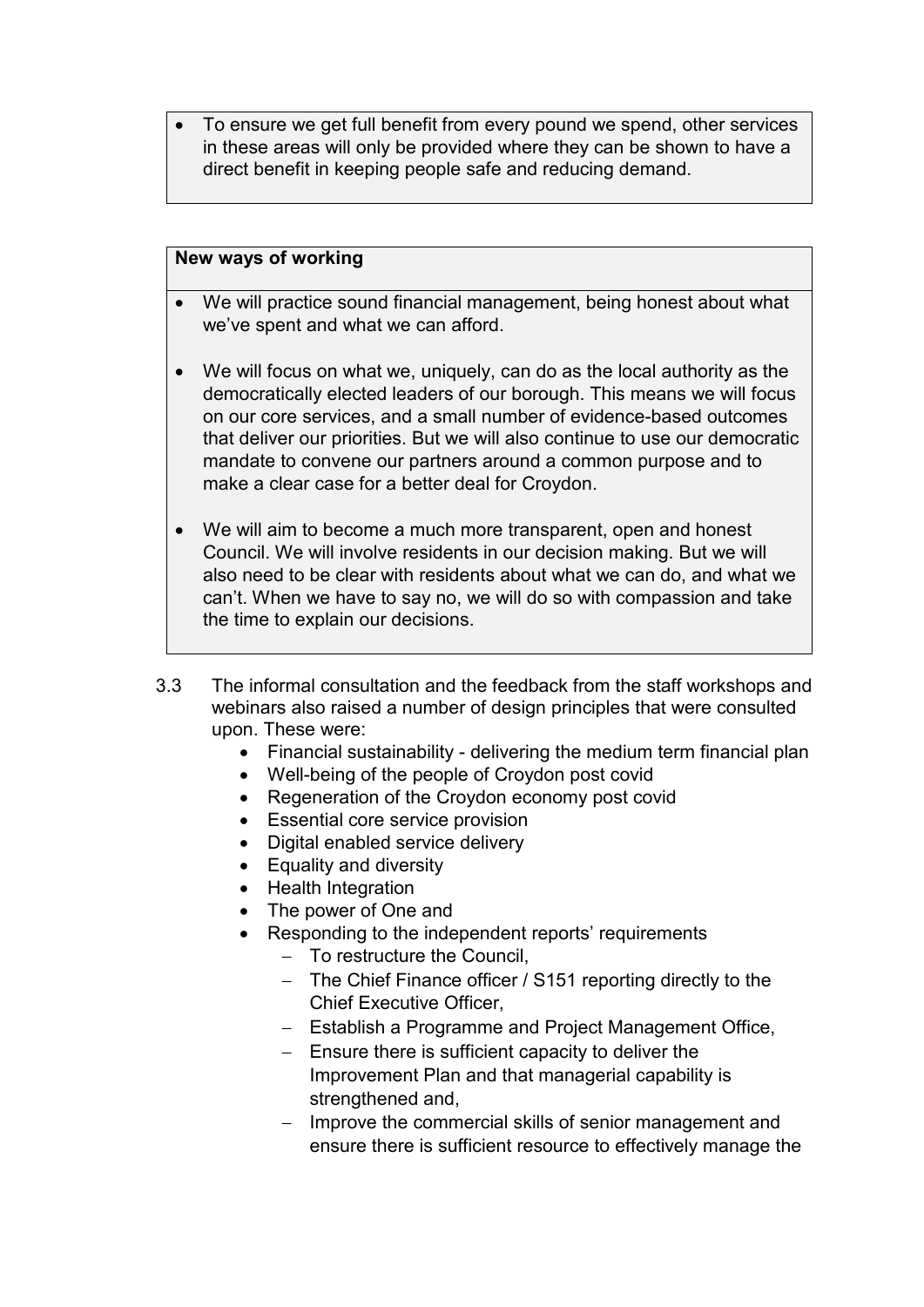relationships with the Council's companies and its other entities.

- 3.4 The Administration has also been developing its service policy priorities over the period of the consultation and these too have influenced the final proposals and design of the Council.
- 3.5 An overarching priority across all services is the need to reset the relationship with residents, rebuild trust between the residents of Croydon and their Council and build an engaged, inclusive working environment.
- 3.6 Other more service focused priorities of the new administration such as sustainable communities, regeneration and housing, the need to continue to protect the people of Croydon from violence, work on the Borough of Culture in 2023, to move safely out of lockdown and the vital need to support the economic recovery of the borough; all feature in the design of the proposed new organisation.
- 3.7 In addition to those specific design principles, a growing theme was developing through the staff feedback in the workshops and the webinars and also through the independent ARK report into the housing service of the need for the Council to fundamentally rethink its workplace culture.
- 3.8 The Council's current values are "one team, proud to serve, honest and open, taking responsibility, and valuing diversity", and in their own right seem appropriate and relevant descriptors. 60% of staff participating in recent workshops felt that we were only partially living up to these and that there was a strong desire for these to be refreshed and explicitly demonstrated in the new Council going forward.
- 3.9 Other words came through the feedback such as "listening", "taking ownership", "empathy", "curious" and a very strong demand for a culture where everyone felt engaged, valued, included and that they truly belonged.
- 3.10 These words are only demonstrated through the behaviours of the Council's managerial leadership and all staff. The organisation design has built in requirements in job descriptions and roles to drive these new behaviours. Engagement and productivity research<sup>[3](#page-11-0)</sup> has demonstrated that the more a member of staff feels able to "bring their whole selves to work", to feel fully a part of the organisation, respected, valued and trusted; the more service quality improves, the relationship with customers of the organisation improves and productivity increases.

<span id="page-11-1"></span><span id="page-11-0"></span> <sup>3</sup> See F Herzberg writings e.g. Harvard Business Review 2003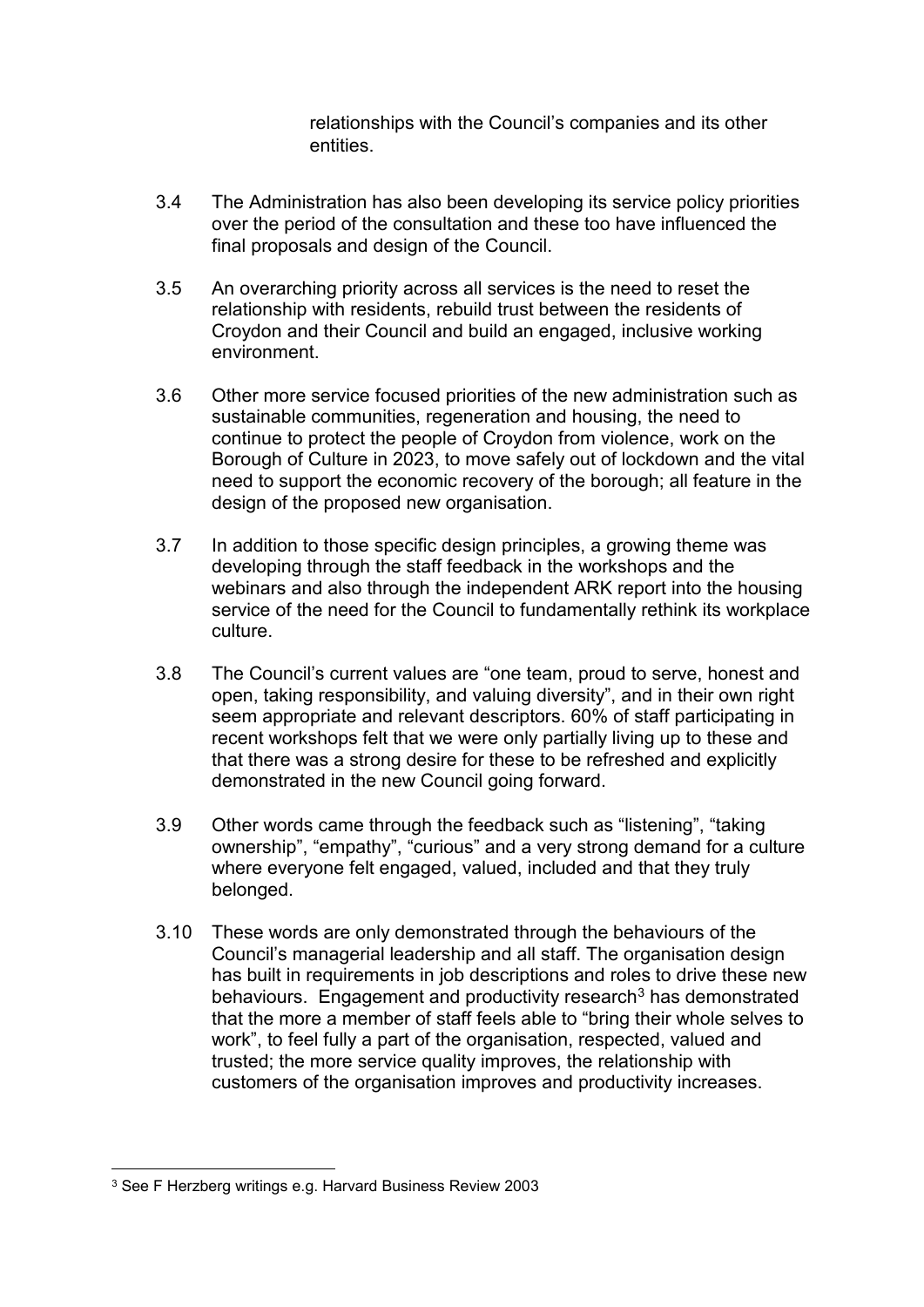3.11 The often quoted (alleged) Peter Drucker saying; that "culture eats strategy (and structure) for breakfast"[4](#page-11-1) needs to be understood in this context. This is why this report does not simply concern itself with proposed new reporting relationships for the Council.

### **4. FINAL PROPOSAL FOR THE NEW OPERATING DESIGN OF CROYDON COUNCIL**

- 4.1 The current reporting structure of Croydon's most senior tiers of management is attached to this report at Appendix B.
- 4.2 Appendix C contains the draft reporting structure consulted upon.
- 4.3 Appendix D contains the final reporting structure proposals presented to this committee for approval.
- 4.4 The Council's current three senior tiers of management are organised into four directorates with 6 members of staff on the executive leadership team. The chief executive and the executive director localities and resident pathway are the two posts without a directorate.
- 4.5 The proposed new structure changes the executive leadership team into a corporate management team and has 8 members as its core membership with 6 directorates. The chief executive is now the only post without a directorate.
- 4.6 The main difference between the draft structure for consultation and the final proposals are the addition of a housing directorate following the recent very serious service failures uncovered and the investment being made across the Council in service quality improvement, inclusion and performance management resources to address the requirements of the Croydon Renewal Improvement Plan.
- 4.7 The Council has 7 statutory posts it must allocate. 6 of the 7 are in the top three tiers of management. The remaining statutory post being that of the scrutiny officer which is situated within the democratic services & scrutiny service and is unchanged by this redesign.

| <b>Statutory post</b>                           | Job title                      |
|-------------------------------------------------|--------------------------------|
| Head of Paid Service (HoPS)                     | <b>Chief Executive</b>         |
| Chief Finance and Section 151<br>Officer (S151) | Corporate Director - Resources |

 <sup>4</sup> Attributed to Peter Drucker (no citation in his published works) and Mark Field President of Ford Motor Company 2006 possibly originates in Edgar Schein 1985 Organisational Culture and Leadership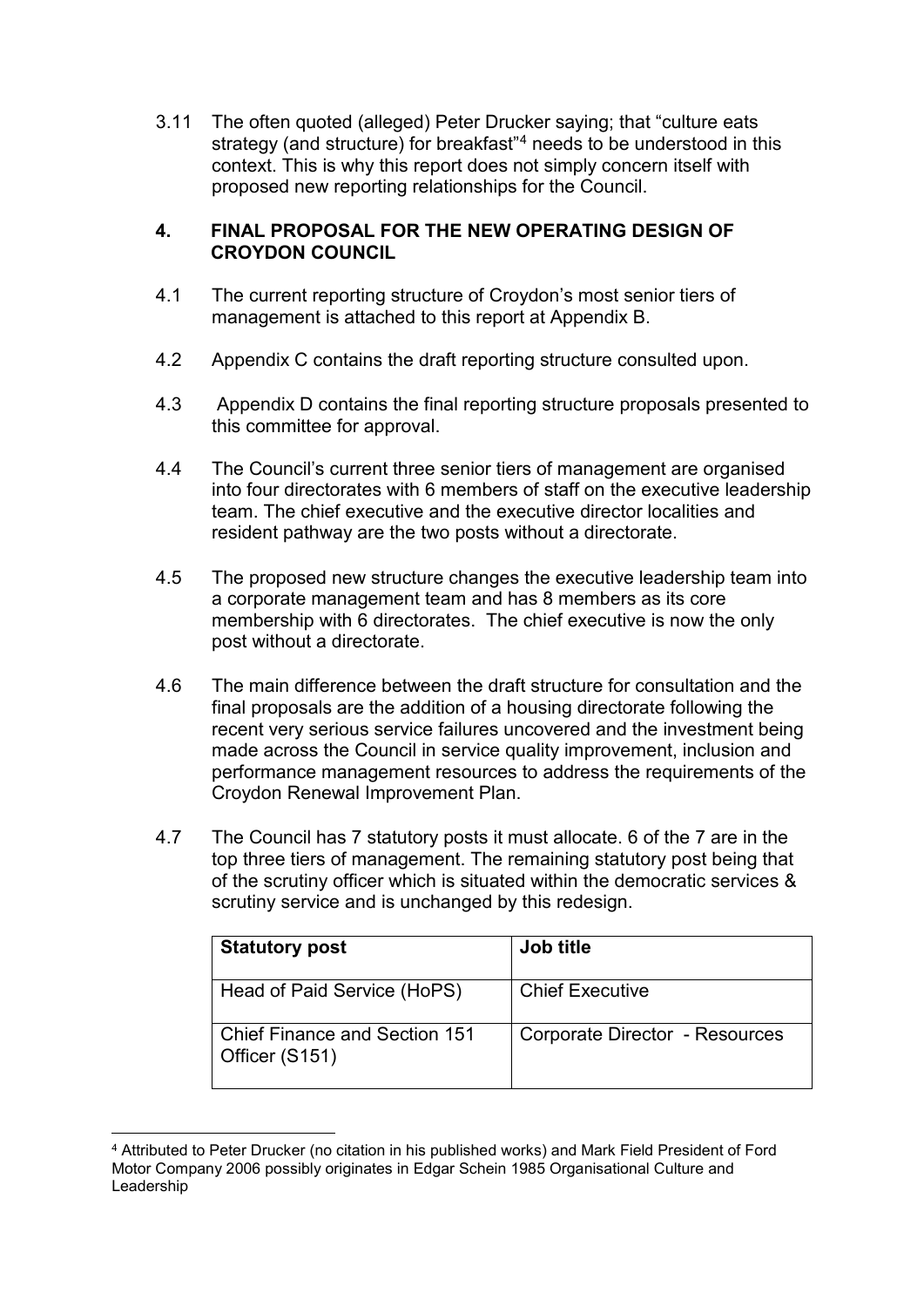| Director of Children's Services          | Corporate Director - Children,    |
|------------------------------------------|-----------------------------------|
| (DCS)                                    | Young People & Education          |
| <b>Director of Adult Social Services</b> | Corporate Director - Adult Social |
| (DASS)                                   | Care & Health                     |
| <b>Monitoring Officer</b>                | <b>Director of Legal Services</b> |
| Director of Public Health                | Director of Public Health         |

- 4.8 Not all of these posts report directly to the chief executive post. At all times the statutory posts regardless of reporting line have direct access to the chief executive. This is often referred to as a "dotted line" relationship.
- 4.9 Deputy roles have also been allocated for all of these roles for resilience purposes.

| Statutory post - deputy role                                   | <b>Job title</b>                                         |
|----------------------------------------------------------------|----------------------------------------------------------|
| Deputy Chief Executive & Deputy<br><b>Head of Paid Service</b> | Corporate Director - Resources                           |
| Deputy S151 Officer                                            | Director of Finance                                      |
| <b>Deputy Monitoring Officer</b>                               | Head of Legal Services - Litigation<br>& Corporate Law   |
| <b>Deputy Monitoring Officer</b>                               | Head of Legal Services - Social<br>Care & Education Law  |
| <b>Deputy Monitoring Officer</b>                               | Head of Democratic Services &<br>Scrutiny                |
| Deputy Director of Adult Social                                | Director of Adult Social Care                            |
| Care Services (DASS)                                           | Operations                                               |
| Deputy Director of Children's<br>Services (DCS)                | Director of Quality, Policy &<br>Performance Improvement |
|                                                                |                                                          |

4.10 There are other required roles which have also been allocated to different post holders.

| <b>Other required designations</b> | <b>Post title</b>          |
|------------------------------------|----------------------------|
| Proper Officer                     | Director of Legal Services |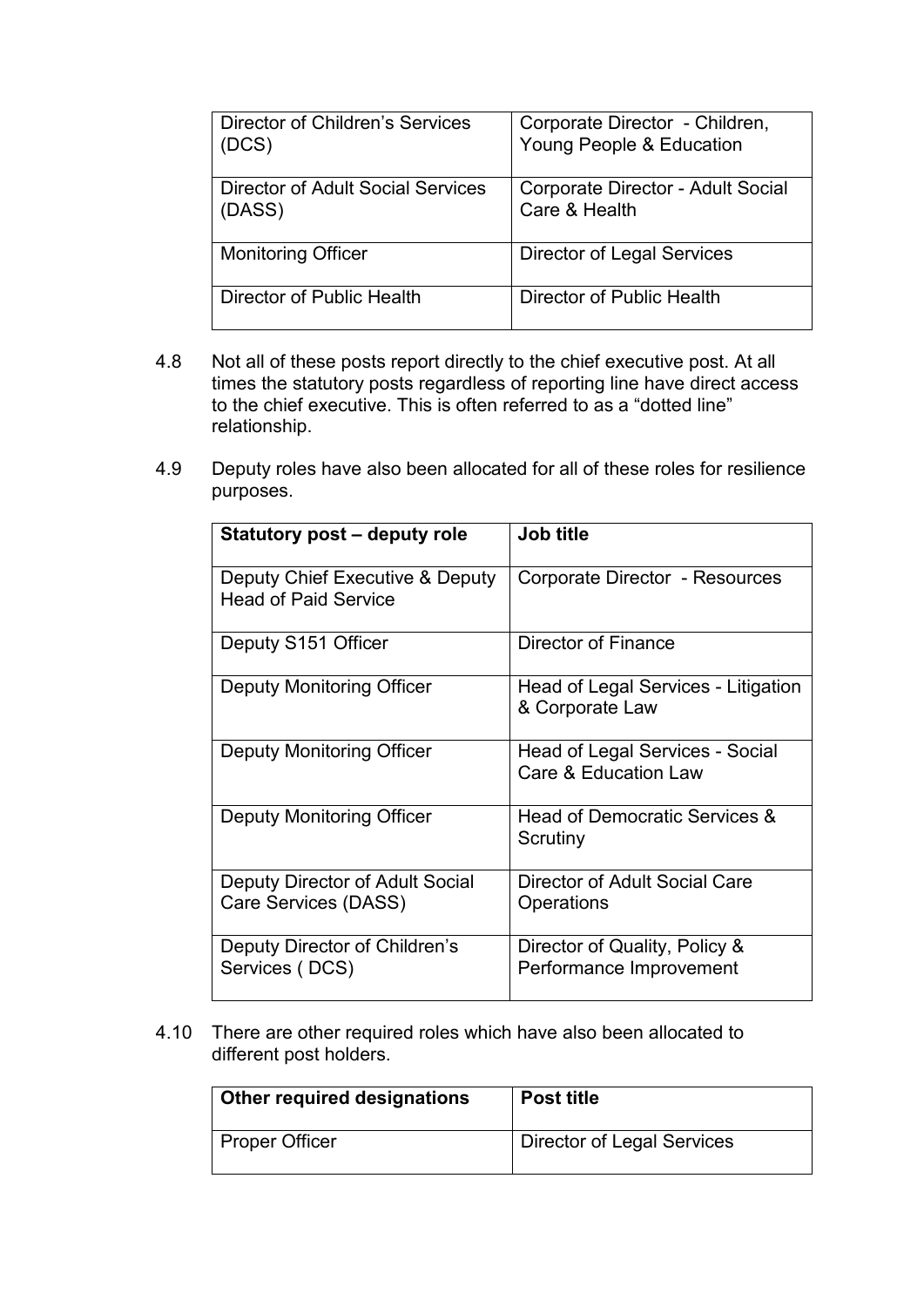| <b>Chief Information Officer</b>                            | <b>Chief Digital Officer &amp; Resident</b><br>Access                                            |
|-------------------------------------------------------------|--------------------------------------------------------------------------------------------------|
| <b>Senior Information Risk Owner</b>                        | <b>Chief Digital Officer &amp; Resident</b><br>Access                                            |
| Deputy Chief Information Officer                            | <b>Head of Digital Operations</b>                                                                |
| Data Protection Officer                                     | Head of Legal Services Litigation<br>& Corporate Law                                             |
| <b>Caldicott Guardian</b>                                   | Corporate Director - Adult Social<br>Care & Health                                               |
| <b>Caldicott Guardian</b>                                   | Corporate Director Children,<br>Young People & Education                                         |
| <b>Principal Social Worker (children</b><br>& young people) | Principal Social Worker & Head of<br><b>Clinical Practice &amp; Workforce</b><br>Development     |
| <b>Principal Social Worker (adults)</b>                     | Principal Social Worker & Head of<br><b>Adult Mental Health &amp; Substance</b><br><b>Misuse</b> |

- 4.11 The Council's proposed new management reporting structure has been explicitly designed to respond to the recommendations of the various independent reports of which the Council has been subject; most particularly the Report in the Public Interest and the non-statutory Rapid Review Report.
- 4.12 These included specific recommendations for the redesign of the Council, which have all been incorporated.
	- The Council is being restructured.
	- The section 151 officer now reports directly to the chief executive.
	- A programme and project management resource has been established in the 2021/2022 budget as agreed on  $8<sup>th</sup>$  March 2021 and is situated within the Director of Policy, Programmes & Performance division.
	- A post of Director Commercial Investment & Capital has been created to bring the commercial expertise into the Council that was previously lacking and improvements will be made to the mandatory training programme on commercial skills, programme & project management and the production of business cases.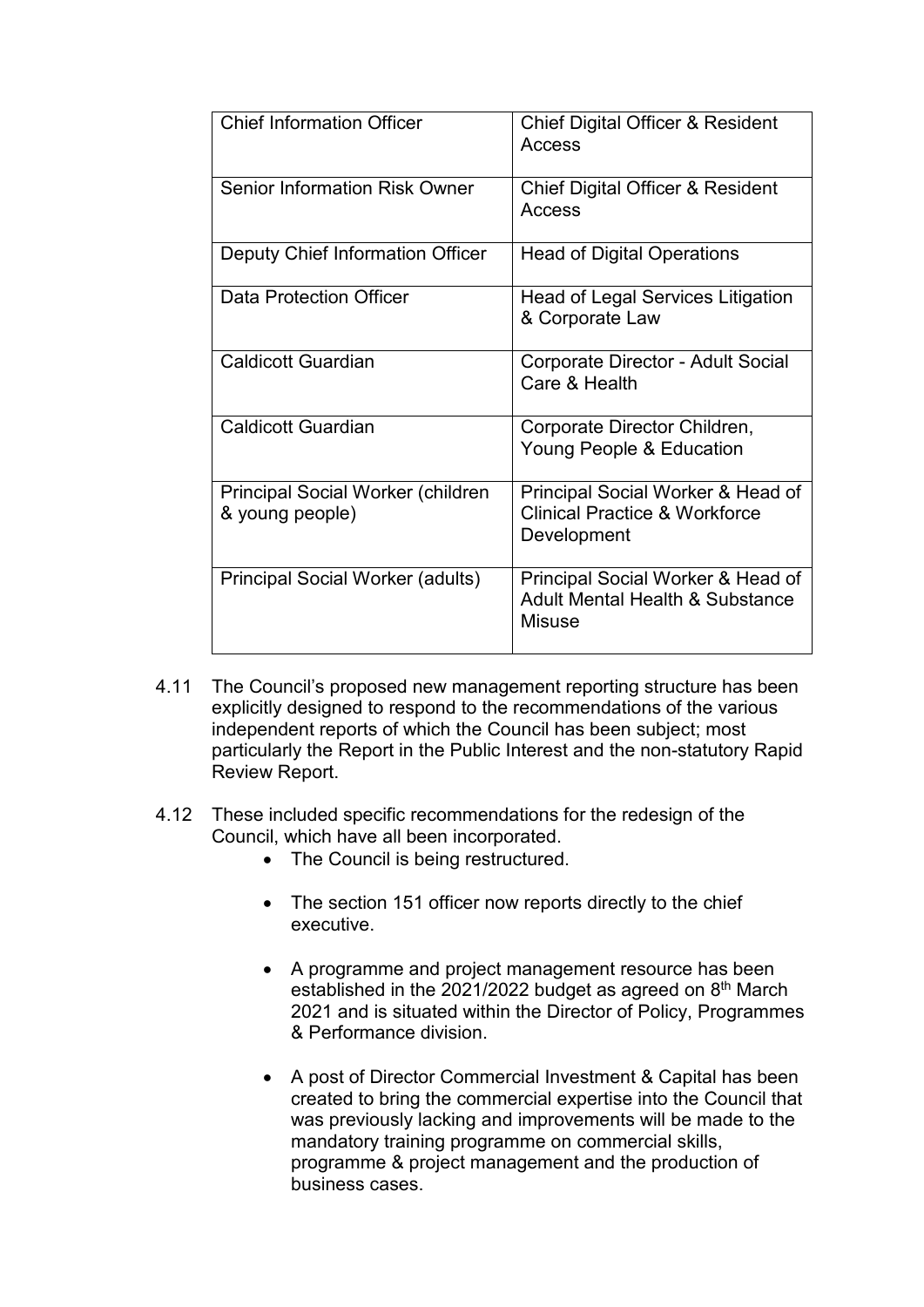- Management capacity has been built into the structure or retained whilst the Croydon Renewal Plan is delivered. It is possible that the Council will be able to reduce its management capacity at head of service level in future. The proposed restructure in the autumn of 2023 will be charged with that.
- Significant additional capacity has been introduced in regards to performance improvement and management. This will be delivered through a service quality, productivity improvement and inclusion plan to deliver better quality services and a new relationship with the residents of Croydon.
- Improvements to the internal control system are outlined later in this report.

## 4.13 **THE PROPOSED NEW DIRECTORATES**

### **RESOURCES DIRECTORATE**

- 4.14 Led by the Corporate Director Resources and Section 151 Officer, this directorate embodies the heart of the internal control environment for the Council.
- 4.15 The Director of Legal Services and Monitoring Officer is based here as part of that essential control environment, covering legal services and democratic services and scrutiny. The Monitoring Officer will work closely with the three deputies to proactively fulfil this vital governance role.
- 4.16 The Director of Legal Services is proposed to be supported by four heads of service, three of which, the Head of Legal Services Litigation & Corporate Law and the Head of Legal Services, Social Care & Education Law and the Head of Democratic Services and Scrutiny are proposed to be designated as Deputy Monitoring Officers. These deputy roles of governance and legal practice will help support both sides of the Monitoring Officer role in a more proactive way.
- 4.17 The proposed new directorate is accountable for the Croydon Renewal (financial recovery) Plan and the leadership of the effective use of the capitalisation direction received from MHCLG. It will support the implementation of the 75 recommendations from the Finance Review and the outcome of the forensic review of the Council's financial service which is due to conclude shortly.
- 4.18 Changes have been proposed to the current arrangements for the insurance, risk, anti-fraud and internal audit services and subject to this Committee's agreement, the Council is looking to explore a relationship with the South West London Partnership in regard to internal audit and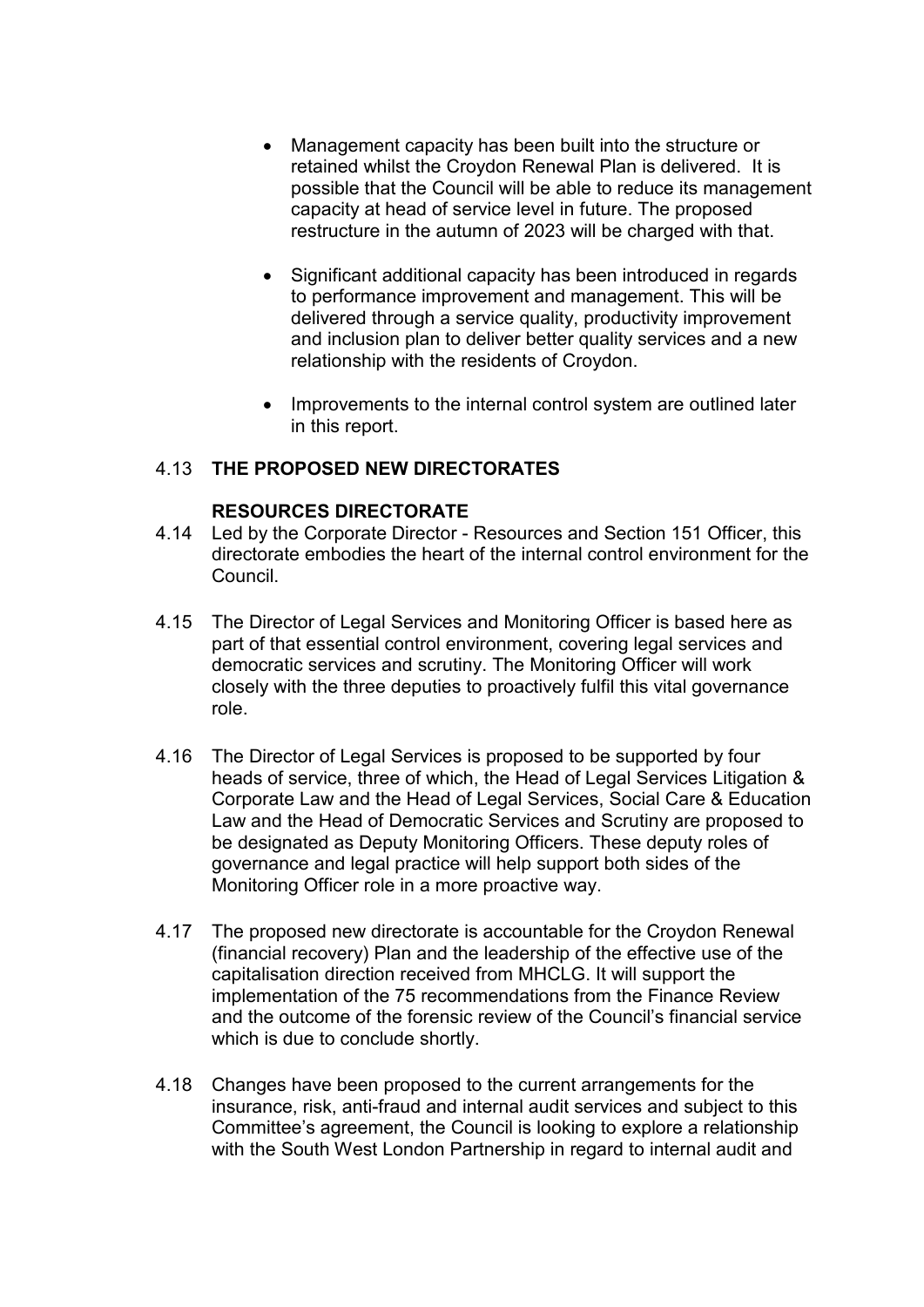anti-fraud giving the Council even greater resilience than its current arrangements.

- 4.19 Whilst that relationship is explored, it is proposed that an interim arrangement is put in place whereby the Head of Internal Audit function is undertaken through the Mazars contract with a direct reporting relationship to the Corporate Director instead of being one removed. The insurance and risk function will also manage the anti-fraud team whilst arrangements with the South West London Partnership are progressed, and the Council's overall internal control and compliance function is reviewed.
- 4.20 It is proposed that the Director of Finance and deputy S151 officer post will be secured as a permanent deputy role and a dedicated corporate and treasury management head of finance will bring together important aspects of the function. Pensions now has a sole focus as a division. There are a reduced number of posts reporting to this Director down from 9 in the old structure to 6 to give it greater capacity.
- 4.21 A review of the council's commissioning and procurement function is underway and is imminently due to conclude. A dedicated Head of Procurement is proposed to be established here once the final outcome of the review has been agreed. This would cover procurement governance including the buying function and a procurement function delivering tenders for the organisation and market assessment.
- 4.22 A new Director of Commercial Investment and Capital is proposed to be based here bringing new commercial expertise to the Council. This post will deal with asset sales and will also have oversight of the planning and delivery of the Council's capital programme for its infrastructure and schools expenditure (not the HRA) and a new combination of the Council's estates, facilities and asset management service. Fire and health and safety responsibilities for Council homes will be situated within the housing directorate and health and safety for the Council will also reside in this division.
- 4.23 There will be a need for additional commercial resource to be provided and it is under consideration as to whether that is an officer resource to be appointed permanently or whether that should be a financial resource to bring in external skills as required.
- 4.24 There has been significant criticism in recent reports the Council has received, over the culture and practice of governance in the Council and a programme of development for members and officers has begun to be developed. Further resource needs to be identified in terms of support for members to co-ordinate and support their development activity with the Members' Learning and Development Panel.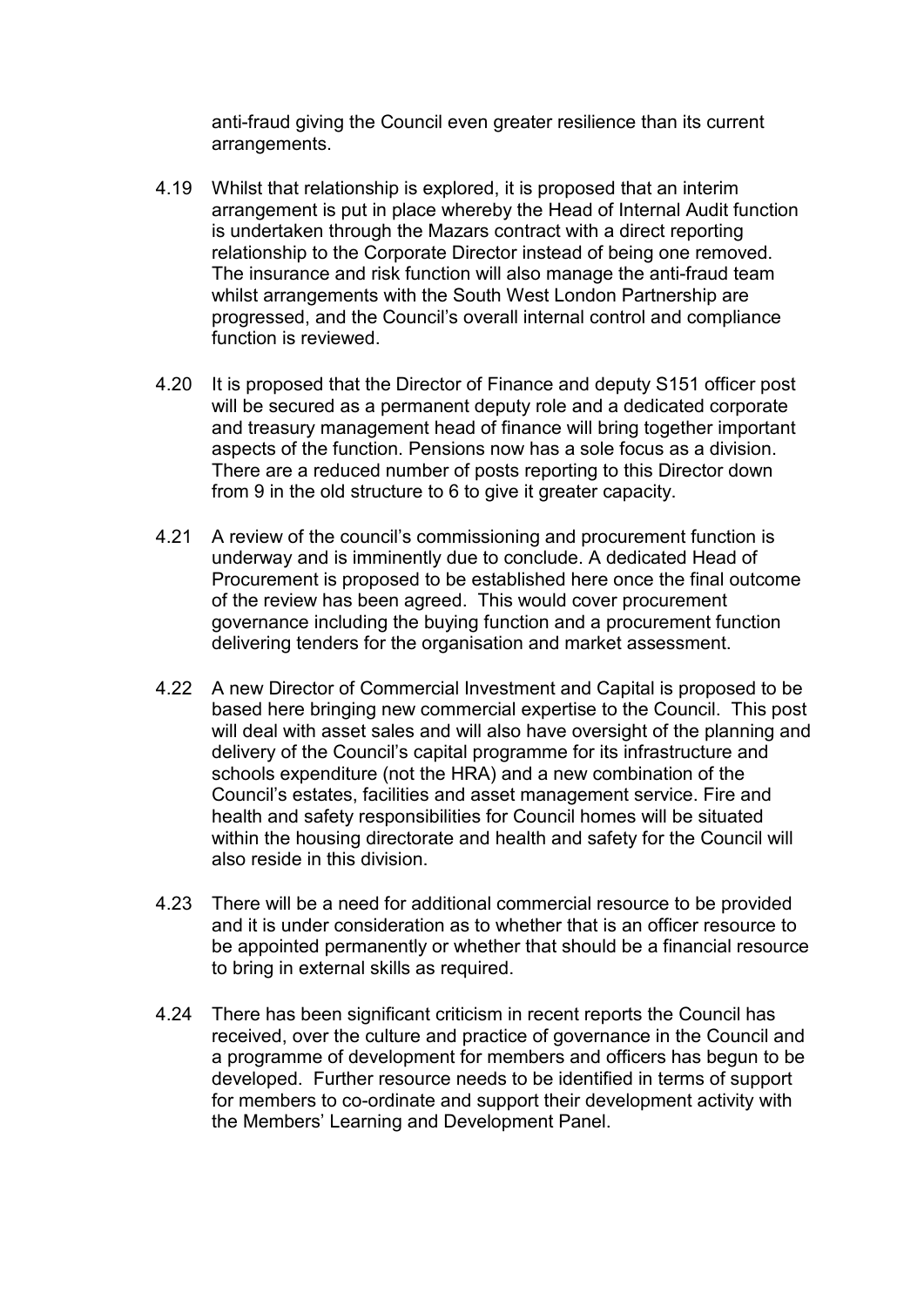4.25 The proposed new Council design introduces a new role of head of profession which will be explained later in this report. The Corporate Director of Finance is proposed to be designated the head of profession for finance management.

#### **Changes from the published draft proposals for consultation for this proposed directorate.**

- 4.26 The payments, revenues, benefits and debt service has been returned to this directorate following consultation feedback not to move it to the Resident Access division in the Assistant Chief Executive directorate.
- 4.27 The resilience function was proposed to be moved here and following feedback it will be based in the Director of Policy, Programmes and Partnership division in the Assistant Chief Executive's directorate.

#### **ASSISTANT CHIEF EXECUTIVE DIRECTORATE**

- 4.28 This is a proposed new directorate for the Council and brings together a number of functions currently situated in different parts of the Council.
- 4.29 It is proposed to place the Director of Policy, Programmes and Performance role here to manage the essential supporting infrastructure for the Croydon Renewal Improvement Plan.
- 4.30 The directorate will also deliver effective HR support to staff and managers, support the funding of the Council's voluntary sector, relationships via the local strategic partnership, lead a new service quality and productivity improvement service building on equality, engagement and inclusion of staff, provide intelligence on and the opportunity to learn from resident feedback and service demand patterns and transform the way the Council maximises the benefits and efficiencies of a digital delivery platform for Council services. The Head of Electoral Services, Mayor's Office and Coroner's Office will be based in this directorate.
- 4.31 This directorate provides the engine room for the delivery of the Croydon Renewal Improvement Plan and has the new programme management office (PMO). The Council's existing performance team is also newly situated in this directorate and will support the work of the PMO.
- 4.32 A new division of Digital and Resident Access is proposed. This draws together the front line and telephony resident access into the Council and will lead a review across the rest of the organisation rationalising access and aligning it with the corporate digital platform. The concessionary travel service moves to the Digital & Resident Access division.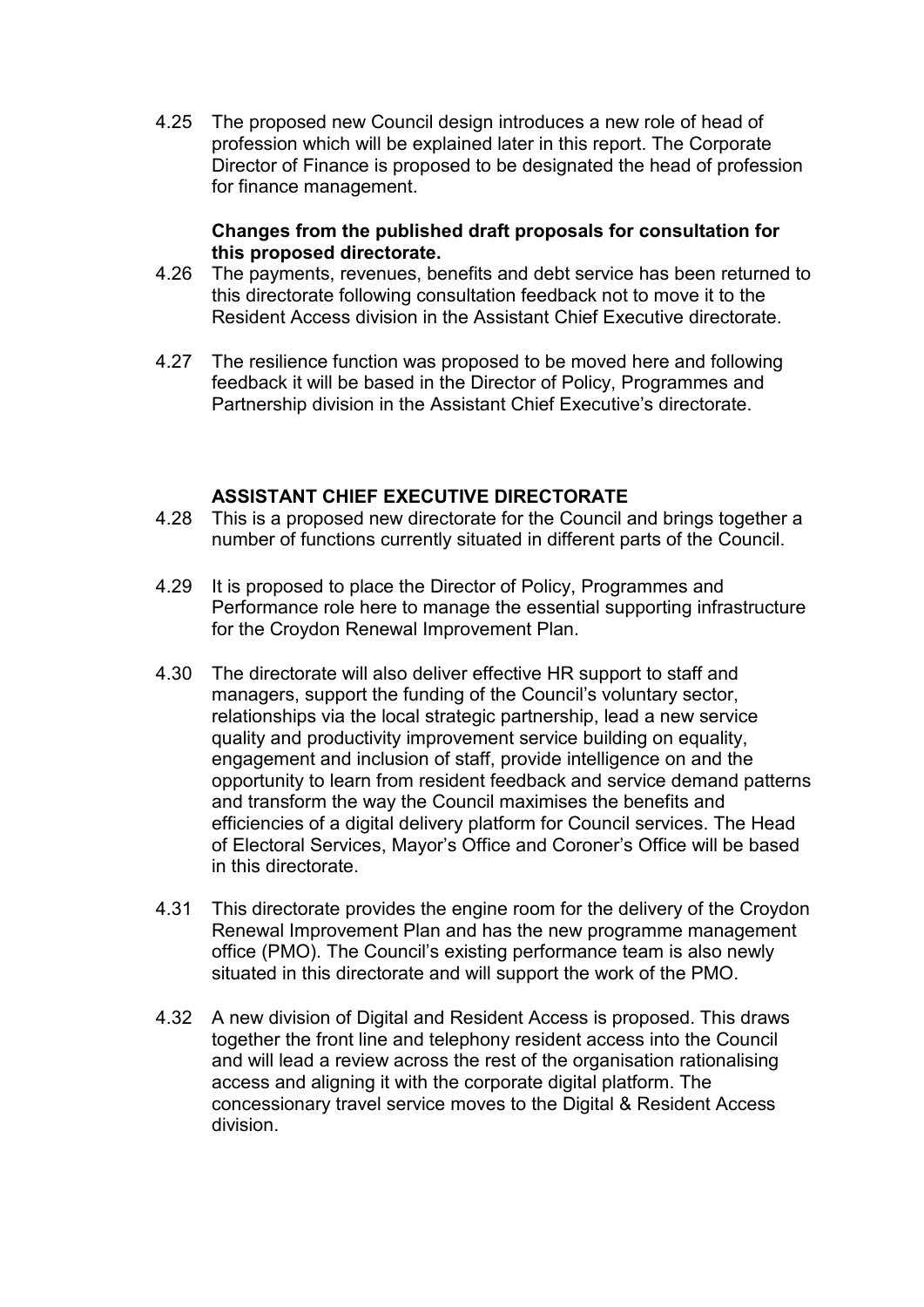- 4.33 This division is proposed to lead a behaviour change programme in regard to the listening to and building empathy with residents, working closely with the Director of Service Quality, Improvement and Inclusion. This division is also proposed to retain the Registrars and Bereavement service as that is a very sensitive resident facing service and fits well within a resident access culture.
- 4.34 It is proposed that all customer intelligence functions are brought together from across the Council, complaints, information management, data management, FOI and SAR's; all will be located here as well as providing a more effective joined up response to residents' complaints etc. The division will be tasked with understanding the data, trends and learning from our resident's feedback and views. This has been a significant issue of concern for members, MPs, officers and residents alike. A new telephony service is currently being procured and a new member casework system is in the process of being developed to knit this together with resident contact and complaints, member and MP casework to develop a more effective service.
- 4.35 The Statutory Director of Public Health and the public health team are proposed to be moved here from the previously proposed Directorate of Public Health and Public Realm. This will enable the role to have the broadest strategic reach for its influence and direction following the very significant role it has had in the pandemic and continues to play as we inch our way out of lockdown. This post will also have a "dotted line" reporting relationship to the Chief Executive
- 4.36 The proposed new Council design introduces a new role of head of profession which will be explained later in this report. The Chief Digital Officer and Director of Resident Access is proposed to be designated the head of profession for access to information and transparency. The Statutory Director of Public Health is proposed to be the head of profession for data interpretation, business analytics and insight. The Director of Policy, Programmes and Performance is proposed to be the head of profession for programme and project management.
- 4.37 The creation of a new role of Director of Service Quality, Improvement and Inclusion is prompted by the significant service quality and productivity improvements required in Council services as identified in the external reports and in the recent ARK report into the Council's housing service. Feedback from the LGA, MHCLG and the Improvement and Assurance Panel have all highlighted in different ways, the need for a consistent corporate focus on service improvement, performance management, service quality and engaging all staff to feel fully included and take ownership. They also have all commented that changing the internal operating culture of the Council is as important a factor, if not the most important, than all the process and policy changes required.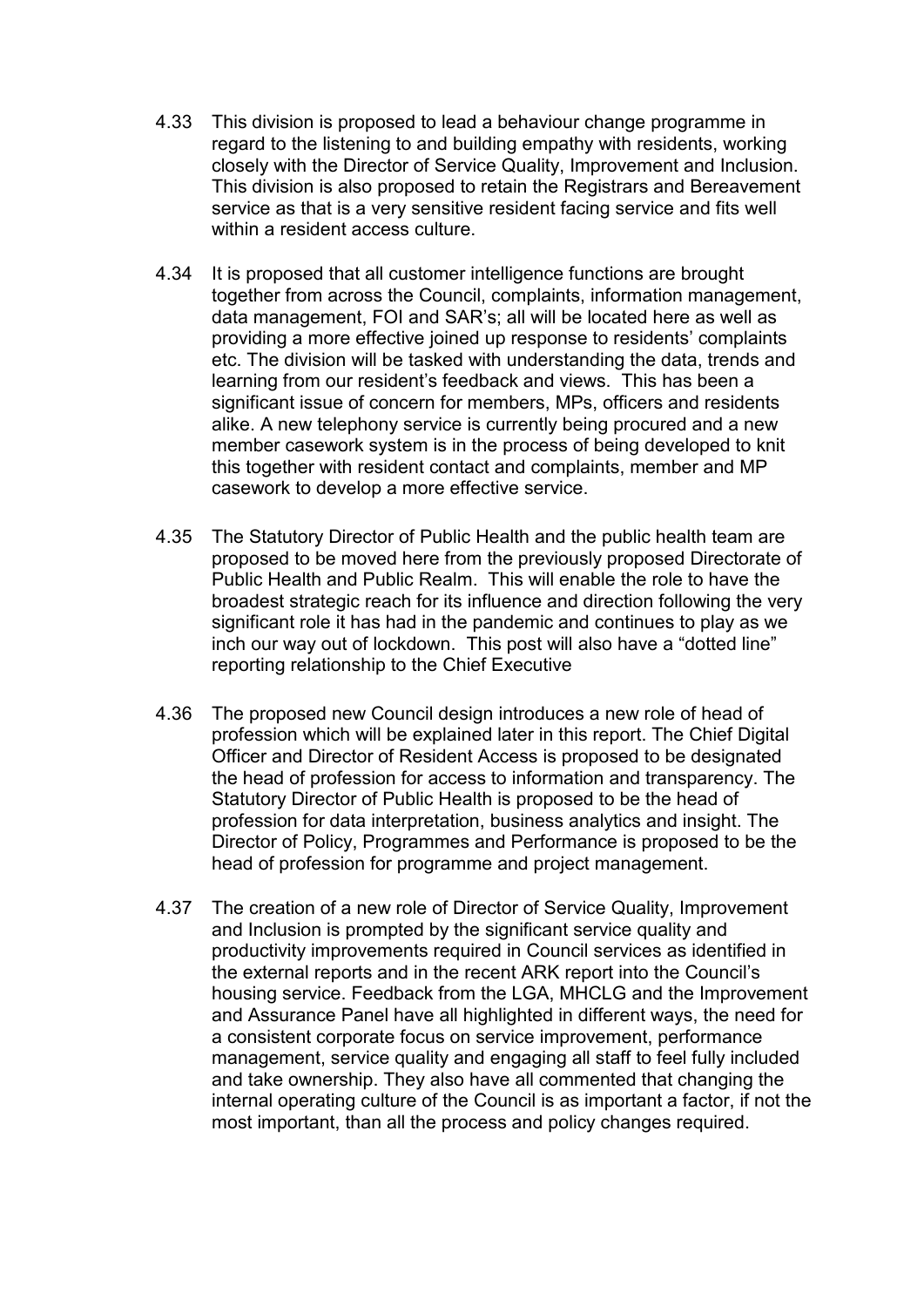- 4.38 Council staff have raised in the consultation, the workshops and the webinars their very profound concerns over the internal operating culture of the Council. A consistent theme from staff and from residents is the failure to engage with and include all staff and enable everyone to feel valued and able to deliver at their full potential. The sentiment of not "being able to bring my whole self to work" has been repeated in many different ways This in turn has developed in some places, a staff to resident culture which lacks empathy, the willingness to really listen to residents and demonstrate respect.
- 4.39 Since September 2020, there have been some developments which have aimed to redress this including much more open communications from senior management in workshops and webinars, and a new Guardians scheme to give staff support and help to speak out about what is wrong and needs resolving both in services and in personal treatment. Improvements are also being made to the whistleblowing process which considering the Council's recent history, is very low in receiving complaints.
- 4.40 A Culture Board has been in existence for a few years chaired by the previous chief executive with the chairs of the staff network. A Children's Services Race Board was set up about 18 months ago with significant support from both Joe Montgomery CBE following his review and Lord Woolley. Discussions with both of them over this restructure and the next best steps that could be taken with both the equality, diversity and inclusion agenda and the service improvement agenda led to the design of this function.
- 4.41 Service quality, productivity and inclusion is such a fundamental element of changing the Council as per the Croydon Renewal Plan that moving quickly to change this culture along with introducing a more compliant and disciplined approach to internal control is essential. Without a significant addition of capacity this simply will not make enough progress by March 2024.
- 4.42 The proposed new role of Director Service Quality, Improvement and Inclusion will be a full member of the proposed corporate management team. This post is proposed to also be a head of profession for service quality, productivity & improvement and draw together the service improvement posts across the Council into a corporate force focused on improving service quality, inclusion and productivity. The investment in this proposed role and the staff supporting this post indicates very clearly the important of this work to deliver the Croydon Renewal Improvement Plan. Its voice will be at the most senior management level and be able to offer advice on all Council services to corporate directors, Cabinet and all members.
- 4.43 Reporting to this post will be the Head of Learning and Development and the Head of Communications and Engagement. The policy resource on equalities that sits within the current policy, performance and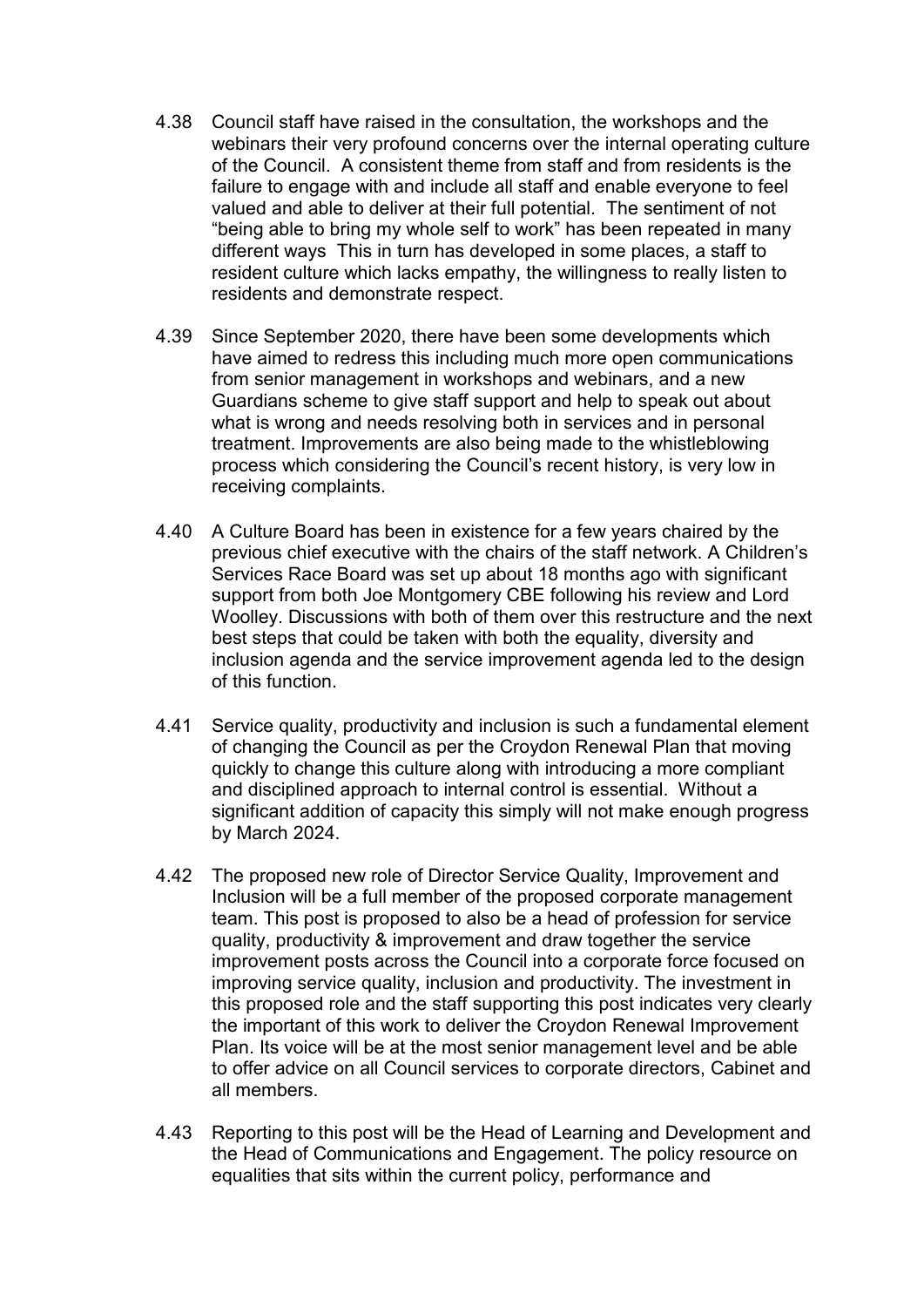partnerships division will also move to report to this post. This division will own the Council's equality policy and strategy and will also be charged with refreshing the Council's vision and values through a wide ranging staff engagement process.

#### **Changes from the published proposals for this proposed directorate**

- 4.44 The Head of Payments, Revenues and Benefits & Debt was proposed to be placed in the Digital and Resident Access division. Following consultation feedback, this has now been moved back to the Resources Directorate and the Finance division.
- 4.45 The Director of Public Health role has been moved here from the proposed Directorate of Public Health and Public Realm and following consultation feedback has changed back into being a sole focus on public health duties but with a significant corporate focus and reach and not be combined with operational service responsibilities.
- 4.46 It was proposed to move the funding of the voluntary sector infrastructure bodies and the relationship with the LSP into the Public Realm and Public Health directorate. Following consultation feedback it is proposed to leave it where it is currently in the Policy, Programmes and Performance division.
- 4.47 It was proposed to move the resilience functions (Emergency Planning & Business Continuity Planning) into the Public Health and Public Realm Directorate. Following consultation feedback, this will now be placed in the Policy, Programmes and Performance division in this directorate.

## **ADULT SOCIAL CARE AND HEALTH DIRECTORATE**

- 4.48 The focus of this proposed new directorate is to safeguard vulnerable adults living in the borough and to seek to enable a greater quality of life as well as a longer life for those in the Council's care. It is also charged with enabling those receiving care to be in control of their choices and payments.
- 4.49 The directorate will also deliver an integrated adults' NHS health and social care system across the borough, through the One Croydon Alliance ensuring the quality of operational service delivery for those receiving care and reducing costs and managerial overheads whilst retaining democratic control and oversight over Council care services.
- 4.50 The Adult Social Care & Health directorate retains the existing adult social care functions. The current financial context of the Council is dominated in part by the comparatively high cost base of expenditure on adults' services and the need to address a structural deficit in expenditure and rebalance the comparative costs of the service with other London councils.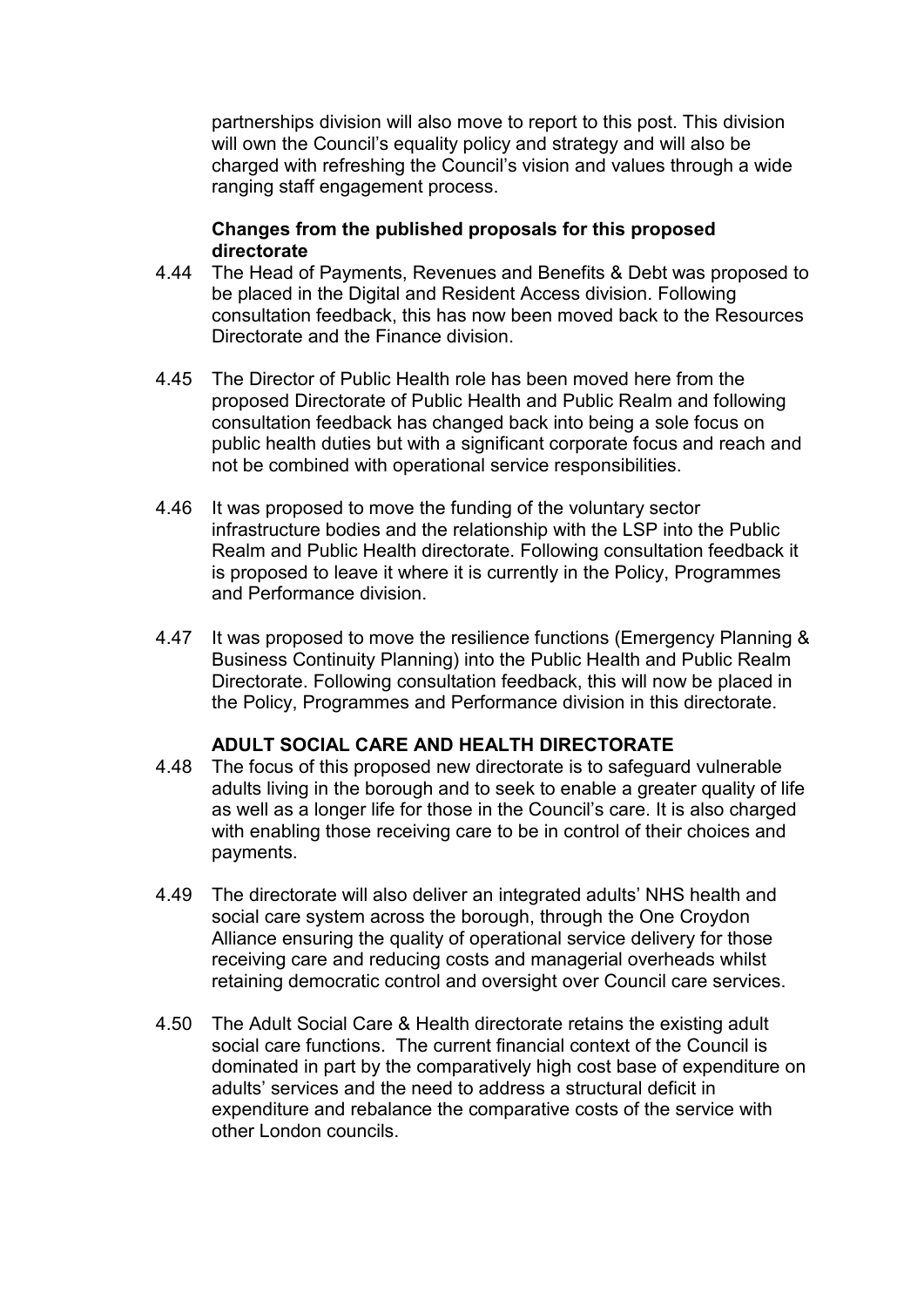- 4.51 Whilst the delivery of the medium term financial strategy is ensuring those budgetary adjustments and savings are safely made to adult social care, the proposed directorate will be focused on reviewing all its expenditure on placements and its thresholds of access into the care system to bring Croydon's expenditure into line more with the London average.
- 4.52 The proposed directorate also has the transition service for young people moving into adult disability services from the children, young people and education directorate.
- 4.53 The proposed directorate will pursue the completion of the localities programme. It will also continue the integration programme with local NHS colleagues. The localities programme will not be applied to other Council services.
- 4.54 The Croydon adult support service, the commissioning of the rough sleeping service, appointee-ships and deputy-ships, the front door team and financial assessment all currently in the Gateway division; will move into this directorate.
- 4.55 A review of the council's commissioning and procurement function is underway and is imminently due to conclude. Following the outcome of the commissioning and procurement review, commissioning services will be moved into this directorate and will report to the Director for Adult Social Care Policy & Improvement. There may be further reviews and job evaluation required at that stage.
- 4.56 The proposed new Council design introduces a new role of head of profession which will be explained later in this report. The Director for Adult Social Care Policy & Improvement is proposed to be designated the head of profession for commissioning and procurement.

### **Changes from the published draft proposals for consultation for this proposed directorate.**

4.57 The only change to the published draft proposals to the final proposals is the identification of the Director of Adult Social Care Operations as deputy DASS.

## **CHILDREN, YOUNG PEOPLE AND EDUCATION DIRECTORATE**

- 4.58 The focus of this proposed directorate is to safeguard vulnerable children and young people, to enhance the quality of life of children and young people in the borough, champion the full achievement of their potential and to support all schools in the borough in attaining great educational outcomes for all our children.
- 4.59 The existing directorate has been through significant change over the last few years following the prior Ofsted "inadequate" report and the two year journey to receive a "Good" Ofsted rating in March 2020.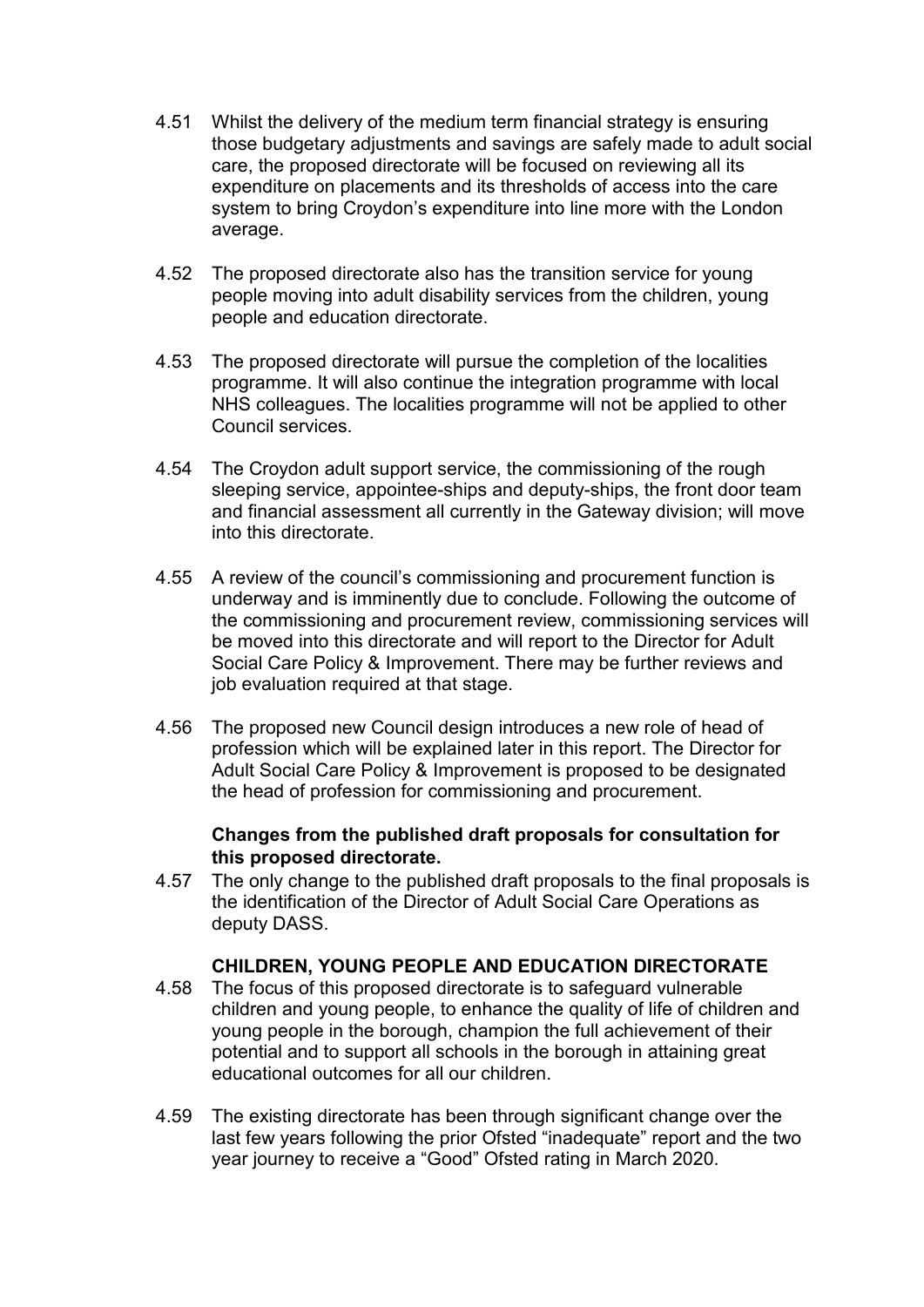- 4.60 The directorate has had significant transformation investment in its services. The directorate leads the Council's work in supporting unaccompanied asylum seeking children and young people and the vital work to ensure that the government properly funds the service.
- 4.61 The focus on improvement in children and young people's services should never cease and the improvement activity of the directorate must continue alongside the work to reframe its expenditure more in line with the London average.
- 4.62 The post of Director of Quality, Policy and Performance is now proposed to be made permanent and the Head of Service of Performance and Business Intelligence will build on and sustain the work done to date and add capacity to take the services into their next phase of improvement activity.
- 4.63 The Education division has consistently provided effective support and challenge to Croydon schools, contributing directly to the good education standards across the borough. The proposals build on this to implement the SEND strategy to educate more children in borough, contributing to the Dedicated Schools Grant recovery plan. Alongside this an expanded Head of Access to Education will bring together school standards and leadership of the virtual school to ensure there are consistently high expectations for children and young people across Croydon including those in our care.
- 4.64 The proposed Children, Young People and Education Directorate has an overview and responsibility for children and young people from birth (Children's Centres, PVIs, Childminders, Nursery, Primary and Secondary schools) through to age 16 and up to 18 if attending a sixth form. A gap in support for those young people post-16 that attend a college has been identified in the consultation. The proposal is for the Education division to have responsibility for Colleges clearly identified. This will ensure that there is all education provision in one area of the Council, resulting in an all age education strategy, transparency for families and an alignment with the Education Partnership that will be developed with all education providers across the borough. Whilst it is proposed that CALAT moves to the Sustainable Communities, Regeneration & Economic Recovery directorate to refocus its approach on skills for employment post the pandemic, it will retain close links with the division.
- 4.65 A review of the council's commissioning and procurement function is underway and is imminently due to conclude. Following the outcome of the commissioning and procurement review, it is proposed that commissioning resources will be moved into this directorate and will report to the Director of Quality, Policy and Performance. There may be further reviews and job evaluation required at that stage.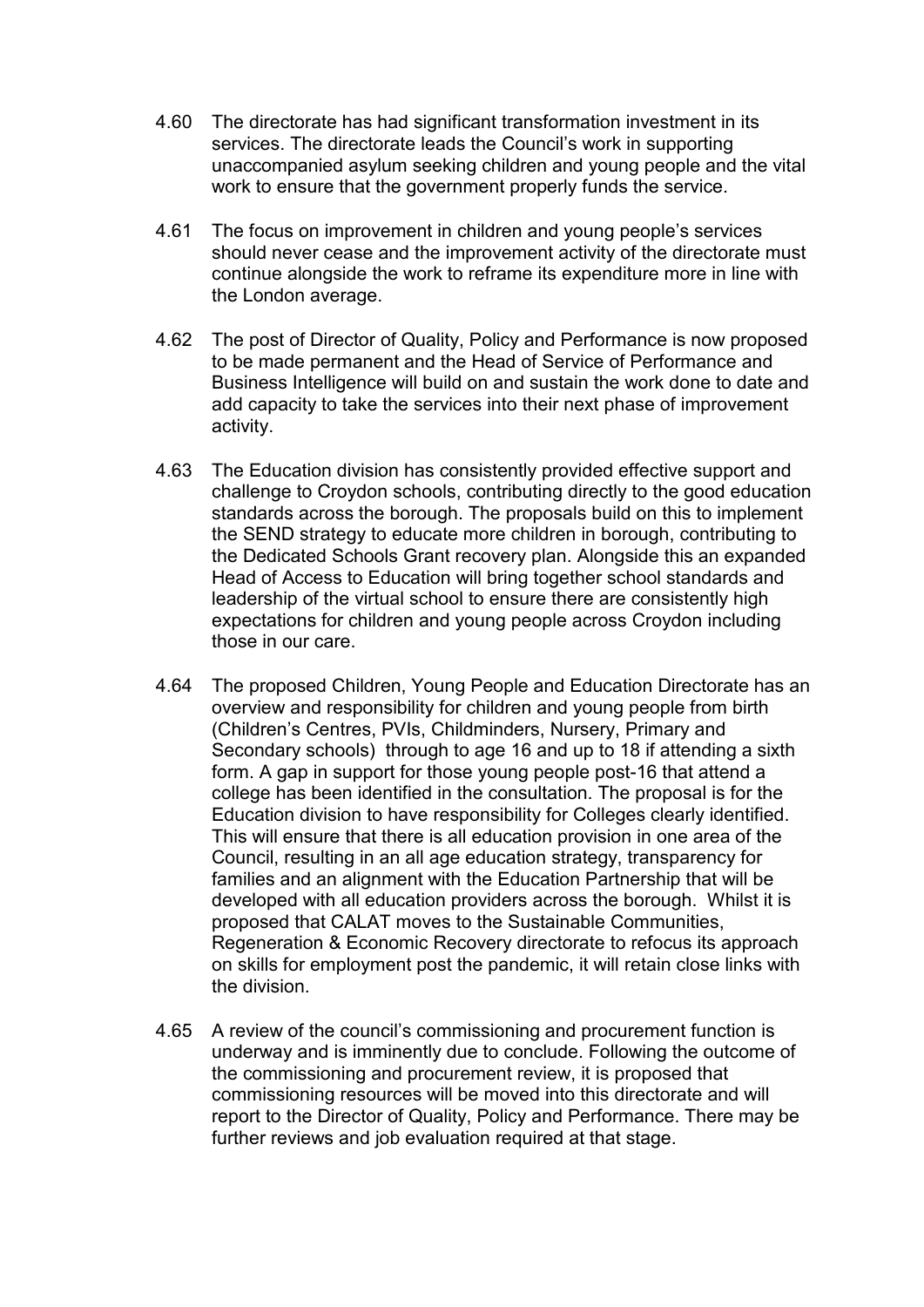#### **Changes from the published draft proposals for consultation for this proposed directorate.**

4.66 The only changes that have occurred between the draft proposals and the final proposals presented to this committee are changes in job titles. Workforce Development has been incorporated into the Principal Social Worker role and Adolescent Services have moved to the Head of Advice, Support and Intervention.

#### **SUSTAINABLE COMMUNITIES, REGENERATION & ECONOMIC RECOVERY DIRECTORATE**

- 4.67 The focus of this proposed directorate is to ensure the safe and effective delivery of the vital regulatory duties the Council has in terms of planning, licensing, highways and parking services, independent travel, and environmental health; to safeguard vulnerable people at risk of violence and anti-social behaviour, to develop new strategic and sustainable regeneration proposals, drive the economic recovery of the borough post covid and offer skills development opportunities for local people, to also safeguard and manage the public realm and the many beautiful parks and open spaces in the borough and to develop the Council's cultural offer for the Borough of Culture 2023, including the museum, libraries, music and arts and leisure service.
- 4.68 The proposed directorate has a new division of Planning and Sustainable Regeneration which is the home to the planning, growth, regeneration, economic recovery services and CALAT – the adult learning and skills functions. These will be refocused to support the longer term economic development, recovery and regeneration activity of the borough which is still underway although slower than before due to the pandemic and will support the needs of local people in gaining new skills and employment.
- 4.69 The future model and direction of the Council's library service will be led from the Culture and Community Safety division and the Council's Music and Arts service is also based here, aiming to maximise the influence and reach of that service and its contribution to the Borough of Culture. It will retain its links with the education service as well.
- 4.70 The proposed new Council design introduces a new role of head of profession which will be explained later in this report. The Director of Sustainable Communities is proposed to be designated the head of profession for resident voice.
- 4.71 A review of the council's commissioning and procurement function is underway and is imminently due to conclude. Following the outcome of the commissioning and procurement review, it is possible that commissioning resources will be moved into this directorate.

#### **Changes from the published draft proposals for consultation for this proposed directorate.**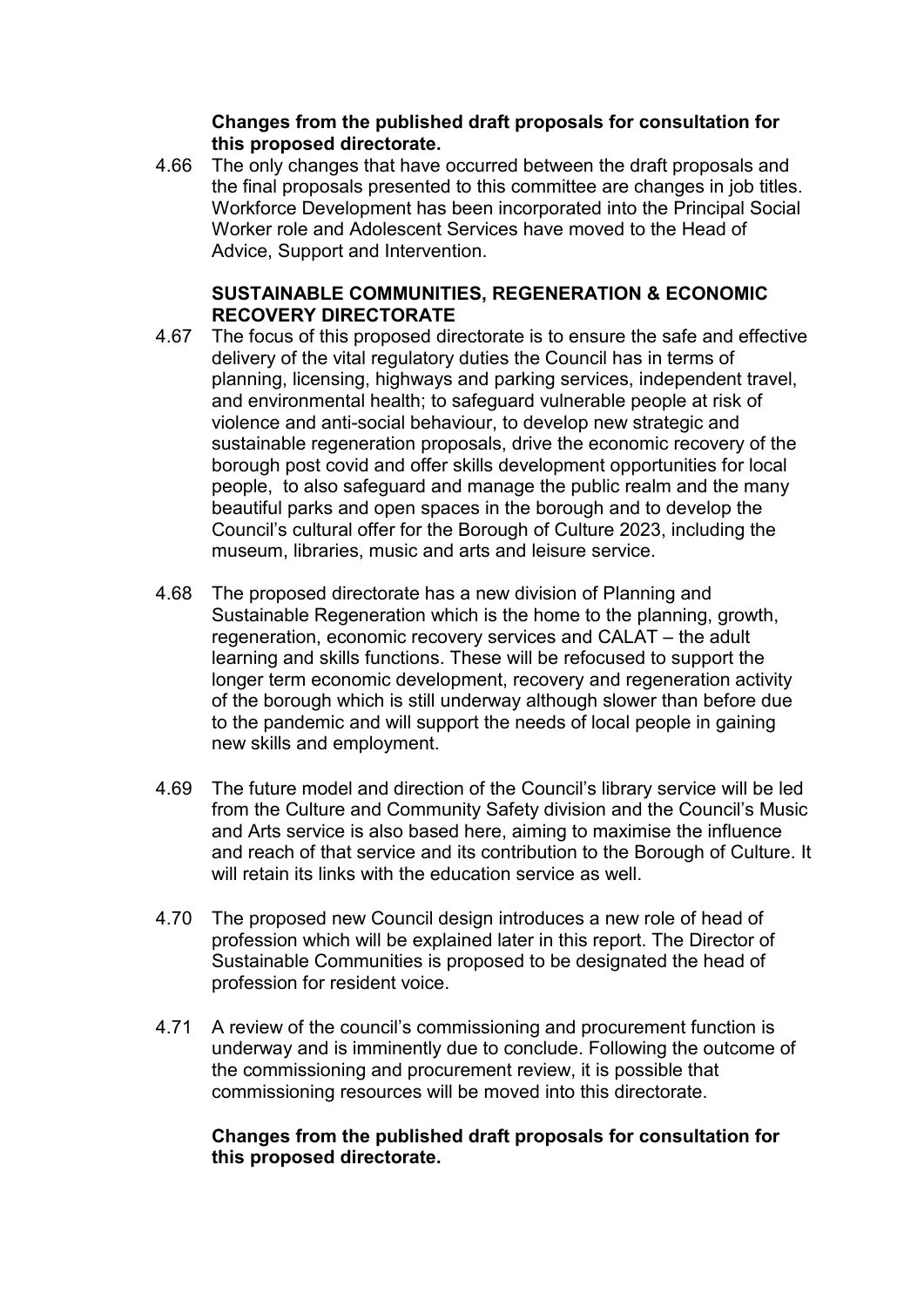- 4.72 This proposed directorate and the proposed new Housing directorate show the greatest amount of changes from the draft proposals.
- 4.73 It is proposed that the Statutory Director of Public Health is moving to the Assistant Chief Executive's Directorate. A new Director of Culture and Community Safety has been proposed to give the necessary senior capacity to the cultural offer the Council has and harness its benefits for regeneration as well as planning for the Borough of Culture in 2023.

### **HOUSING DIRECTORATE**

- 4.74 This proposed directorate will be focussed solely on the Housing service. This will cover the assessment of housing need and homelessness through to temporary accommodation and allocations into Council homes and the tenancy relationships and the management and maintenance of the Council properties. It will also manage the HRA capital programme and the forward planning of proactive maintenance and any estate regeneration. It will also update and produce the strategies and policies that the Housing service is required to deliver.
- 4.75 The directorate has a proposed new post of Corporate Director, two Directors and has two new heads of service as well.
- 4.76 This level of investment and senior management capability and capacity is deemed necessary due to the very serious concerns revealed over the quality of the Council's housing service at Regina Road and the independent ARK report.
- 4.77 Other services that are proposed to move into this division from the Gateway division are the community resources delivery officer, the rough sleeping service, the discretionary support team & administration of Department of Work and Pensions grant to support residents to prevent homelessness and provide emergency funding, emergency accommodation /temporary accommodation, income collection, the statutory homelessness function and No Recourse to Public Funds service.
- 4.78 A review of the council's commissioning and procurement function is underway and is imminently due to conclude. Following the Commissioning and Procurement review, it is possible that commissioning resources will be moved here.
- 4.79 Once the housing improvement plan has been in operation for 18 months or has achieved most of its milestones: whichever is the earliest, the need for a totally separate housing directorate will be reviewed.

#### **Commissioning and Procurement**

4.80 The existing division of Commissioning and Procurement is proposed to be deleted in this restructure. A review is underway into that division which is expected to be concluded very shortly and then the services it currently delivers will be proposed to be embedded within the main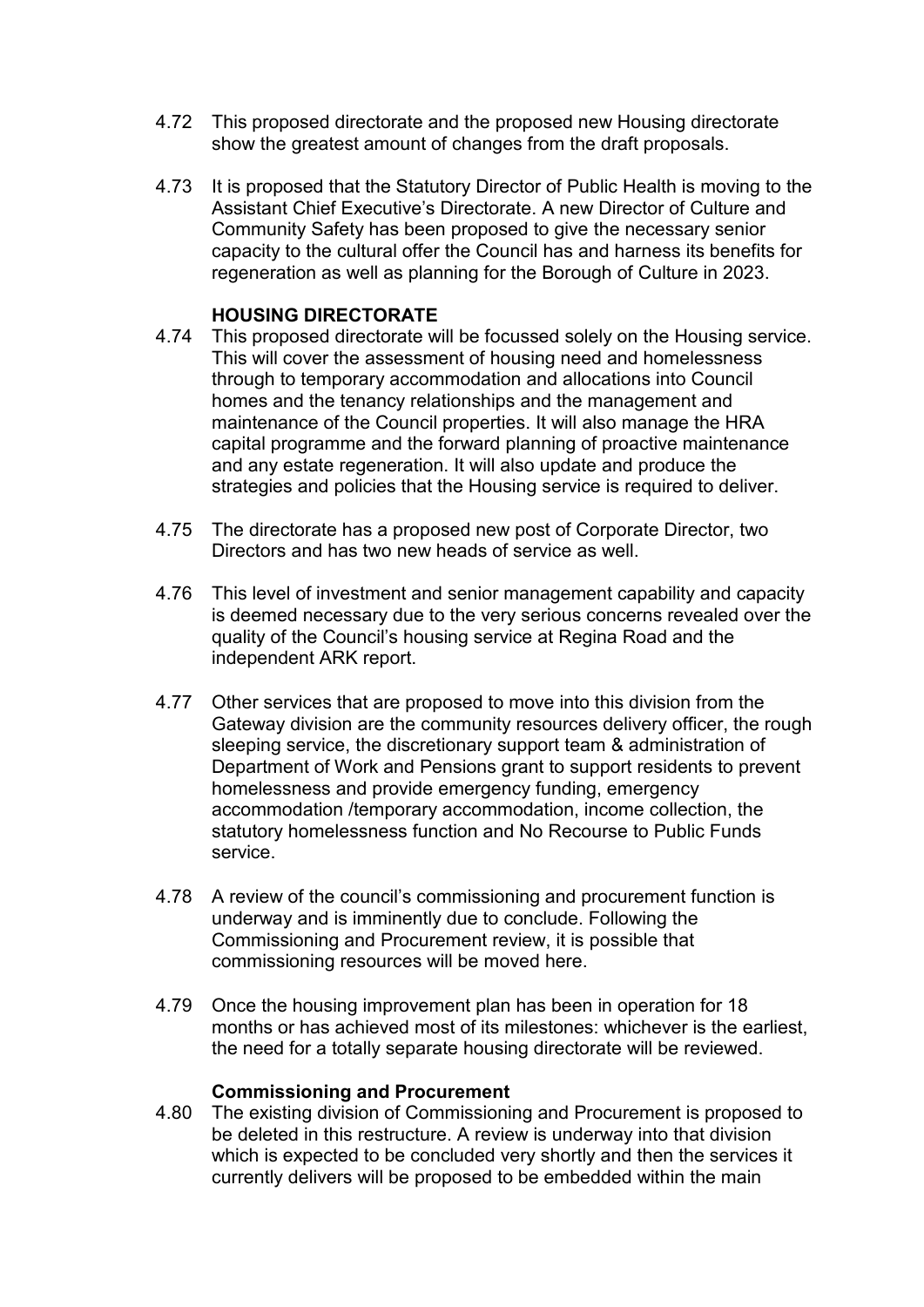services directorates which includes commissioning activity and contract management with a corporate procurement role in the Resources Directorate.

- 4.81 There are a number of Heads of Service posts and staff reporting to them that are affected by this review. As it is not yet concluded, they have been held outside this restructure and are shown on the final page of the proposed new structure chart. It is appreciated that this is an unsettling time for all those staff and work will be expedited to ensure the review concludes swiftly and their destination divisions are formally agreed as soon as possible.
- 4.82 The intent of the review is to retain a head of service procurement post to be based in the Resources directorate and then the commissioning and other brokerage roles to be moved closer to service delivery in the other directorates. The Council's structure will be updated once it is concluded.
- 4.83 The Community Equipment service that currently works within the Commissioning and Procurement division has been moved in advance of the rest of this review to report into the Director of Adult Social Care Operations.

### **5. THE PROPOSED NEW DESIGN OF THE COUNCIL**

5.1 In addition to the proposed new directorates, other changes are also proposed which will help deliver a new operating style and culture at the Council.

#### **Corporate Management Team**

- 5.2 A proposed "Corporate Management Team" (CMT) will replace the Executive Leadership Team. The language used for the new title of the meeting of the Council's most senior managers is deliberately chosen.
- 5.3 This is to reflect their focus on managerial leadership of the whole Council staff and across the Council's overall functions. It signals a step forward from the silo-ed behaviours of the past. It avoids any confusion with the community leadership role of elected Members and their specific responsibilities to lead the Council and the wider borough. It also avoids any confusion with the specific Constitutional position where the Leader and Cabinet are formally the Council's "political executive".
- 5.4 This change therefore clarifies that while the Leader and Cabinet lead the Council as a whole, it is the Council's appointed officials who manage the services and lead the organisation's staff.
- 5.5 Membership of the CMT will consist of a core group with other officers able to request attendance at it for specific matters or to place items on the agenda for discussion. All members of the CMT and all directors will receive weekly copies of the papers to build understanding and openness. A cascade relationship of briefings will take place from the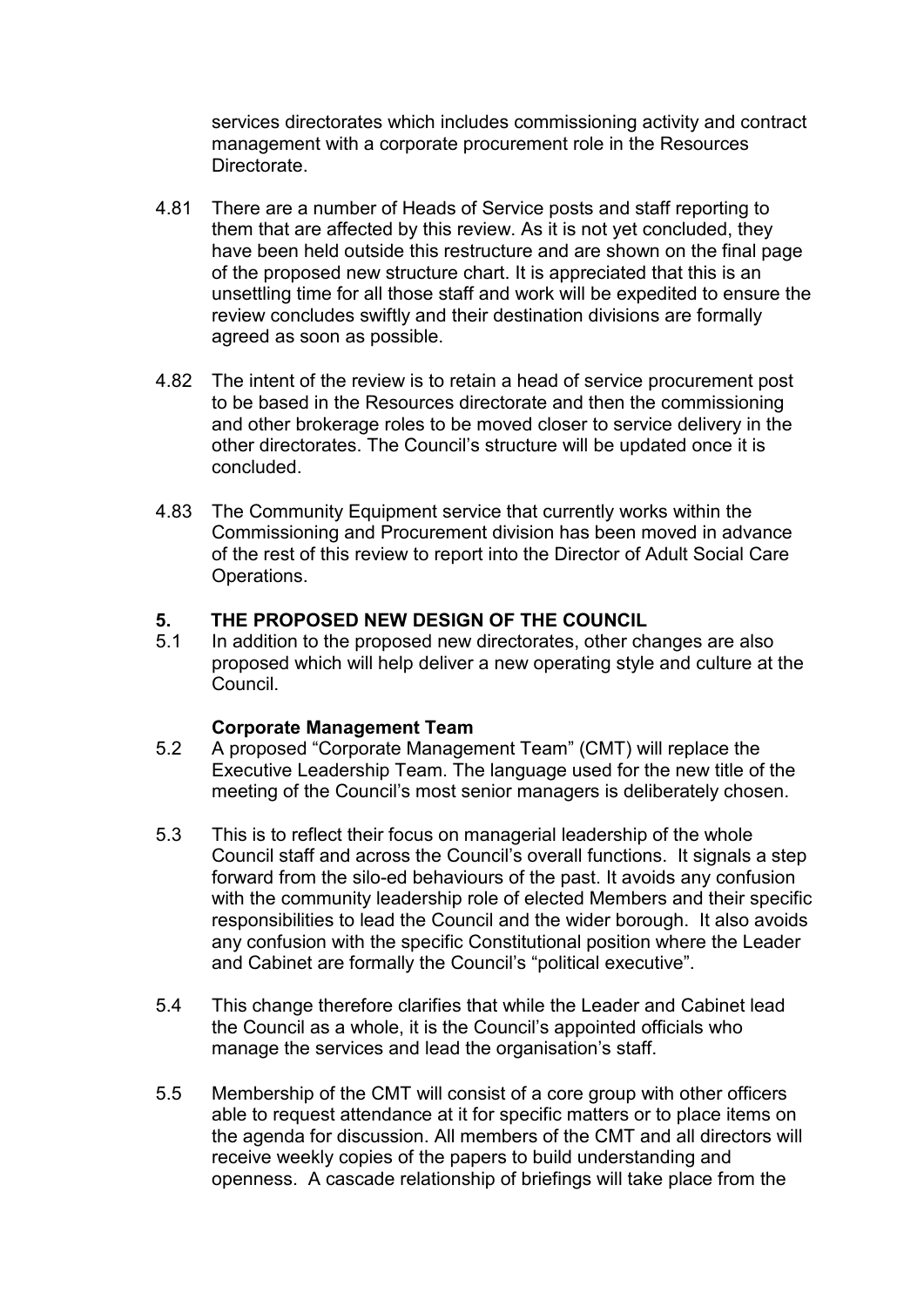CMT to directorate management meetings and then onto divisional meetings.

5.6 Each member of the management team will take on a lead role for one of the staff networks and will be a champion for their work. Where the roles align they can work closely with the member champions as well.

| <b>Core CMT membership</b>                              |                                       |  |
|---------------------------------------------------------|---------------------------------------|--|
| <b>Assistant Chief Executive</b>                        | Director Service Quality,             |  |
|                                                         | Improvement & Inclusion               |  |
| <b>Chief Executive</b>                                  | <b>Corporate Director Housing</b>     |  |
| <b>Corporate Director Adult Social</b><br>Care & Health | <b>Corporate Director Resources</b>   |  |
| <b>Corporate Director Children</b>                      | <b>Corporate Director Sustainable</b> |  |
| Young People & Education                                | <b>Communities &amp; Regeneration</b> |  |
| <b>Standing members of CMT</b>                          |                                       |  |
| <b>Statutory Director of Public Health</b>              | Director of Legal Services -          |  |
|                                                         | <b>Monitoring Officer</b>             |  |
| Head of Insurance, Anti-Fraud &<br><b>Risk</b>          | <b>Internal Audit</b>                 |  |
| <b>Director of Human Resources</b>                      | Head of Communication &<br>Engagement |  |
| Director of Policy, Programmes &<br>Performance         |                                       |  |

- 5.7 In order to develop staff knowledge of the whole Council's operations and to offer opportunities for development, it is proposed that a shadow corporate management team will be developed from front line / nonmanagement staff across the Council. This will be a similar model to a non-executive director role and is something that the national civil service has used.
- 5.8 They will be given the management team papers and be asked to hold the meeting in the same way as CMT and one of their number each week will be asked to attend CMT to offer their views and conclusions.
- 5.9 These roles will circulate and will be held for a period of approximately three months. Training will be offered to those under taking these roles. CMT will significantly benefit from having a front line perspective on many of the matters it discusses and it will help build openness and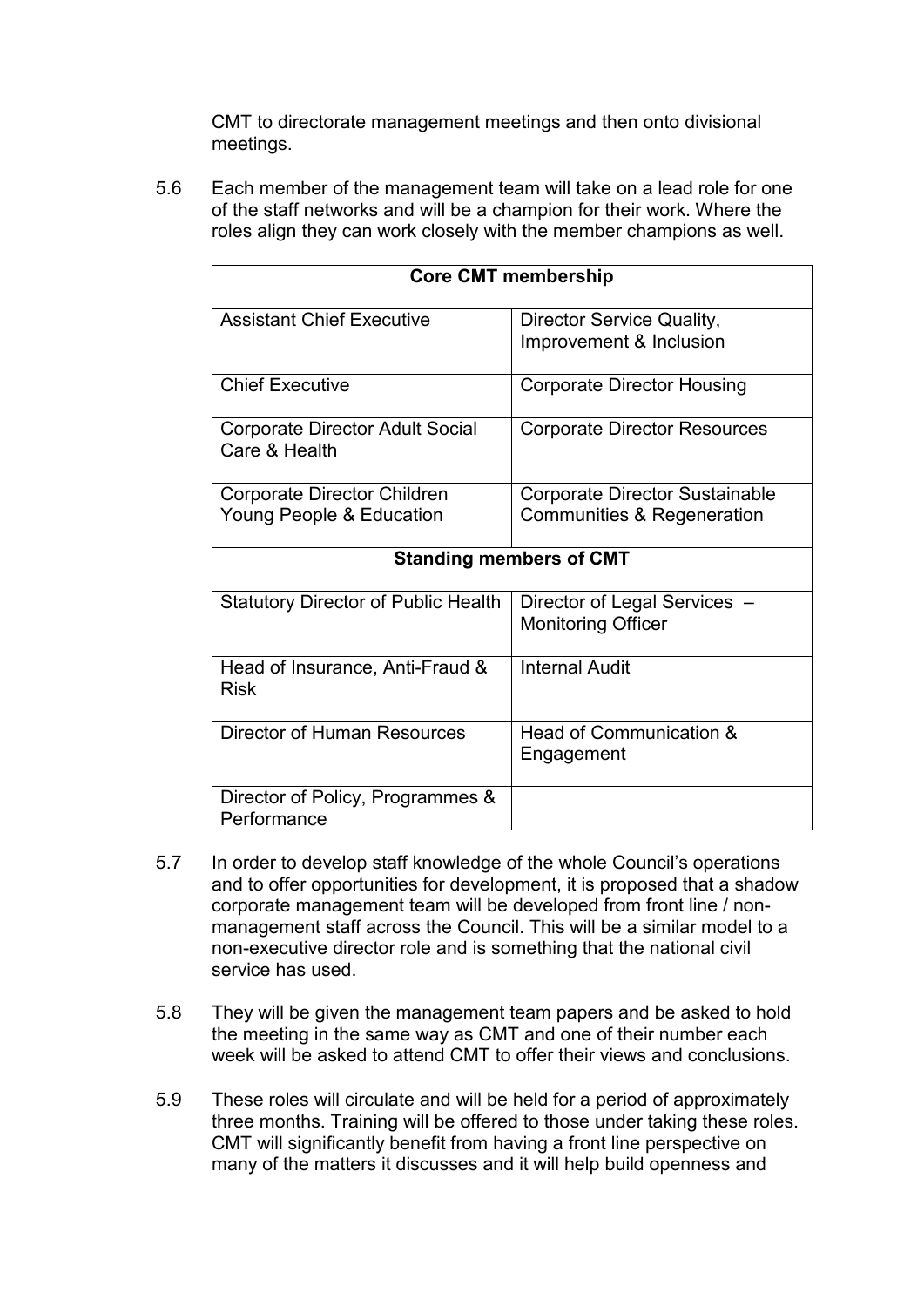understanding across the Council as well as offer development and learning opportunities for those staff involved.

### **A new vocabulary**

- 5.10 To support the proposed new system of internal control, and to operate in a more co-ordinated fashion, the Council's management needs to adopt a new shared language of describing activity and role
- 5.11 The change in language of posts and meetings and the sharing of the same language is intended to achieve two outcomes. One is a shared understanding across the Council of what is being referred to and how it all connects. The other is to emphasise the importance of management and managerial leadership in delivering efficient and effective services.
- 5.12 Feedback on this from staff was very supportive and it is proposed we adopt the following descriptions of roles and meetings.

| From                             | To                          |
|----------------------------------|-----------------------------|
| <b>Executive Leadership Team</b> | Corporate Management Team   |
| Directorate Leadership Team      | Directorate Management Team |
| <b>Executive Director</b>        | <b>Corporate Director</b>   |
| <b>Corporate Director</b>        | <b>Director</b>             |
| <b>Head of Service</b>           | <b>Head of Service</b>      |
| Directorate / Department         | Directorate                 |
| Department / Division            | <b>Division</b>             |
| Division / Team / Service        | Service then Team           |

#### **Heads of profession**

- 5.13 The consultation proposal paper talked about *"introducing roles to be designed across the structure to be professional leads to draw together shared processes and systems."* This is "borrowed" from the civil service where they have officers engaged in similar functional activity in different government departments and they use this model to achieve a consistent approach and quality of work across the civil service e.g. developing policy. They also use it as a way of developing staff, improving skills, networking across the service to build connections and understanding and overall enriching roles.
- 5.14 Feedback from the consultation was positive about this as an idea with further suggestions for more "professions". Staff were also concerned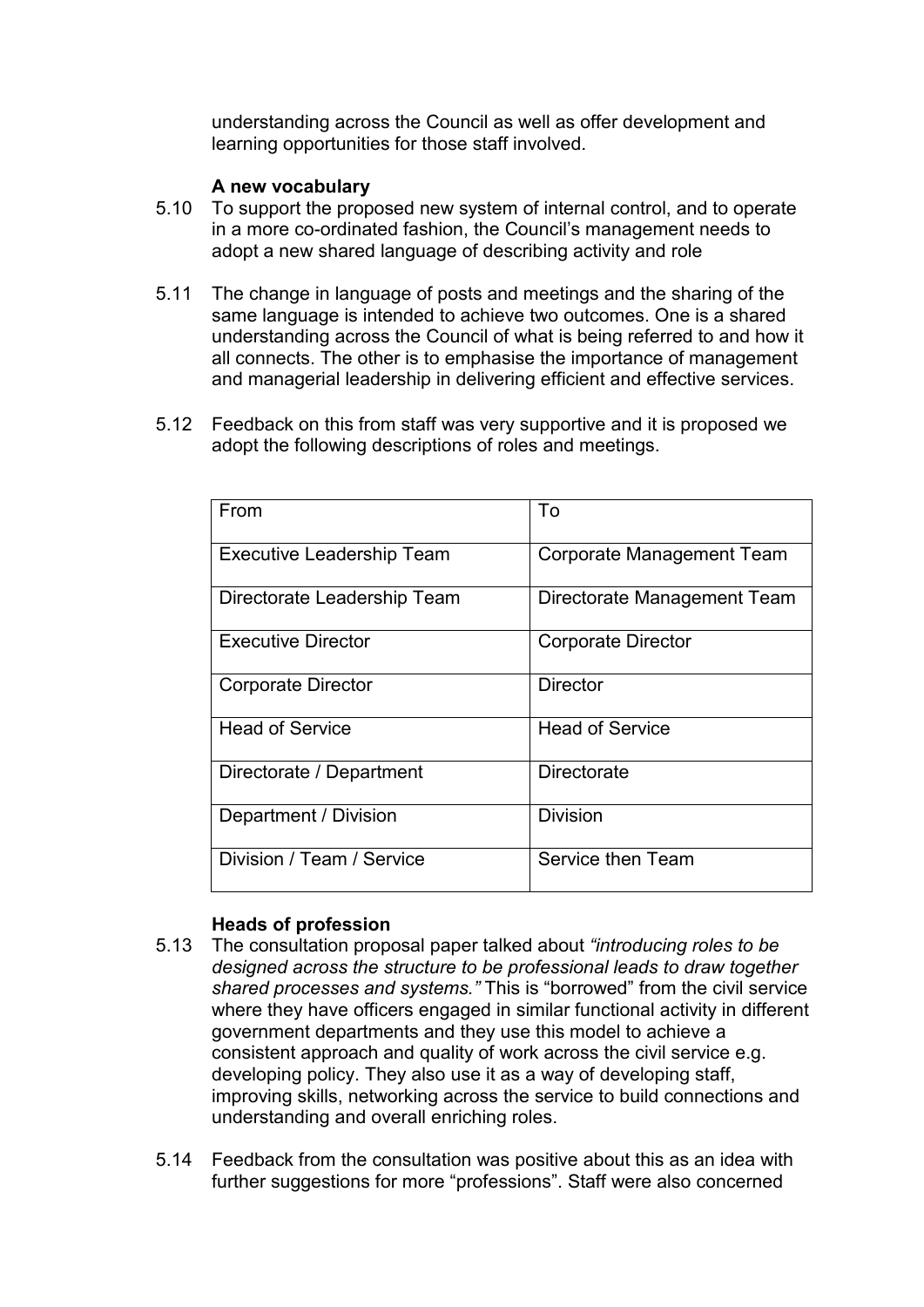that this shouldn't be seen as an unlimited new resource and that capacity constraints still exist for these areas. This is very much about harnessing similar roles together to co-ordinate existing capacity more effectively, to create corporate communities of practice and to raise standards in the discipline.

- 5.15 If supported by members, the detail of how we will deliver this role will be defined. This is not intended to be an exact replica of the civil service model. A Croydon version will need to be defined and an agreed phasing of the professions to be rolled out so as not to overload the organisation.
- 5.16 A number of the job description have this new responsibility identified. The proposed list of posts which could hold a head of profession role are as follows:

| <b>Profession</b>                                      | <b>Post</b>                                                     |
|--------------------------------------------------------|-----------------------------------------------------------------|
| <b>Finance Management</b>                              | Corporate Director of Finance                                   |
| Programme & Project<br>Management                      | Director of Policy, Programmes &<br>Performance                 |
| Service Quality, Productivity &<br>Improvement         | Director of Service Quality,<br>Improvement & Inclusion         |
| Access to Information &<br>Transparency                | <b>Chief Digital Officer and Director</b><br>of Resident Access |
| Data interpretation, business<br>analytics and insight | <b>Statutory Director of Public Health</b>                      |
| Commissioning & Procurement                            | <b>Director of Adult Social Care</b><br>Policy & Improvement    |
| <b>Resident Voice</b>                                  | Director of Sustainable<br>Communities                          |

#### **Special Projects**

- 5.17 Feedback from staff has been consistent about the need to develop more open and equitable opportunities for staff development and to be able to work across the organisation, most recently during the tea time conversation with the Race Equality Network.
- 5.18 Various ad-hoc offers have been made to make some opportunities available since September 2020, including the involvement of colleagues in the work on the Croydon Renewal Improvement Plan.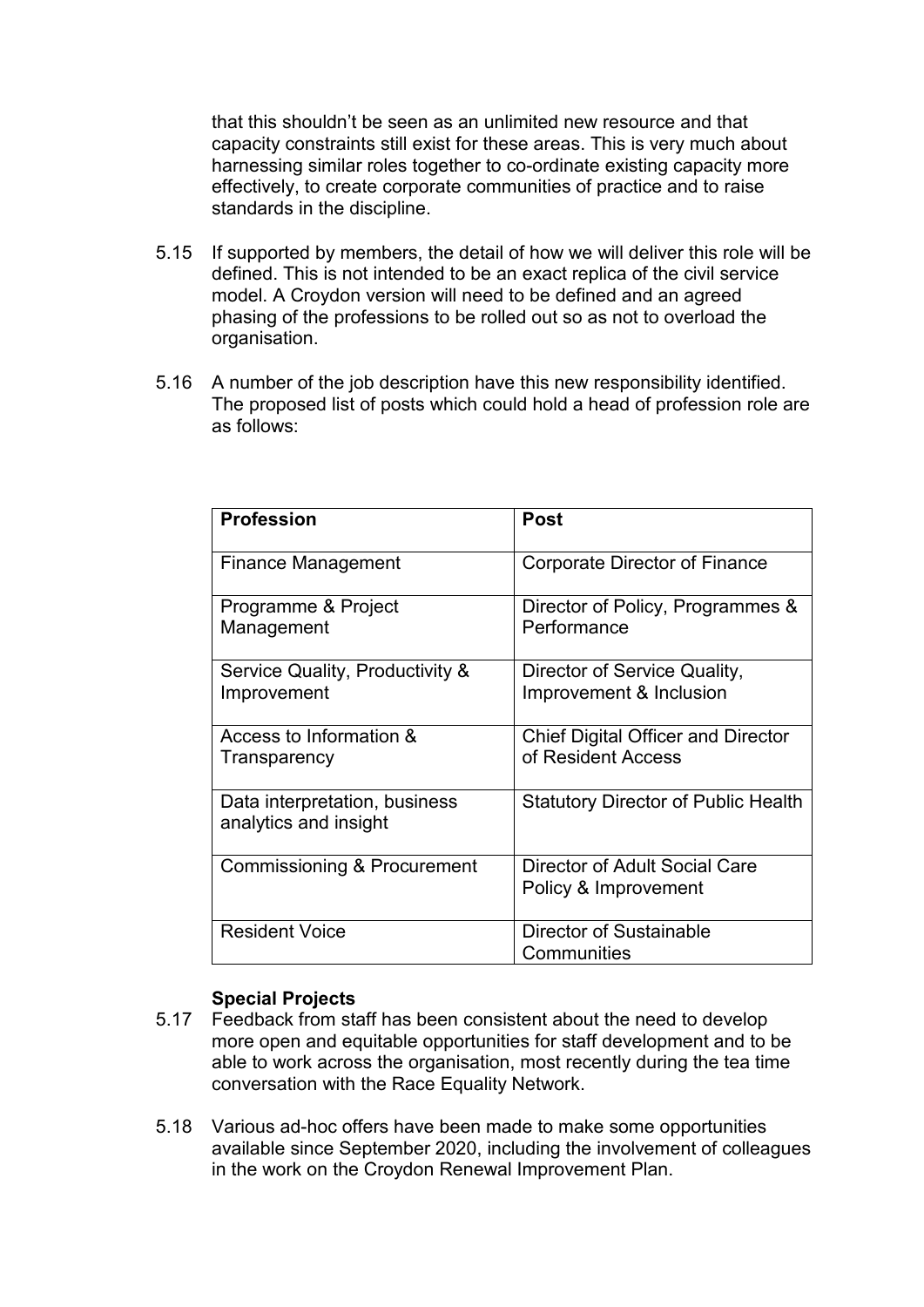- 5.19 The Council also has a range of ambitious strategies which require consideration across all of the Council's services but at present there are no dedicated or specific resources to do some of these. Such a strategy is the recently approved Croydon Climate Crisis Commission and the action plan to be developed.
- 5.20 If this proposal is approved by members, a programme of topics will be developed for Cabinet to prioritise and then these will be offered to staff to come forward to work on as a new range of personal development opportunities. Training will be provided for staff who participate in these special project teams. Each corporate director and director job description has been written to incorporate this activity and the release of staff to participate in these special projects

#### **Internal System of Control**

- 5.21 From a review of the Council's intranet and some training resources, it is clear that Croydon Council has had a defined system of internal control – in the past called "doing the right thing". There is a great deal in those resources on line that is of value and is still of relevance to us today. For example there is a corporate code of governance that incorporates the CIPFA "Delivering good governance" code and each directorate used to have their own scheme of management and internal controls and delegations defined and published. It is also clear from the recent number of critical external reports that this system of internal control fell into a level of disuse resulting in a nil to limited assurance rating and a qualification on the Council's accounts for value for money as well as a Report in the Public Interest and Non-Statutory Rapid Review Report criticising the internal controls on governance and financial and risk management.
- 5.22 Much work has been delivered to improve the system since the action plan to the Report in the Public Interest was published in November 2020. At the June 2021 Cabinet the update report showed nearly half of all actions have now been completed.
- 5.23 A system of internal control inside a local authority consists of a range of processes and activities that must be complied with by managers and staff to ensure effective governance and that stewardship of public money can be assured. But it is not solely about the correct implementation of policies, processes and forms. For it to be truly effective it needs to be part of the day to day management behaviours and dialogue of the Council.
- 5.24 Another very important element of an internal control system is the need for it to be effectively organised so it can form part of the business of the Council in a smooth and efficient way. It also needs to involve managers and senior managers across the Council in order for it to be a truly lived culture.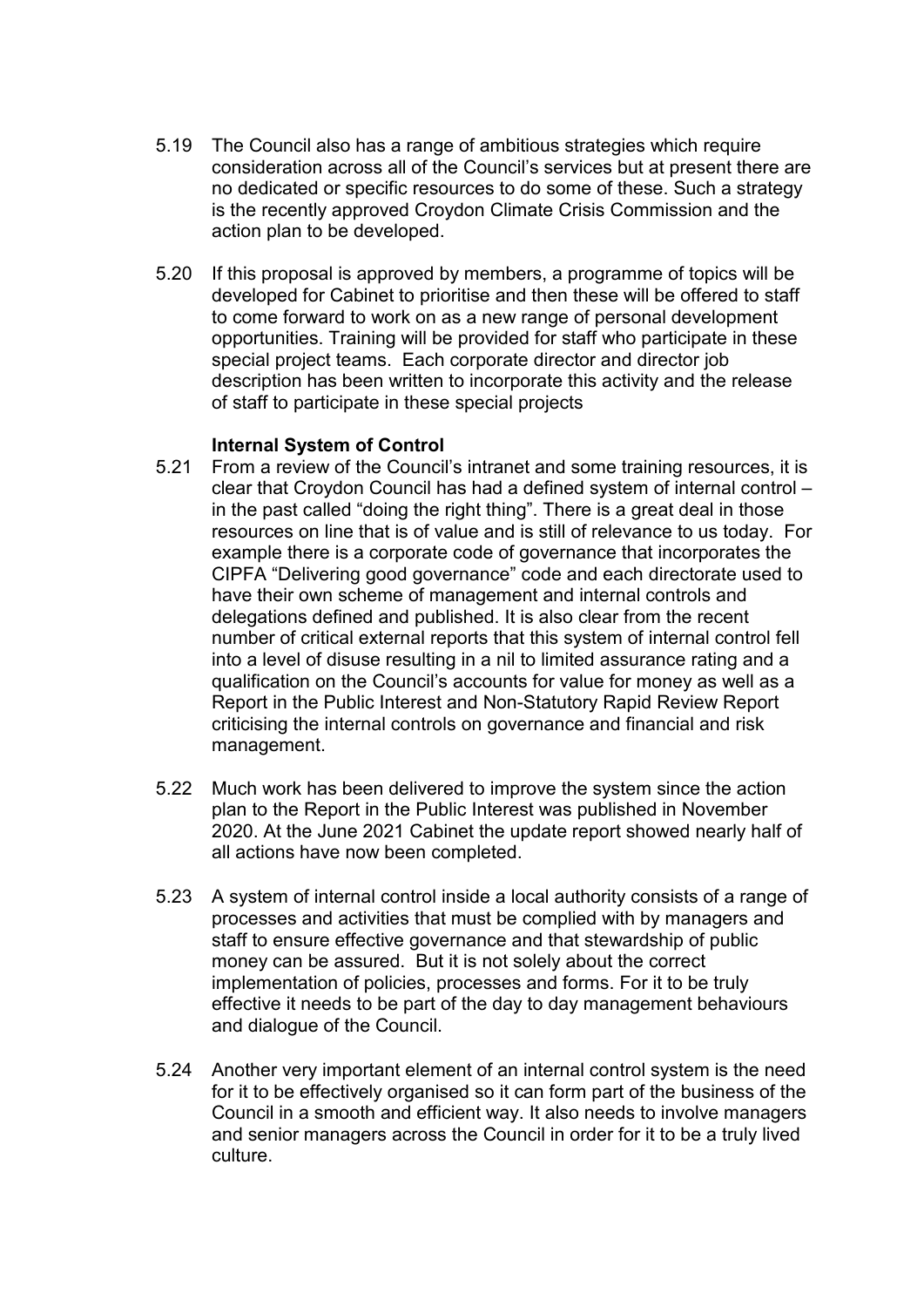- 5.25 As part of the proposed changes to the senior management, it is proposed to introduce the first stage of a new series of internal control officer boards. These will need to be captured in the updated Code of Governance and other associated codes, regulations and references in the Council's constitution. The Council's intranet pages will also need to be significantly updated and the training refreshed.
- 5.26 A formal review of the mandatory training that all managers and all staff must undertake is also required and completion of this be reported in the assurance reports.
- 5.27 The proposed new officer boards will be:

| Equality, Diversity & Inclusion | Information Management &  |  |
|---------------------------------|---------------------------|--|
|                                 | Transparency              |  |
| Finance, Risk Management and    | Performance Improvement & |  |
| Assurance                       | Productivity              |  |
| <b>Health &amp; Safety</b>      | <b>Resident Voices</b>    |  |

- 5.28 Each proposed board will have its own terms of reference, membership from each directorate management team and other officers and will also be allocated corporate strategies to own on behalf of the Council. The minutes of these meetings will be shared with CMT and the 6 DMTs. Participation in these boards will also be open to staff across the council as part of a development opportunity.
- 5.29 Further work is needed to map the remaining staff meetings that happen within and across each directorate and also the range of regular meetings that happen with members and officers and members, officers and partners.

#### **6. FEEDBACK FROM THE CONSULTATION AND CHANGES MADE TO THE DRAFT PROPOSALS**

- 6.1 Over 108 responses were sent into the consultation with many meetings held with executive and corporate directors. A great deal of feedback was also received on the culture of the Council and the way it works through all the workshops and staff webinars. Nearly 2000 staff have been involved in those to date.
- 6.2 A formal acknowledgement was sent to each person who sent in their comments. A formal response is in the process of being sent to each respondent explaining the effect of their comments on the final proposals placed before members.
- 6.3 If consultation is to be genuine and meaningful it must be two way, and it must respond to people as well as giving due consideration to their comments. As has been explained earlier in the report, the period of time allocated to the formal consultation was longer than is legally required.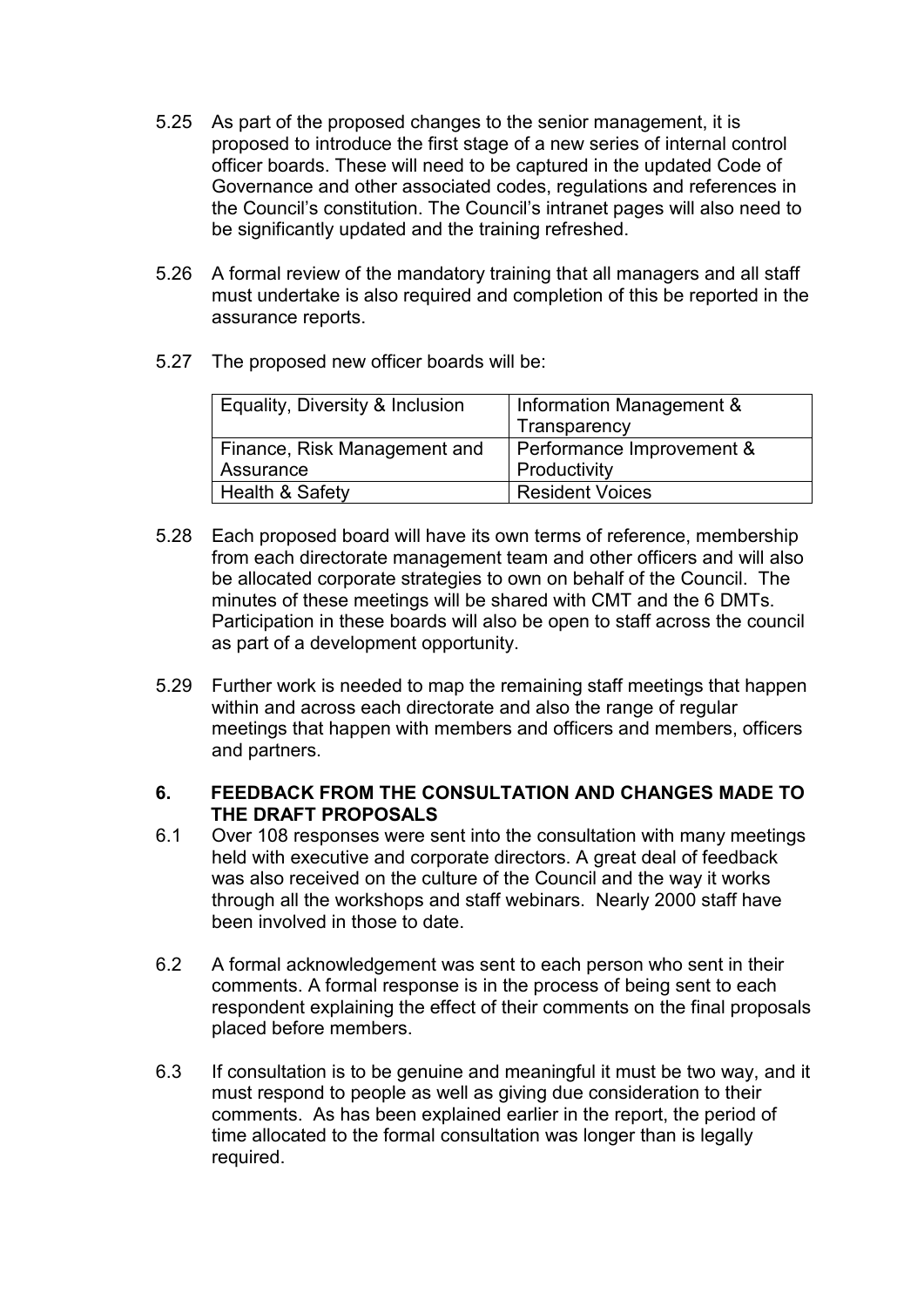- 6.4 Finally all staff and members were invited to contribute to the consultation and not just those directly affected. The consultation did take place at the same time as some of the restructures for budget savings for the 2021/2022 budget and understandably there was some confusion in some of the responses as to which consultation was being responded to.
- 6.5 Also some staff raised queries asking what was going to happen with their specific team or post and if that wasn't in the three senior tiers of management than that was not the subject of this consultation. However as the recommendations show further work will now follow on from the overarching restructure of the Council to more specific reviews on a more local basis which do cover some of the issues raised.
- 6.6 The main themes of feedback were:
	- Support for moving housing together.
	- Support for the heads of profession role.
	- Support for the move back into services of the commissioning and procurement resources.
	- Support to remove gateway although concerns about early help still being needed.
	- Support for a single resource dedicated to procurement
	- Support to join the information management, complaints, FOI, SAR and resident access services together
	- Support for bringing planning and regeneration together and retaining the skills and economic development resources there as well.
	- Support for keeping the work integrating with Health going.
	- Support for the improvement function in CFE being made permanent.
	- Strong request to boost the resources we have on service quality, improvement, equality, engagement and inclusion.
	- Support for rebuilding the trust and relationship with residents.
	- Support to resource the work on the Borough of Culture
	- 6.7 There were also requests for changes from the draft proposals. The ones recommended to members to support are:
		- To place the resilience team in the Assistant Chief Executive's Directorate, Policy, Programme and Performance division.
		- To retain the Statutory Director of Public Health as a strategic resource and place it in the Council to have greater corporate reach and impact.
		- To retain the voluntary sector funding support in the Assistant Chief Executive's Directorate, Policy, Programme and Performance division.
		- To move back the Payments, Revenues and Benefits and Debt division into the Resources Directorate, Finance Division.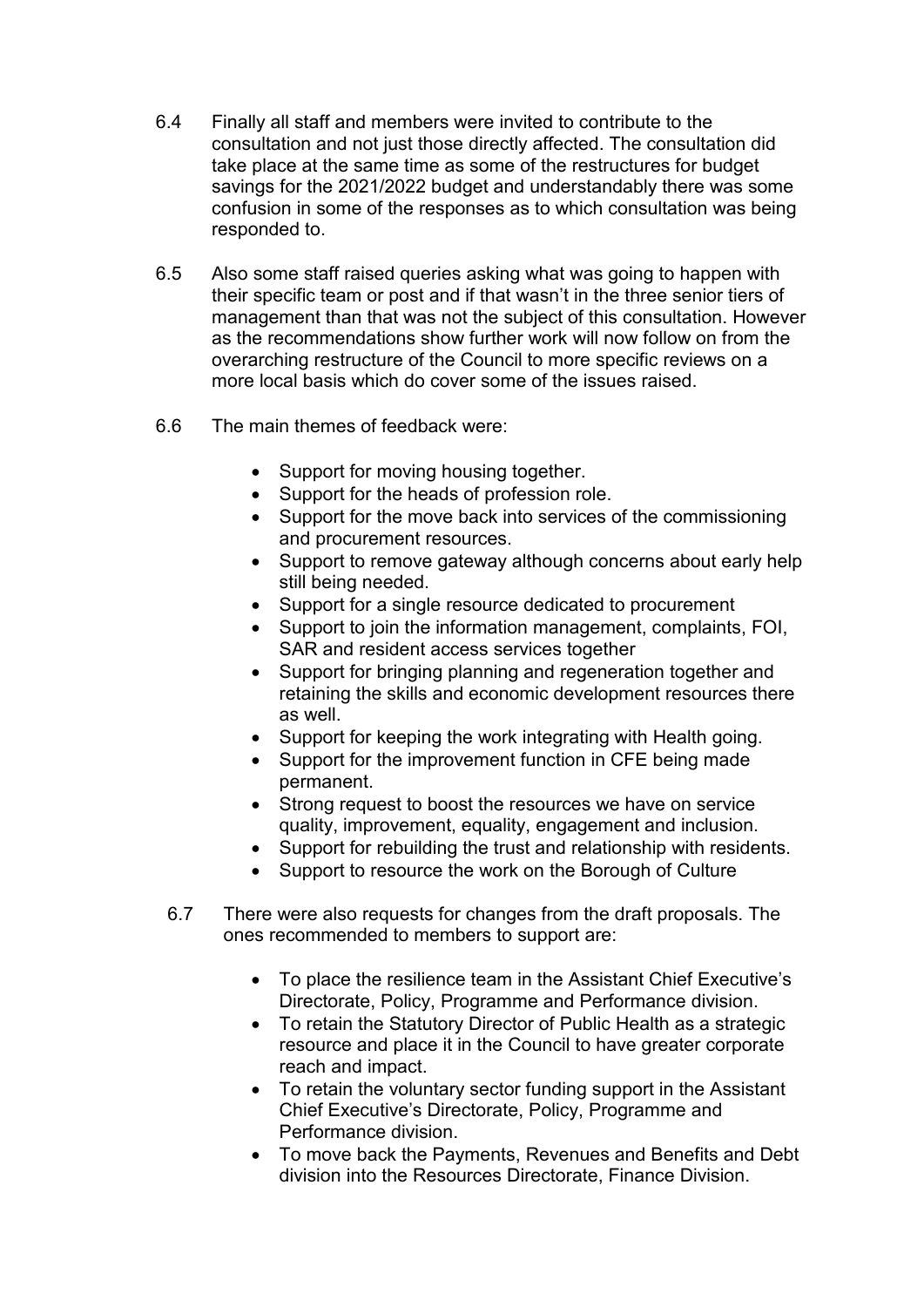- To not progress with a Public Health and Public Realm Directorate but to recognise the sustainability and regeneration priorities of the Council, the changing national thinking about the future of the public health service and not to alter it too much whilst the lock down / pandemic continues and to enable the housing service to become a directorate in its own right.
- 6.8 There was also disagreement that the coroner's service should move away from insurance and risk. This has been rejected due to the need to ensure the focus of the Head of Service Insurance, Anti-Fraud and Risk and the service is solely focused on the significant risks the Council has and its anti-fraud and insurance needs, as part of the essential task of improving the internal control practices of the Council.
- 6.9 Feedback from two of the recognised trades unions was received. The majority of one union's feedback was focused on the savings proposals and restructures for the 2021/2022 budget.
- 6.10 The other feedback received offered a much reduced senior management structure at head of service level for the Council. It proposed seven heads of service be removed. This was achieved by reducing the four heads of HR to two, the four heads of finance to 2, two childrens' and two adults social work heads of service to one each, and merging 6 posts in the public realm directorate (as was) into 3. Whilst this feedback is helpful, at this stage this is not agreed with. However the further restructure that is flagged in this report that will take place no later than the autumn of 2023 will directly consider these proposals as part of the assessment of what capacity is needed once the Council has achieved much of the Croydon Renewal Plan milestones. It is vital at this stage that we retain enough capacity and bandwidth to be able to deliver both the services we must do for the residents of Croydon but also deliver the Croydon Renewal Plan.
- 6.11 Due to the considerable amount of work developed on the health integration agenda, the chief executive of the Croydon Health Services NHS Trust sent in views on the proposed restructure. Options of fast tracking the integration of health and adult social services was submitted along with proposals to merge the DASS with a director of the NHS Trust management team. The proposals do reflect a number of other local authority and NHS arrangements which have shown positive benefits for more effective and efficient adult social care and health services. However at this stage with the need to fundamentally reduce the cost base of adult social care, these comments have been rejected. However, when the reassessment of this structure takes place in the autumn of 2023 these ideas should be very seriously considered.
- 6.12 The Coroner also responded to the consultation and the suggestions have been incorporated in the proposals before members.

## **7. FURTHER REVIEWS**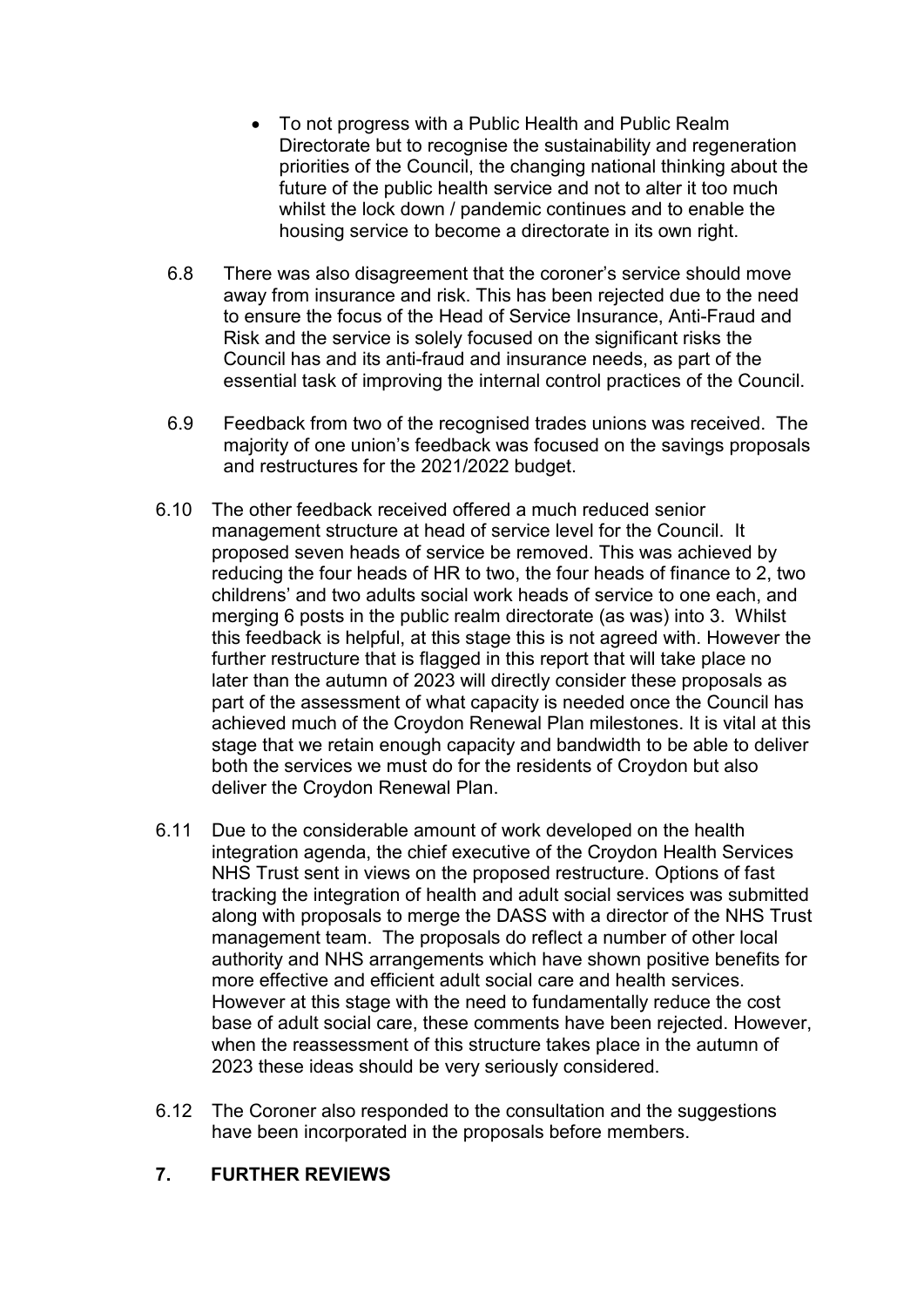- 7.1 The proposed redesign and new senior management structure that is presented to members for consideration and agreement is the first step in a series of follow on reviews that will now be required. The overriding principle for this proposed restructure is one of lift and shift.
- 7.2 Further work is then required once a service or team is placed in its new home to ensure it connects with the other services it sits alongside and works as effectively and efficiently as possible. This further work will either be carried out by the management in place or additional resource may be provided to support. The preference will be for local management to complete the review.
- 7.3 At the time of writing this report, the Council is undergoing significant reviews of its service to identify further budget savings for the 2022/23 budget. A very detailed review of statutory and discretionary services is underway to establish more cost efficient and effective ways of delivery and more reviews and reductions will flow from this work which will affect the proposed structure and posts.
- 7.4 One of the reviews to follow on from this restructure is a Council wide review of the expenditure on legal services and controls across the Council for officers to commission legal advice and to balance that with the use of our in-house service.
- 7.5 The nature and type of additional resource for the Director of Commercial Investment & Capital is to be determined. In particular whether the resource should be internal or external
- 7.6 In order to provide greater resilience and support to the internal audit and anti-fraud functions, discussions have been held with the South West London Partnership which is hosted by Wandsworth and which provides internal audit and anti-fraud services to Kingston, Merton, Richmond, Wandsworth and Sutton. Discussions are ongoing, but if successful would enable better career development for the existing Council staff group in the anti-fraud service and for greater future flexibility in the provision of internal audit. A full report on this will be made to a future meeting of GPAC. New arrangements are in place in the short to medium term with the Head of Insurance and Risk incorporating the anti-fraud function and Mazars providing the full support on internal audit to the Corporate Director Resources.
- 7.7 The review of the commissioning and procurement service will shortly conclude. There has been very positive support in the consultation for the commissioning resources to be moved closer to the relevant service and for a dedicated procurement function to be created.
- 7.8 The governance of the pension scheme is separate to the rest of the council's work on the local government pension and this will be reviewed.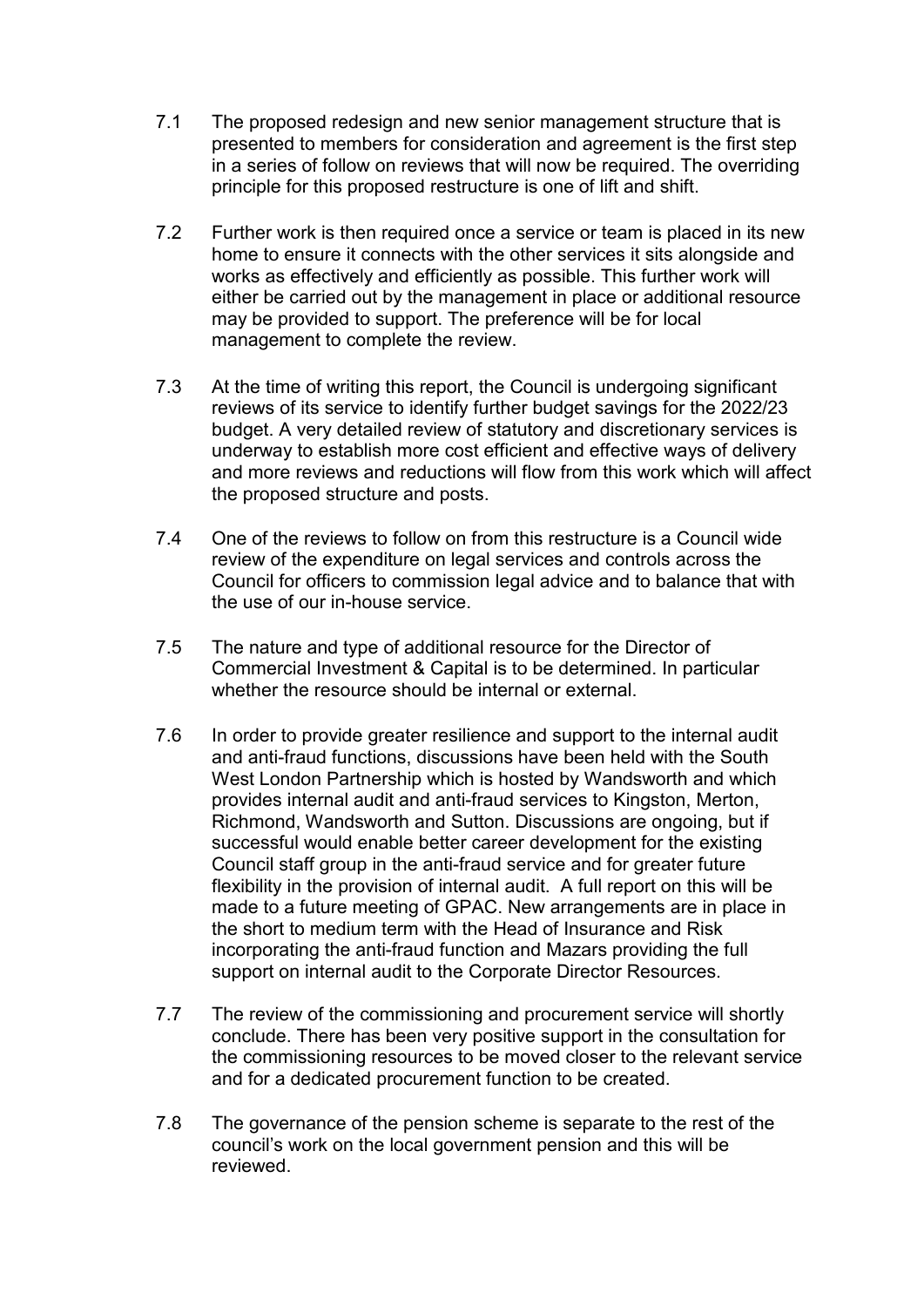- 7.9 The merger of the anti-fraud service into the insurance and risk service is an important step for the work on the internal control system and a review will be useful to ensure it connects effectively together.
- 7.10 The Gateway service will need a detailed review to ensure the many elements of it have been safely redesigned into the different parts of the Council.
- 7.11 The Housing service will need a detailed review and redesign.
- 7.12 The Council's complaints, information management teams, SAR, FOI, member case work and resident access systems will all need redesigning.
- 7.13 A spans and layers review exercise will also be used in the redesign of the different parts of the Council's structures that follows on from this report. It is understood that due to the nature of the Council's financial difficulties we will need to keep reviewing staffing costs and the structure of the Council as we deliver the medium term financial strategy.
- 7.14 The resources that support members' governance meetings and members' needs in general needs reviewing.
- 7.15 There will need to be a consideration as to whether there are sufficient resources in the risk service.

#### **8. PROPOSED CHANGES TO POSTS AND AFFORDABILITY OF THE PROPOSED STRUCTURE**

- 8.1 This proposed restructure was formally consulted upon in December 2020. Due to the need for it to be paused, several changes were made to senior management structures for the budget savings for 2020/21. Those savings would have been attributed to the impact of the proposed restructure.
- 8.2 The impact of this proposed restructure will be shown as total posts changed in the three senior tiers since December 2020 and also the total savings from this proposal.

#### 8.3 **Posts in place in December 2020**

| Posts                      | Number at December<br>2020 |                           |
|----------------------------|----------------------------|---------------------------|
| <b>Chief Executive</b>     |                            |                           |
| <b>Executive Directors</b> |                            | 1 Other Sources<br>Funded |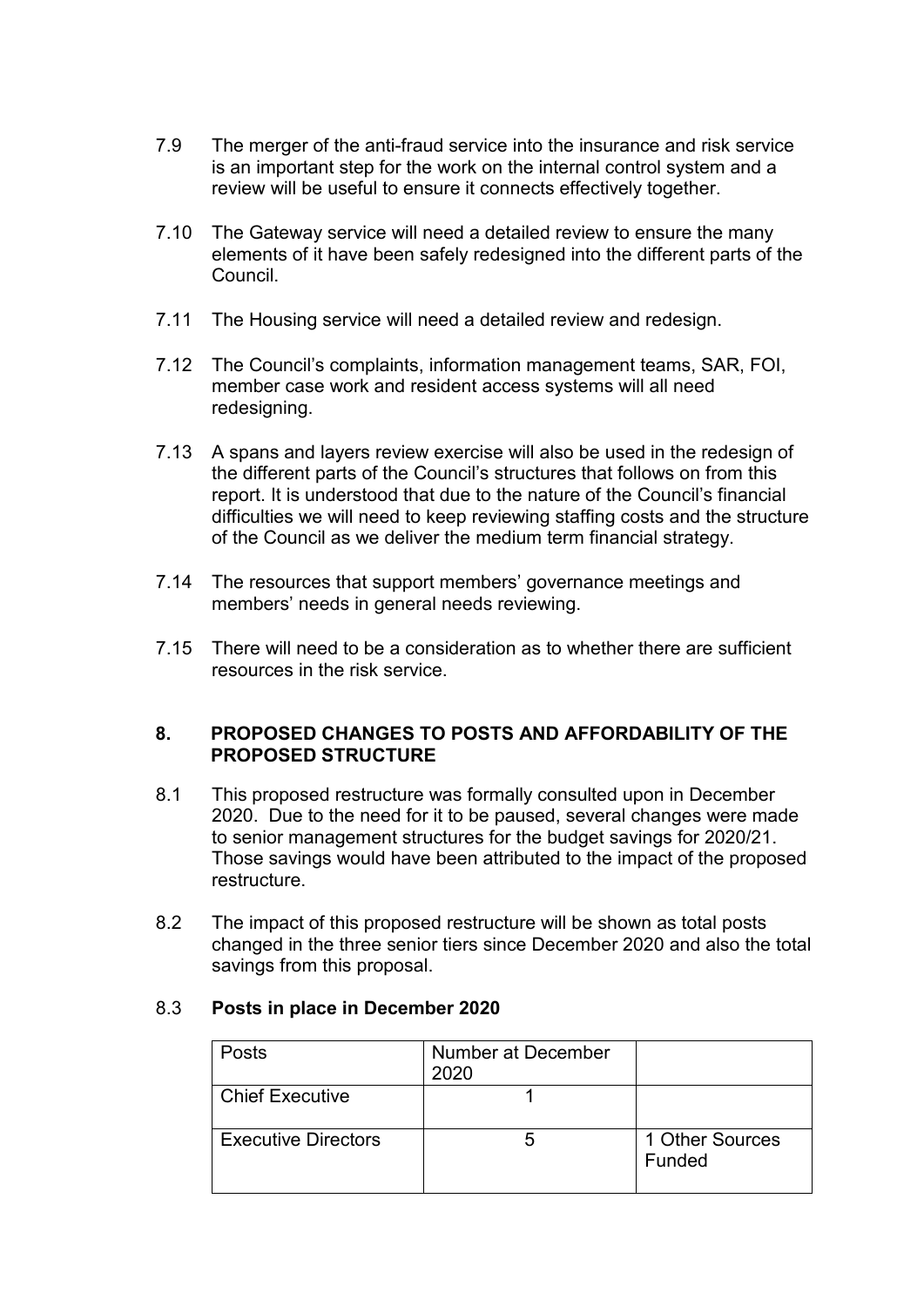| <b>Corporate Directors</b> | 20  | 1 Public Health<br>Funded<br>2 HRA Funded<br>3 partially funded<br>from HRA,<br><b>Pension Fund and</b><br>other sources.                   |
|----------------------------|-----|---------------------------------------------------------------------------------------------------------------------------------------------|
| <b>Heads of Service</b>    | 84  | 3 CCG funded<br>3 HRA funded<br>9 partially HRA<br>funded<br>1 partially Pension<br>Fund funded<br>3 partially funded<br>from other sources |
| Total                      | 110 |                                                                                                                                             |

## 8.4 **Posts proposed in new structure June 2021**

| Posts                      | Number at June 2021 |                                                                                       |
|----------------------------|---------------------|---------------------------------------------------------------------------------------|
| <b>Chief Executive</b>     |                     |                                                                                       |
| <b>Corporate Directors</b> | 6                   | 1 HRA funded<br>1 partially funded<br>by HRA and<br><b>Pension Fund</b>               |
| <b>Directors</b>           | 18                  | 1 HRA funded<br>1 Public Health<br>funded<br>4 partially funded<br>by HRA             |
| <b>Heads of Service</b>    | 73                  | 1 Pension Fund<br>funded<br>3 CCG funded<br>6 HRA funded<br>4 partially HRA<br>funded |
| Total                      | 98                  |                                                                                       |

- 8.5 The proposed restructure will reduce the number of senior posts overall by 12 posts.
- 8.6 Four new posts including a corporate director and director have needed to be introduced to address the significant issues in the housing service and ensure the Croydon Renewal Plan can be fully delivered in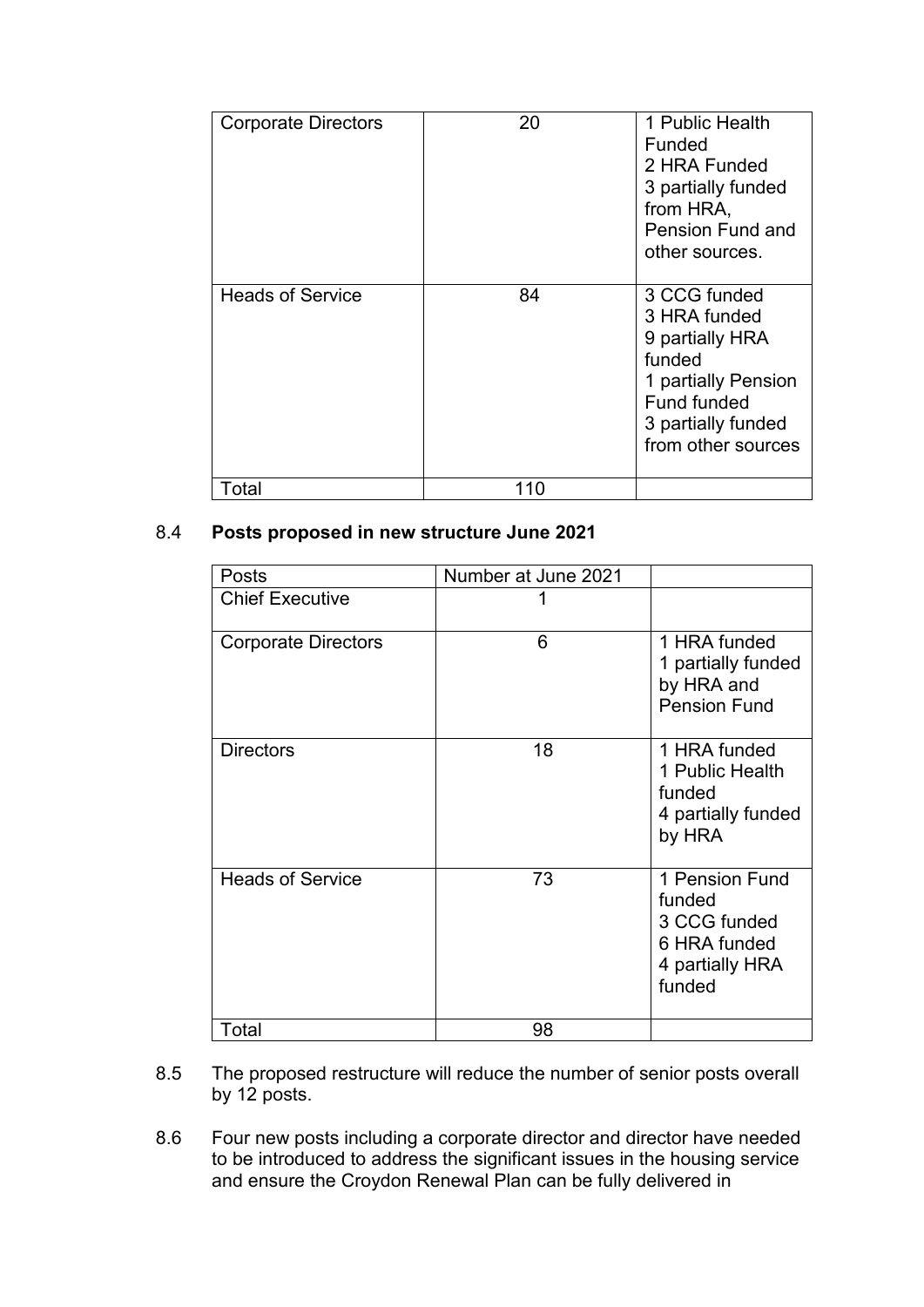particular change the operating culture of the Council. Once the housing improvement plan has been predominantly delivered, the need for this directorate will be reviewed with the aim of integrating it within the Sustainable Communities, Regeneration & Economic Recovery directorate.

- 8.7 The proposed posts identified for member approval in this restructure have all been checked to ensure there is base budget funding for them.
- 8.8 As the restructure had to be paused in February 2021, some of the savings that would have been delivered by its proposals were taken as part of the overall savings for the 2021/2022 budget. Those 2021/2022 cost savings total £315,129.
- 8.9 The additional cost savings from these proposals for the full restructure total £519,834. These cost savings will contribute to the 2021/2022 budget as a part year effect from the implementation of the proposed new structure which is intended to be in place in the autumn of 2021. The full year effect will not be available until the financial year 2022/2023.
- 8.10 In total the proposed restructure will save 6.5% or £834,963 on current senior management costs.

### **9. NEXT STEPS**

- 9.1 Following Council approval, the assimilation to the proposed structure will be in accordance with the Council's restructuring and reorganisation procedure and policy. In accordance with this procedure, subject to the relevant assessment of the role, affected employees will either be directly assimilated (matched), or declared 'at risk' of redundancy. For employees 'at risk', the Council will identify ring-fenced opportunities and/or will place the affected employee/s in the Council's redeployment pool.
- 9.2 In short, the objective of the Council will be to avoid the termination of employment, on the grounds of redundancy, of all affected employees wherever possible. The Council will work with all affected employees to support them during this process given it is our objective to avoid redundancies Support will include not only line management and HR support but also making use of the support available via the Employee Assistance programme.
- 9.2 Where posts are vacant, there will be a recruitment process. Internal applicants will be very welcome for any vacancies and will be considered alongside external applicants.
- 9.3 As such it is recommended to members that we appoint a professional recruitment agency to devise a campaign that will attract the most diverse and talented individuals to apply. The Council has made clear in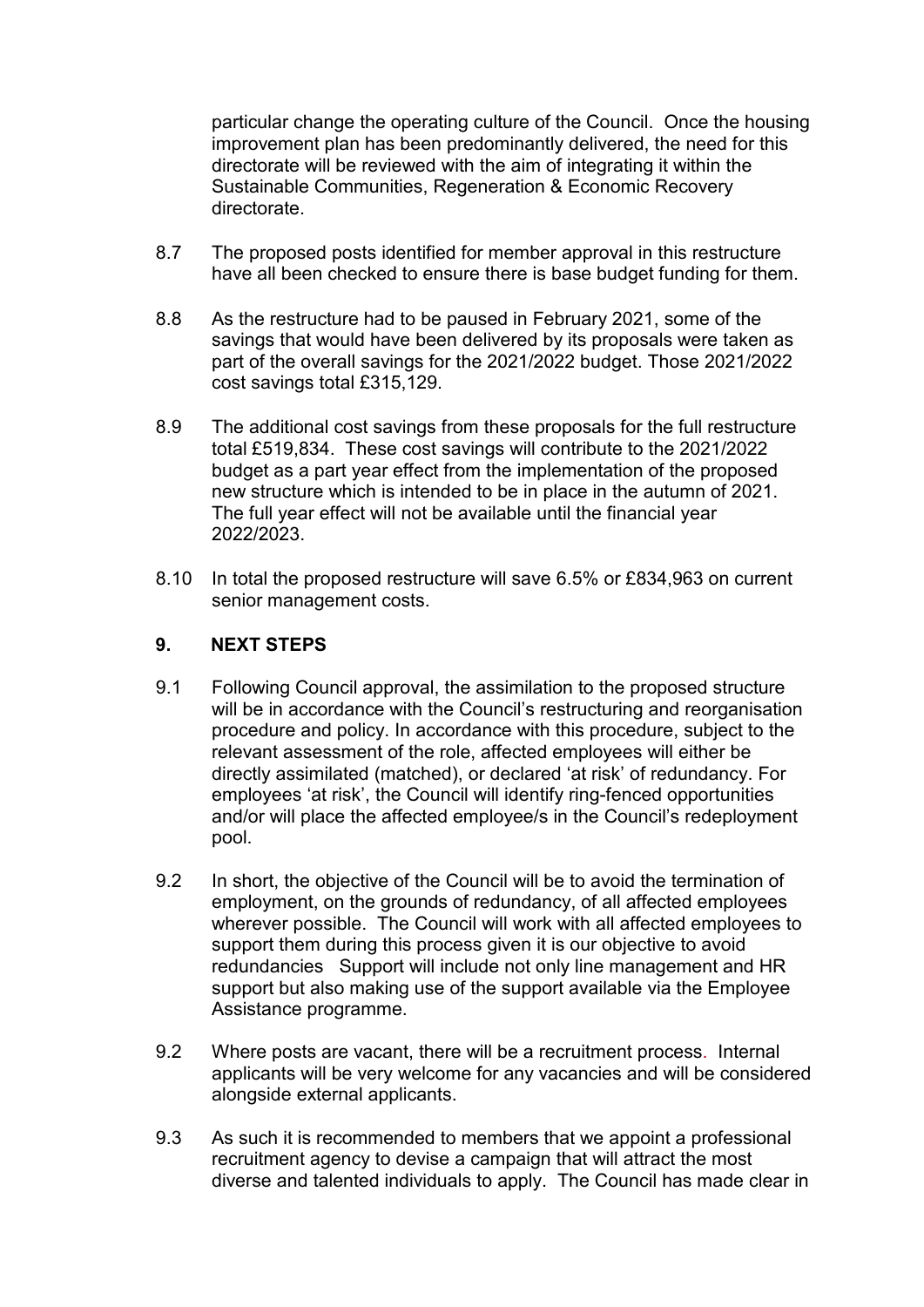its' recently agreed Equality Strategy, that it is committed to ensuring it has a fully diverse organisation at all levels in the council. The successful recruitment agency must be able to demonstrate excellent past practice in positive action initiatives and in delivering a diverse pool of quality applicants for other employers.

- 9.4 The Council should seek the best professional advice on how to ensure a diverse field of applicants will be attracted. Positive action initiatives will be designed to help encourage the most diverse range of candidates to apply. Examples could include a Croydon Council open day for potential applicants, pre-application advice and interview practice for candidates.
- 9.5 A transition plan to the launch of the new structure in the autumn will be developed. This will include a communications and staff involvement programme to ensure all staff understand the new council structure and most importantly the new design for the council and the new ways of working. A full culture change programme will also be drawn up by the Director for Service Quality, Improvement and Inclusion.
- 9.6 For clarity, the launch of the new structure in the autumn does not mean that external recruitment to any vacancies (once the internal HR processes have concluded) will be commenced in autumn. If an external recruitment campaign is required it will be commenced as soon as possible after the internal processes have concluded. The point of a defined "go-live" date is that transition planning can be carried out.
- 9.7 A job evaluation process was completed on the draft job descriptions and since that time, feedback has amended a number of the job descriptions. The grades shown on the job descriptions must be viewed as indicative only at this stage as a final job evaluation review will be done on the changed posts to confirm final grades. The relevant appendices for the committee to review are Appendix F, G, H and I. These grades are all in accordance with the council's pay policy as recently agreed by the Appointments Committee and Full Council.

#### **10. CONCLUSION**

- 10.1 This consultation process on the proposed restructure has been in active consideration since October 2020. A lengthy formal consultation period was undertaken fully informed by the feedback from the informal consultation.
- 10.2 The work on the proposed restructure had to be paused in mid-February and has only recently been able to be resumed.
- 10.3 Thanks must be paid to all members, partners and staff across the Council for the contributions they have made to this consultation process. Whether they were directly affected by the draft proposals and sent comments in, those who helped shape the draft proposals, and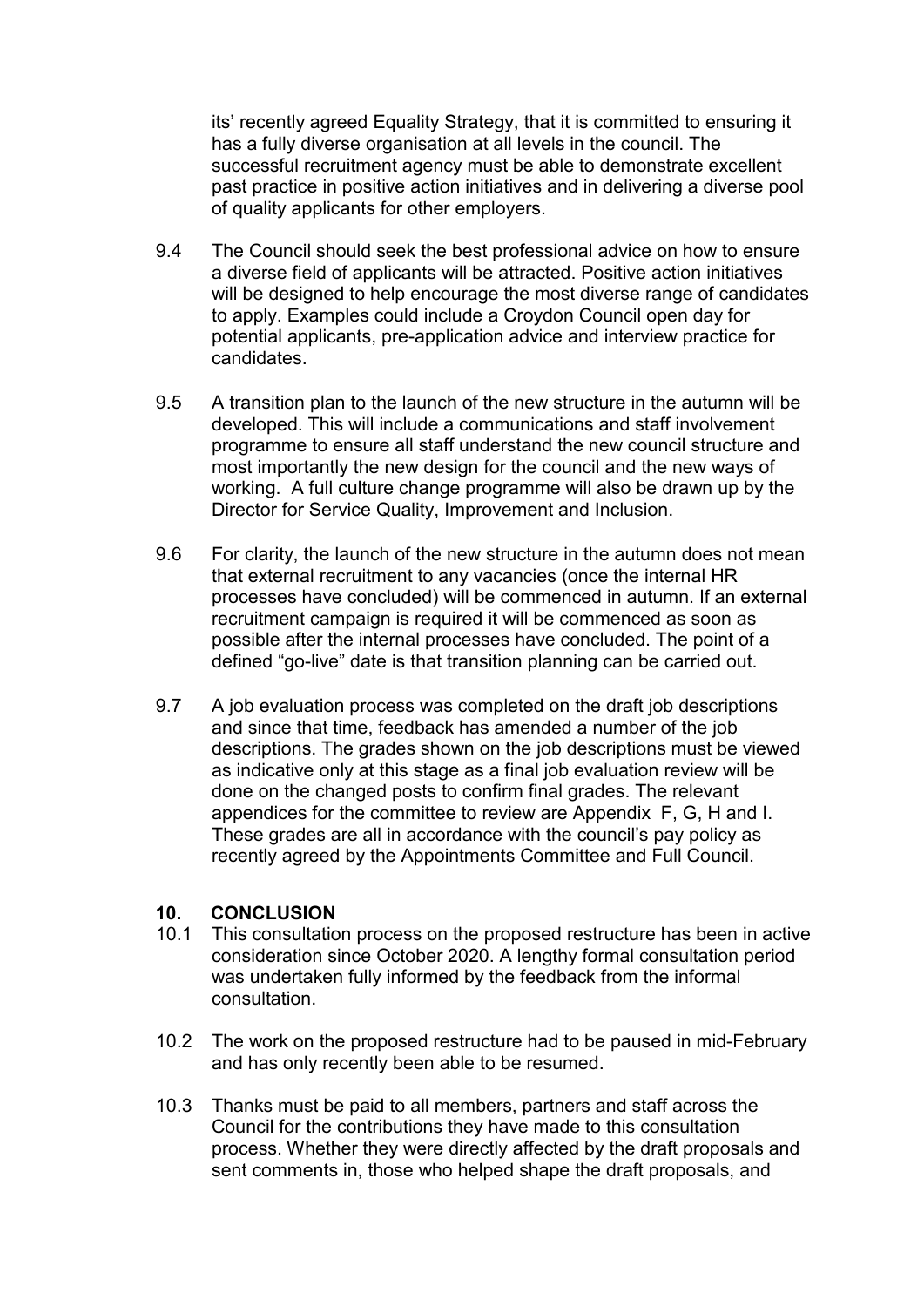those who contributed in webinars and workshops. Each and every one of them has made a real difference to this consultation process, making it genuine and meaningful.

- 10.4 Every single piece of feedback has been read and properly considered. All feedback is in the process of being acknowledged and individual responses will be sent in reply.
- 10.5 Croydon Council is in the process of delivering the Croydon Renewal Plan. The Plan addresses the very significant issues of the past in regard to financial management and governance failings. It also addresses the future of the Council over the next three years to March 2024.
- 10.6 This proposed structure is designed to take the Council through that period, looking back at the things it must put right and building resilience, engagement and inclusion, a new relationship with residents and improved quality of service provision for the future. The objective is provide the management capacity where it is most needed and can be afforded and enable the Council to have a sound system of internal control, do the basics really well and deliver a new operating culture that is truly diverse and inclusive of all its staff.

#### **11. REASONS FOR RECOMMENDATIONS**

11.1 This report captures the feedback from many staff and elected members as to the proposed new design and operating culture of Croydon Council. The consultation was genuine and meaningful and the final proposals have changed following that feedback. It is an essential step in the delivery of the Croydon Renewal Plan.

#### **12. OPTIONS CONSIDERED AND REJECTED**

- 12.1 There are mainly two alternative options to this report. Keep the structure as it is or change the structure in a different way to that proposed.
- 12.2 The current structure does not enable the Council to deliver on the priorities of the administration and nor does it enable further savings of £519,834 to be achieved. It is inefficient and too costly for the Council.
- 12.3 An alternative new structure was consulted upon and this proposal is the result of formal consultation and the feedback from many staff. As such it represents the best outcome of a design for the Council in terms of dealing with its current and medium term context
- 12.4 Members are of course at liberty to challenge aspects of the proposed design and suggest alternatives at the Appointments Committee.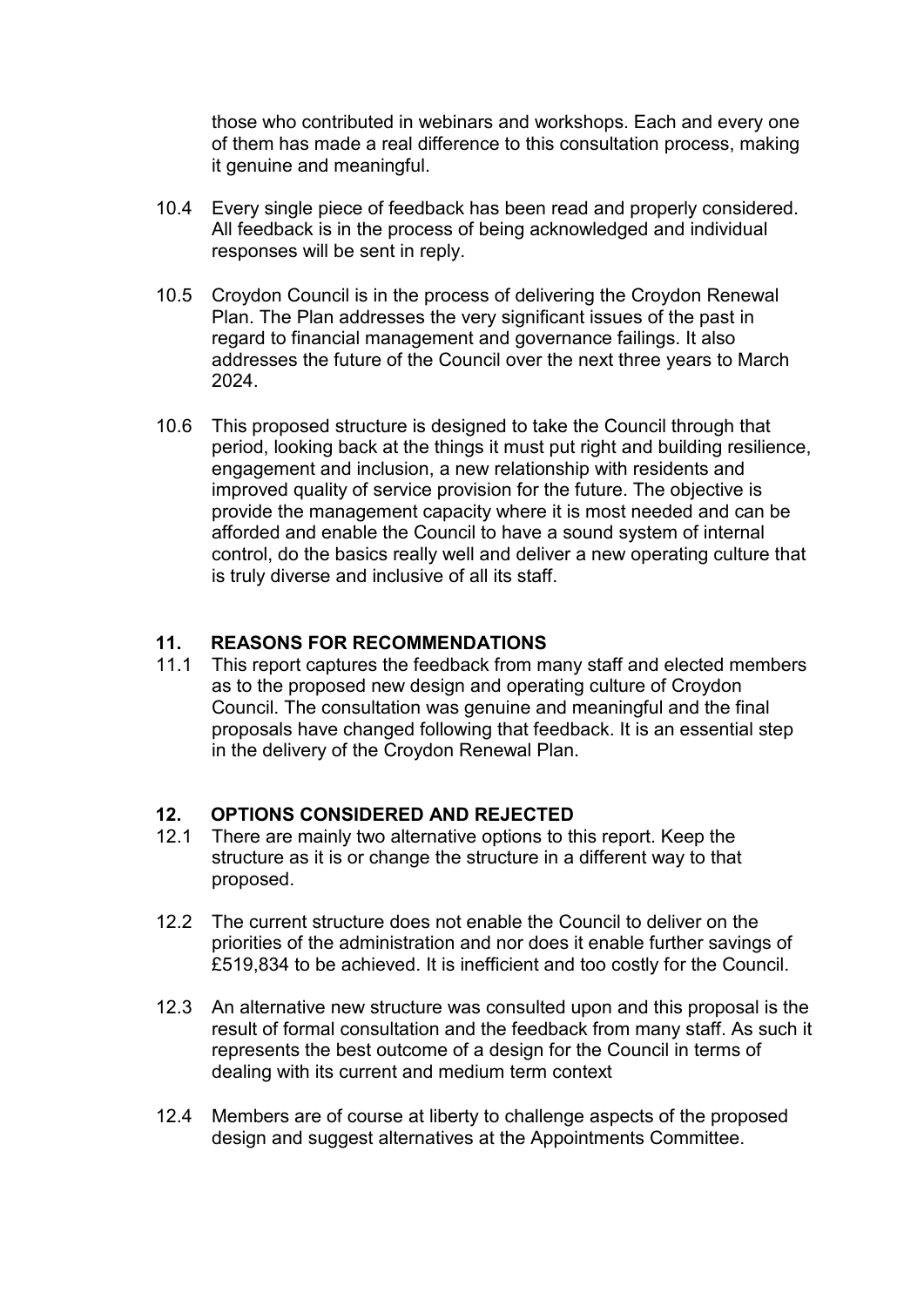### **13. FINANCIAL AND RISK ASSESSMENT CONSIDERATIONS**

- 13.1 As a result of the proposed restructure, the cost of the three senior management tiers of staff will be reduced by £834,963 compared to the current permanent establishment. £315,129 of which will be a full year effect in 2021/2022 and is already in the base budget and the balance of £519,834 will have a part year effect from when the new structure is implemented. For budget purposes this will be assessed as part of budget setting for 2022/2023.
- 13.2 The total cost reduction is across the whole Council and does not accrue solely to the General Fund .The total General Fund cost saving is £855,191, the Housing Revenue Account (HRA) will incur additional direct costs of £336,911 and other funding sources will see a reduction of costs of £316,683. The increase in costs to the HRA result from the establishment of the new Housing directorate, and may be offset in part or full when recharges from the General Fund for corporate services are reassessed as part of budget setting for 2022/2023.
- 13.3 The costs include on costs, such as Employers National Insurance and Employers pension contributions. These on costs have been accounted for at an average 37% of the salary costs.
- 13.4 These costs do not yet factor in any possible redundancy costs should any such arise and a separate calculation will need to be done on these as part of statutory redundancy calculation. Similarly, there is no allowance for recruitment costs which will need to be met from existing budget provisions or be a call on the savings in the first instance.
- 13.5 Any delays to the implementation of the proposed restructure will impact on in year cost savings. If the new structure is delivered as intended in the autumn of 2021/2022 it will allow more of the savings to be achieved in this financial year. Progress on this will be reflected in forecasts reported to Cabinet during 2021/2022.

#### 13.6 **Risks**

The Council is currently operating with a high number of vacant posts and interims or internal acting up appointments in its three most senior tiers of management. This is not sustainable and nor is it conducive to effective management practice. These proposals enable the recruitment on a permanent basis to take effect. There is a timing risk of when individuals are able to take up their permanent posts once appointed. The Council will need to ensure sufficient interim cover is maintained during that period.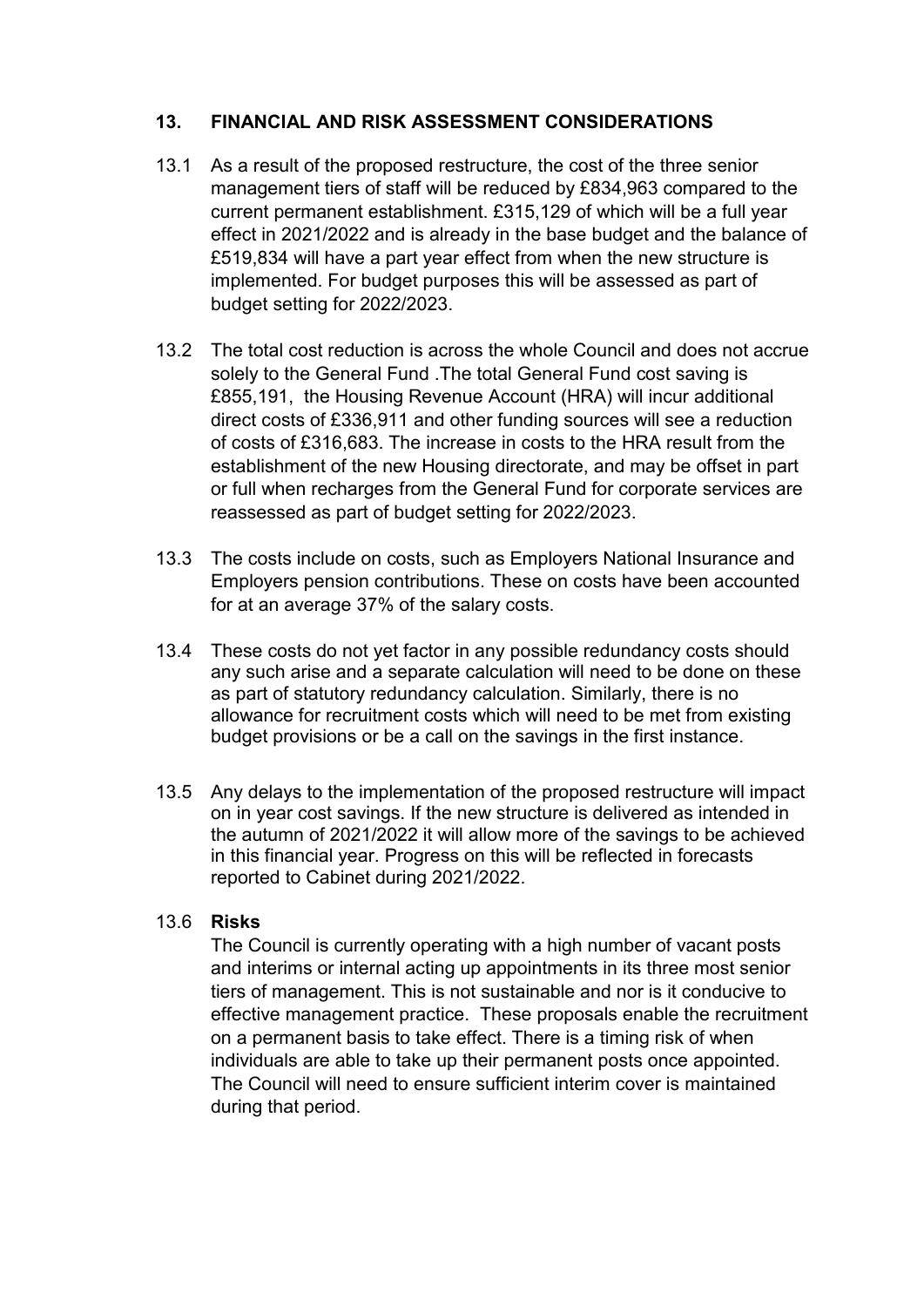The corporate red risk register as reported to GPAC on 10<sup>th</sup> June 2021 had two risks which will be directly addressed by the recommendations in this report.

| CEHR0071 | Organisational behaviours, culture and practices lead to the Council being unable to operate<br>effectively and therefore not serve the residents of the borough in accordance with their<br>expectations. |
|----------|------------------------------------------------------------------------------------------------------------------------------------------------------------------------------------------------------------|
| PP 009   | Corporate financial savings objective is not achieved due to poor programme<br>& project management behaviours.                                                                                            |

The resources being invested in service quality, improvement, and engagement and inclusion and the proposed new design of how those new and other existing improvement resources will be co-ordinated will enable a focused corporate programme of work to tackle the organisational behaviours culture and practices that are not enabling us to serve the residents of this borough.

The programme and project management resources have been confirmed in the 2021/2022 budget and this proposed design reinforces the importance of the Programme Management Office work in underpinning the assurance of the delivery of the Croydon Renewal Improvement Plan and the financial recovery plan / MTFS. The proposed head of profession for programme and project management will further strengthen the disciplines and skills in this practice helping to ensure delivery,

13.7 Approved by: *Chris Buss, Interim Director of Finance, Investment and Risk*

## **14. LEGAL CONSIDERATIONS**

- 14.1 A formal consultation was undertaken in accordance with all relevant employment legislation and best practice. If the proposed structure is adopted the implementation will be undertaken in compliance with legislation and relevant HR Policies and the Council Constitutional arrangements.
- 14.2 Under the Local Government Act 1972 section 112 the Council may generally appoint whatever officers it considers necessary for the proper discharge of its duties. However, there are certain statutory appointments which must be made as set out in the report. In particular there is a requirement to appoint a Head of Paid Service who is responsible for preparing reports on the way the local authority's staff is organised, on the authority's staffing needs and on the co-ordination of the way in which the authority's functions are discharged and a Monitoring Officer to check on the correctness and proprietary of the Council's decisions under the Local Government Act 1989 sections 4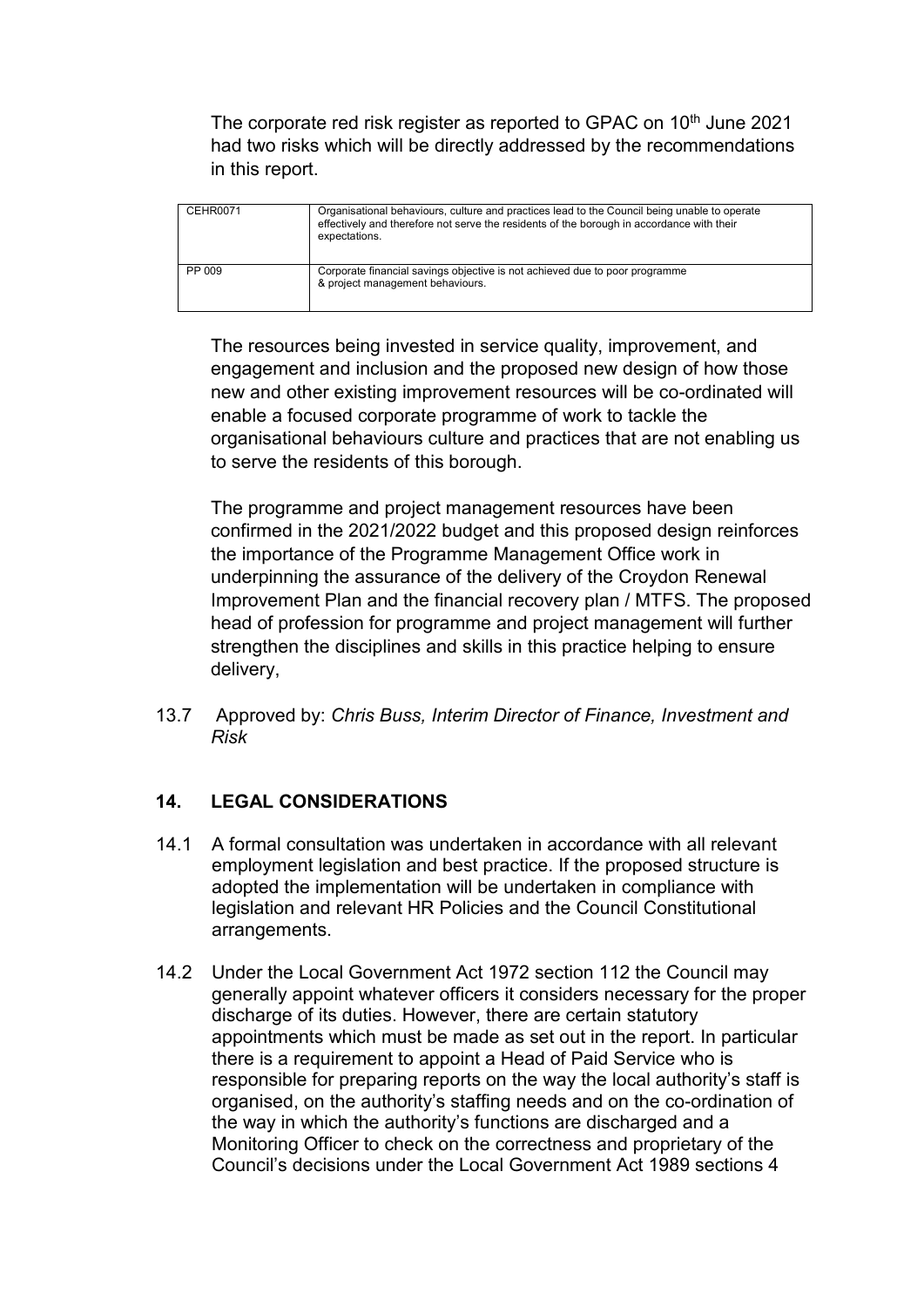and 5. In addition the Council must secure that one of its officers is responsible for the administration of financial affairs under the Local Government Act 1972 section 151. There are also requirements in legislation for the appointment of a Director of Children's Services and a Director of Adult Social Care which this report complies with.

- 14.3 The report provides for major senior management change. However, the roles and duties of the statutory officers are unchanged, it is only the position/post holder within the organisation that changes.
- 14.4 The Constitution and the Council Scheme of Delegations must be amended to capture the changes once approved and comply with the Local Authorities (Standing Orders) (England) Regulations 2001 (as amended).
- 14.5 By section 38 of the Localism Act 2011 the Council is required to produce a Pay Policy each financial year. Approval of the Pay Policy is a matter for full Council and cannot be delegated. The Council's current Pay Policy is 2021/2022 and sets out details, amongst other things, of the payment of Chief Officers which will be incorporated in this new structure, if approved.
- 14.6 The terms of reference of the Appointments Committee currently has, in Part 3 of the Constitution Responsibility for Functions authority to appoint Executive Directors and Chief Officers as defined in the Employment Procedure Rules at Part 4J. These will also need to be updated to reflect the proposed restructure and define responsibilities for appointment to the new structure. Separately the Staff Employment Procedure Rules sets out procedures to be followed for the appointment of Chief Officers, declarations which must be made by candidates and a notification process to ensure that the Leader and any other Cabinet Member have no objections to the offer of appointment which must occur before an offer of appointment can be made to him/her.
- 14.7 Approval of salary or severance packages arising should the proposed structure be approved, is a matter for the Appointments Committee under Part 3 of the Constitution Responsibility for Functions where this is above the threshold specified in statutory guidance issued by the Secretary of State pursuant to section 40 of the Localism Act 2011.
- 14.8 The restriction of Public Sector Exit Payments (Revocation) Regulations 2021 has now revoked the Public Sector Exit Payments (Revocation) Regulations 2020 which restricted prescribed public sector bodies such as the Council from making exit payments in excess of £95,000 in connection with a person leaving employment or vacating an office.
- 14.9 To ensure compliance with the Equality Act an Equality Impact Assessment has been undertaken and is referenced in paragraph 32 of the report for Members' consideration.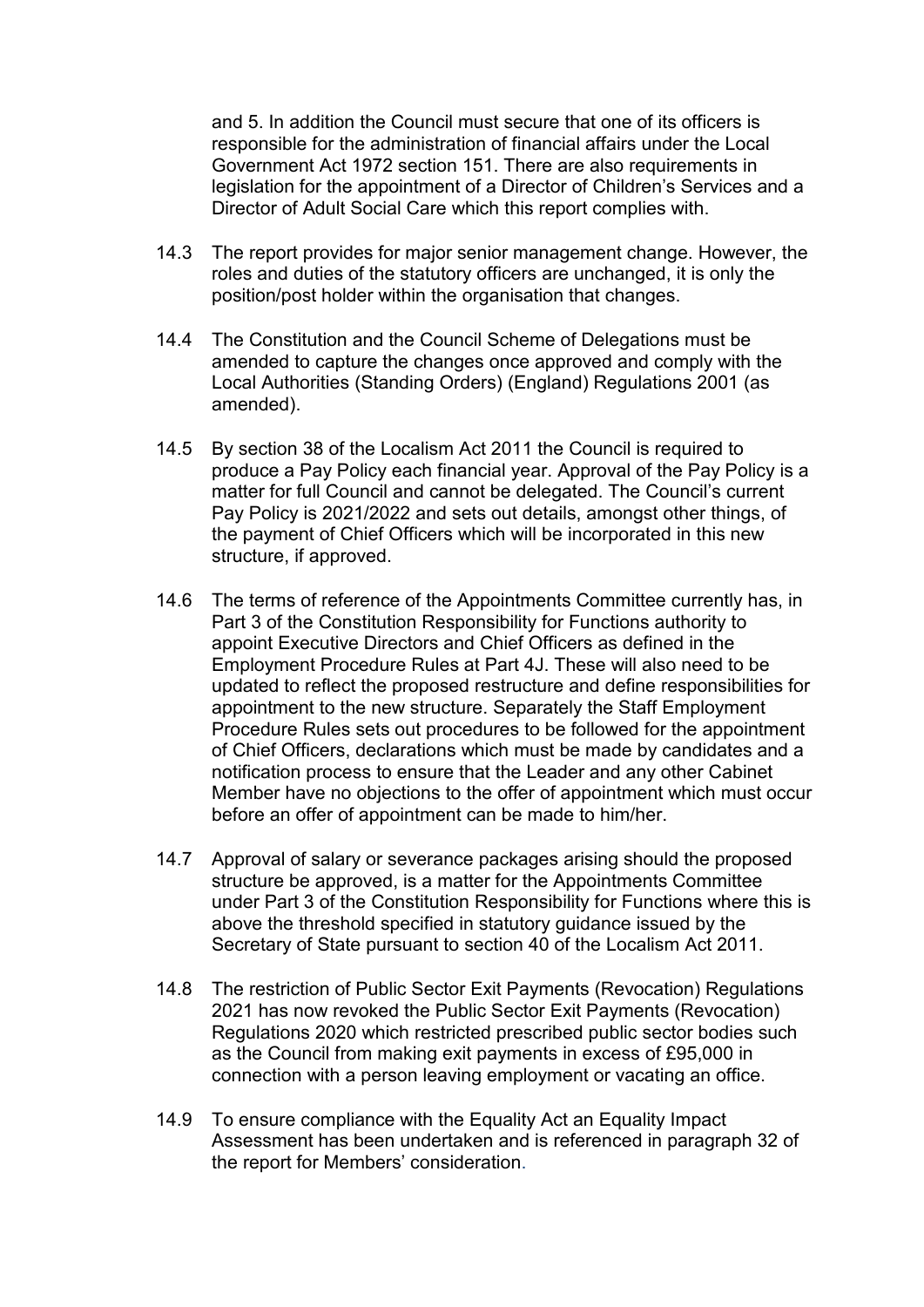14.10 Approved by Asmat Hussain Executive Director of Resources & Deputy Monitoring Officer

## **15. HUMAN RESOURCES IMPACT**

- 15.1 In addition to the comments outlined in the report above, if these proposals are agreed and are then implemented, the objective will be to avoid the termination of employment, on the grounds of redundancy, of all affected employees wherever possible. It is possible that in a very few cases that may be unavoidable and costs for redundancy payments will arise. These costs will need to have first call on the savings in the first instance. These costs cannot be estimated at this stage.
- 15.2 The costs of the recruitment support if any vacancies arise in this process will also need to be met out of the savings in the first instance. These costs cannot be estimated at this stage. The recruitment support will be sought through a competitive process.
- 15.3 Approved by: *Sue Moorman* Director of Human Resources)

## **16. EQUALITIES IMPACT**

- 16.1 Please see the attached Appendix E for the impact assessment
- 16.2 Approved by: Sue Moorman Director of Human Resources

## **17. DATA PROTECTION IMPLICATIONS**

#### 17.1 **WILL THE SUBJECT OF THE REPORT INVOLVE THE PROCESSING OF 'PERSONAL DATA'?**

## **NO**

The report does not contain personal data. Any personal data processed as a result of Member' decisions arising from the recommendations will be carried out in accordance with the Data Protection Act 2018.

## 17.2 **HAS A DATA PROTECTION IMPACT ASSESSMENT (DPIA) BEEN COMPLETED?**

#### **NO**

**Advice received from the Monitoring Officer it was not required.**  Approved by Asmat Hussain Executive Director of Resources & Deputy Monitoring Officer